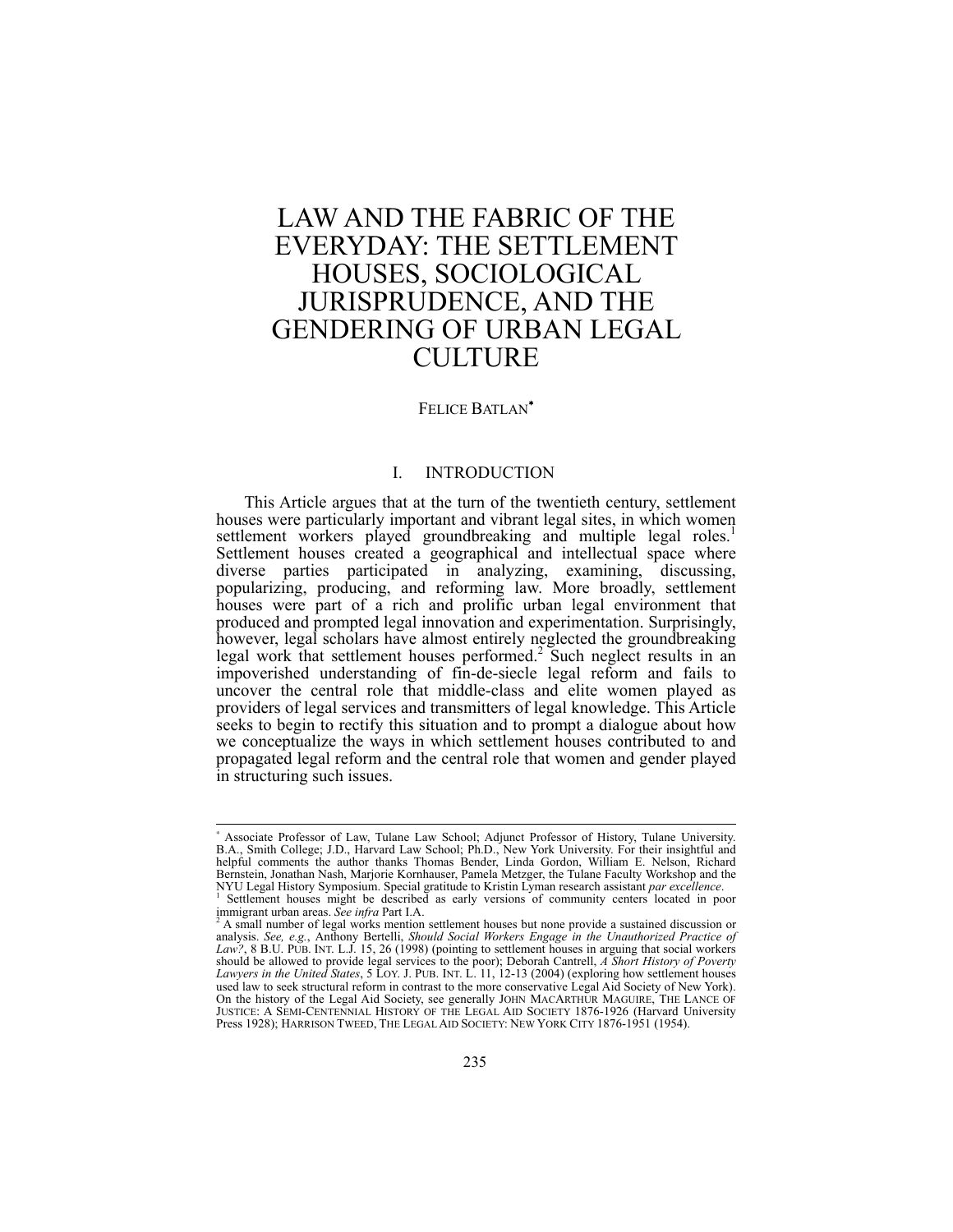This Article makes five principal points. First, settlement houses created a new location where a wide range of legal services and legal knowledge could be delivered and transmitted to the poor. Second, settlement workers hoped to Americanize immigrants through law by inculcating the importance of the rule of law pursuant to which immigrants became aware of their rights as well as of their legal obligations and duties. Third, under the rubric of philanthropy and the nascent field of social work, settlement house work allowed middle class and elite women to essentially engage in the practice of law. Fourth, the settlements birthed a new conception of law—one that was deeply grounded in the daily life of the home and neighborhood and often the domestic work that women performed. In doing so, settlement houses created a novel jurisprudence and way of practicing law that would later resonate with sociological jurisprudence.<sup>3</sup> Finally this constellation of issues regarding gender and Americanization created a situation in which immigrant women often came under the intense scrutiny of settlement workers. Thus we must understand the legacy of the settlement houses as ambiguous and as presenting multiple layers of complexity. On the one hand, settlement workers envisioned a new type of legal practice in which numerous services and legal knowledge would be delivered to the poor, but on the other hand, through the law, settlement workers often imposed their own sense of morals and what constituted appropriate home life and public order upon immigrants.

This Article is essentially a micro history, as it intensely focuses on the settlement houses of New York City. It does so for a number of reasons. First, settlement houses in the United States originated in New York City and the largest concentration of settlement houses were located there.<sup>5</sup>

 Between 1886 and 1903, over twenty-nine settlements had been established in New York City. The best known of these houses were University Settlement (1886), College Settlement (1889), Henry Street Settlement (1893), Union Settlement (1895), Hudson Guild (1895), Hartley House (1897), Madison

 <sup>3</sup> Sociological jurisprudence was a school of legal thought and practice that emerged at the turn of the twentieth century. *See infra* Part II.D.<br>twentieth century. *See infra* Part II.D. 4.1 The history and *all* and *a* 

The history and legacy of settlement houses has implications for how poverty law and community lawyering are currently practiced. This is important because the past decade has seen a renewed interest in public interest community lawyering. At its most basic, community lawyering involves attorneys becoming part of the communities (usually poor and urban) where they practice. It also involves breaching the disciplinary borders that separate lawyering from social work and an individual's legal problems from larger social and economic factors. Such lawyering often embraces a "holistic" approach to the client and her problems. It understands that only one facet of the client's needs may require traditional legal responses and that the client may have multiple unmet needs that contribute to the legal problem. In particular, community and holistic lawyering require a multi-disciplined approach in which a wide variety of professionals bring their skills to aiding the client. By examining the role of settlement houses at the turn of the century, this Article enables us to understand an earlier version of community lawyering as well as the larger ideological structures that produced settlement houses. Gerald Lopez has written some of the most persuasive work on community lawyering. See generally GERALD LOPEZ, REBELLIOUS LAWYERING: ONE CHICANO'S VISION OF PROGRESSIVE LAW PRACTICE (1992); Gerald Lopez, *Shaping Community Problem Solving Around Community Knowledge*, 79 N.Y.U. L. REV. 59 (2004). Michael Diamond writes that community lawyering involves a practice that is "located in poor, disempowered, and subordinated communities and is dedicated to serving the communities' goals, including providing basic legal services. Michael Diamond, *Community Lawyering: Revisiting the Old Neighborhood*, 32 COLUM. HUM. RTS. L. REV. 67, 75 (2000). On specific community lawyering projects, see Douglas Ammar & Tosha Downey, *Transformative Criminal Defense Practice: Truth, Love, And Individual Right—The Innovative Approach of the Georgia Justice Project*, 31 FORDHAM URB. L.J. 49 (2003) (discussing the Georgia Justice Project).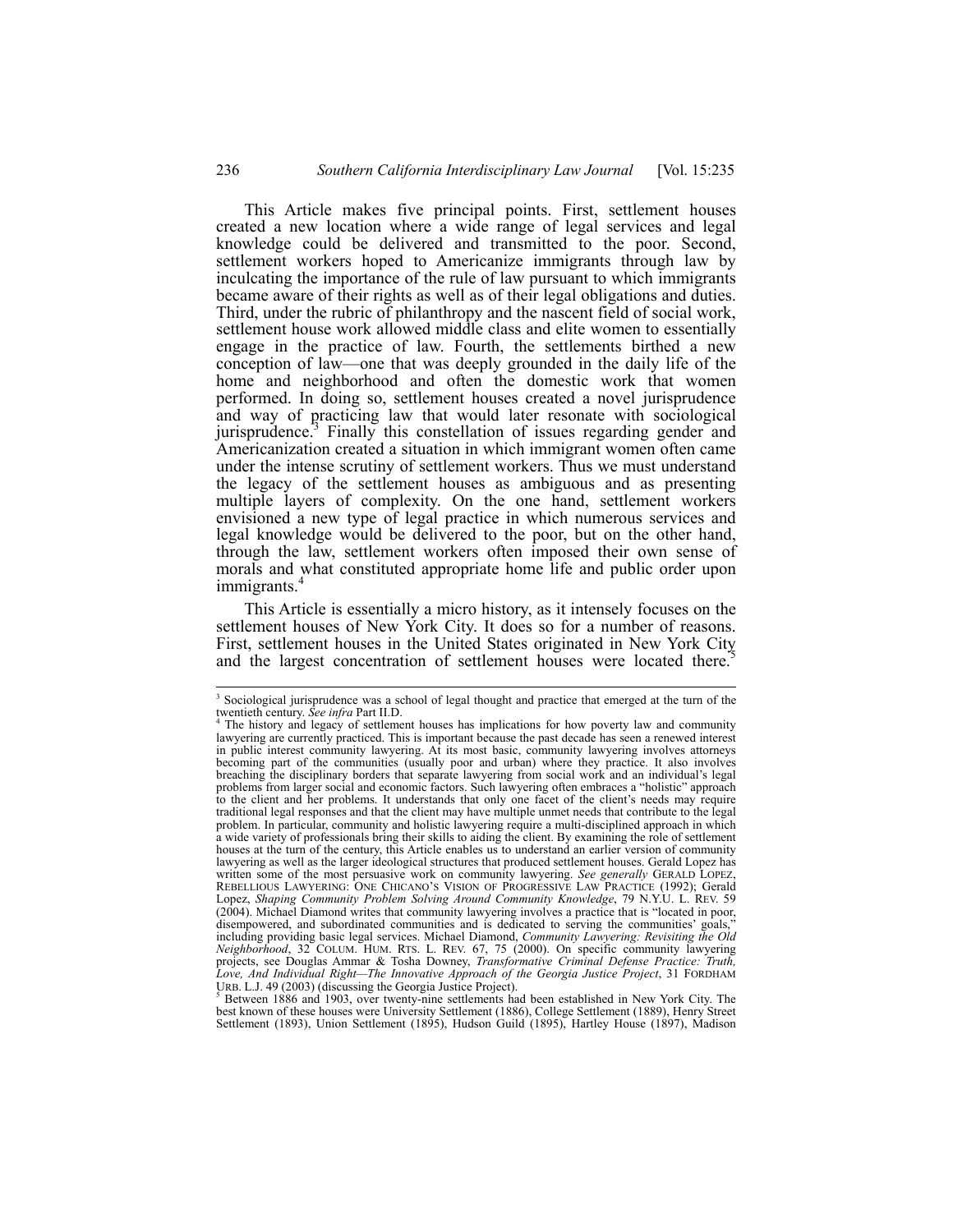Second, New York, which was the country's largest city, experienced the profound problems which arose from massive immigration and industrialization.<sup>6</sup> Third, New York as a cultural and intellectual center also attracted some of the best young minds of the generation and proved to be a hospitable location for single women.<sup>7</sup> Indeed, in reform efforts, New York was rivaled only by Chicago.<sup>8</sup> Since this is the first significant effort to conceptualize settlement houses as important legal sites, a micro study is necessary and will hopefully prompt further exploration of settlement houses in other cities, which may allow for the accounting of regional and local differences.

The Article proceeds as follows: Part II sets forth the origins of settlement houses and how they understood and sought to implement their goals and missions. It also begins to analyze how the settlements used law and how law fit into their larger methodology, social agenda, and ideology. It concludes by starting to draw the connections between the settlement houses' use and understanding of law with academics' early formations and articulations of what a new sociological jurisprudence might entail. Departing from most legal scholarship on sociological jurisprudence, I conclude that this school of thought percolated down from the settlement houses into elite legal thought and that middle-class women played a significant role in its development.

Part III examines how settlement houses in New York City provided direct legal aid to clients and the role that women attorneys played in that process. This Part also explores how the settlements' use and conception of the law went far beyond the provision of formal legal aid, encompassing informal methods of providing legal help that served to spread and popularize legal knowledge. In particular, it shows that settlement workers understood law as one avenue through which immigrants could be "Americanized."

Part IV analyzes New York City's settlement houses' close connections with city government and how settlement workers, often women, were able to call upon, and at times directly exercise, state power. In the process, settlement workers also exerted significant social control over their neighborhoods and the people they served, especially immigrant women. At other moments, settlement workers functioned as important intermediaries, bringing the complaints and needs of neighbors to the attention of the municipal government and demanding that the government enforce laws.

Part V examines University Settlement House's massive study of installment contracts and the legal process surrounding them. I use this

Settlement (1898), and Greenwich House (1902). *See* HARRY P. KRAUS, THE SETTLEMENT HOUSE

See MORTON KESSER, AFFAIRS OF STATE: PUBLIC LIFE IN LATE NINETEENTH CENTURY AMERICA (1977); ELIZABETH EWEN, IMMIGRANT WOMEN IN THE LAND OF DOLLARS: LIFE AND CULTURE ON THE LOWER EAST SIDE (1985).

See THOMAS BENDER, NEW YORK INTELLECT: A HISTORY OF INTELLECTUAL LIFE IN NEW YORK CITY FROM 1750 TO THE BEGINNINGS OF OUR OWN TIME (1987). 8 *See id.*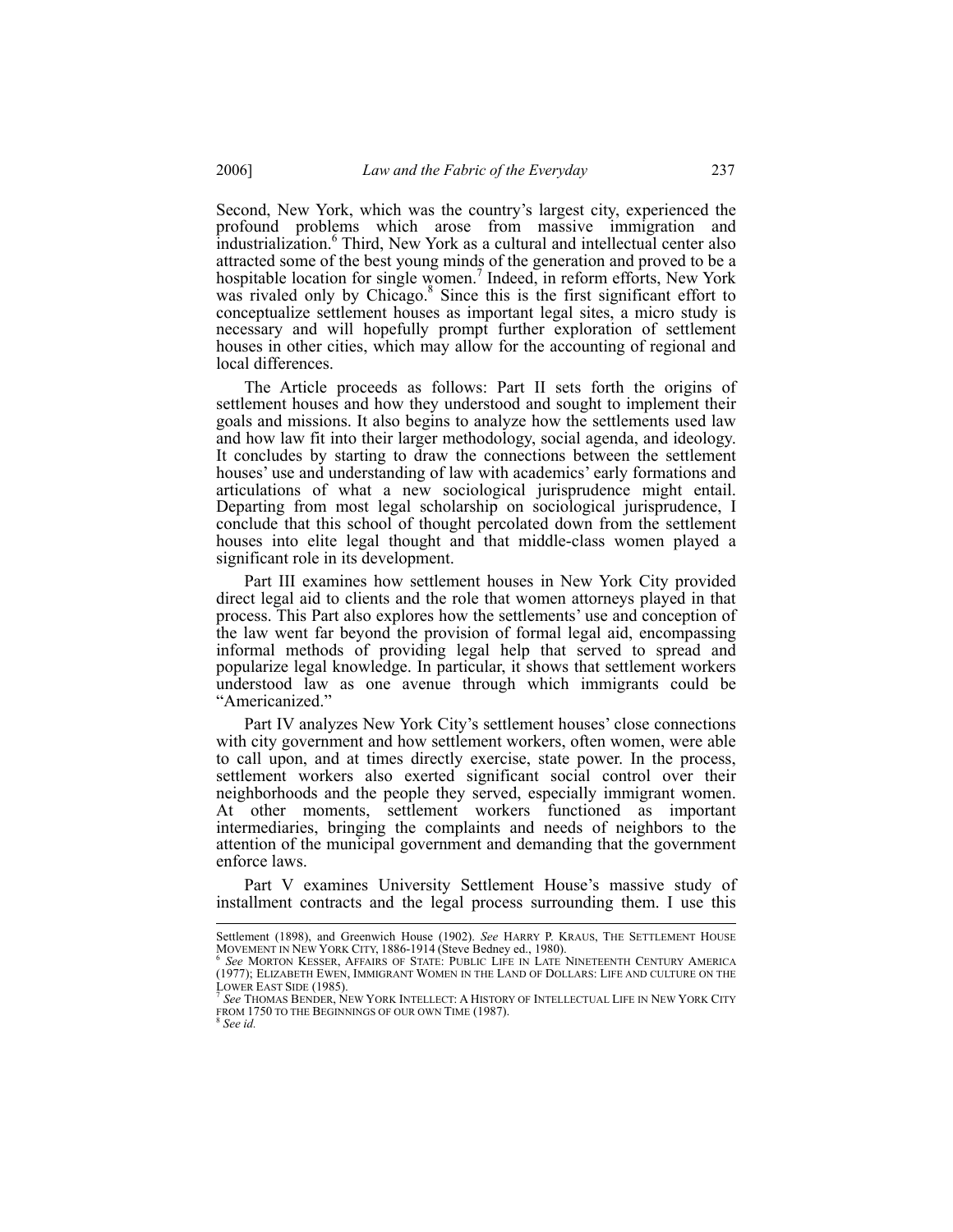study to demonstrate how the settlements broadly defined legal problems and understood that body of law, as well as economic and social conditions, which led to the widespread use and abuse of that law. This Part then discuses some of the reforms that the settlement sought to enact. Simultaneously, it explores how perceptions of gender and immigrants shaped and contoured their study, findings, and recommendations.

The final Part explicates the role that settlements played within the courts of New York City. Settlements saw municipal courts as crucial institutions within a community and as places in which settlement workers' participation could serve a variety of needs. Specifically, Part VI examines the roles that settlement workers played in eviction proceedings and as probation officers. It argues that such workers, men and women, were able to exercise tremendous influence over the courts. Further, it shows that they were guided by the objective of seeking justice in the individual case and that they had an understanding that formal legal rules often subverted justice. In doing so, however, their own middle-class conceptions of morality and appropriate behavior shaped their determinations.

## II. THE RISE OF THE SETTLEMENT HOUSE MOVEMENT

This Part discusses what settlement houses were, how they functioned, the multiple factors that created the conditions for their development and proliferation, and the ideology that drove them. It then briefly elucidates how various historians have interpreted the importance of settlement houses and argues that scholars have overlooked the ways in which settlement houses were deeply involved in law and legal reform. To understand settlement workers' interactions with law and the manner in which they conceptualized law, I explain how settlements conceived of knowledge and how such formulations allowed workers, especially women, to position themselves as experts. I then begin the process of showing how settlement houses began to lay the foundation for an on-the-ground sociological jurisprudence that later academics would claim as their own.

## A. THE SETTLEMENT HOUSE MOVEMENT

A variety of reformers established the first settlement houses in the United States in the late  $1880s$ .<sup>9</sup> Two of the earliest and most famous settlement founders were Jane Addams of Hull House in Chicago and Lillian Wald of Henry Street Settlement in New York City.<sup>10</sup> In the next two decades, settlements proliferated across the cities of the United States.<sup>11</sup> For example, in 1891 there were six settlements, in 1897 there were seventy-

<sup>-&</sup>lt;br>9 <sup>9</sup> The idea of settlement houses was planted as elite and middle-class Americans learned of and visited Toynbee Hall in the East End of London. Toynbee Hall was established in 1884 by recent graduates of Oxford University who were committed to providing services to the poor. *See* MINA CARSON, SARGE CHITCHITY WHO WELL COMMUTTED TO PROVIDING SETTLEMENT MOVEMENT 1 (1990).<br>SETTLEMENT FOLK: SOCIAL THOUGHT AND THE AMERICAN SETTLEMENT MOVEMENT 1 (1990).<br><sup>10</sup> *See* JEAN BETHKE ELSHTAIN, THE JANE ADDAMS READER (2002); A

REFORM: THE SOCIAL SETTLEMENTS AND THE PROGRESSIVE MOVEMENT, 1890-1914, 12 (1967). 11 *See* DAVIS, *supra* note 10, at 12.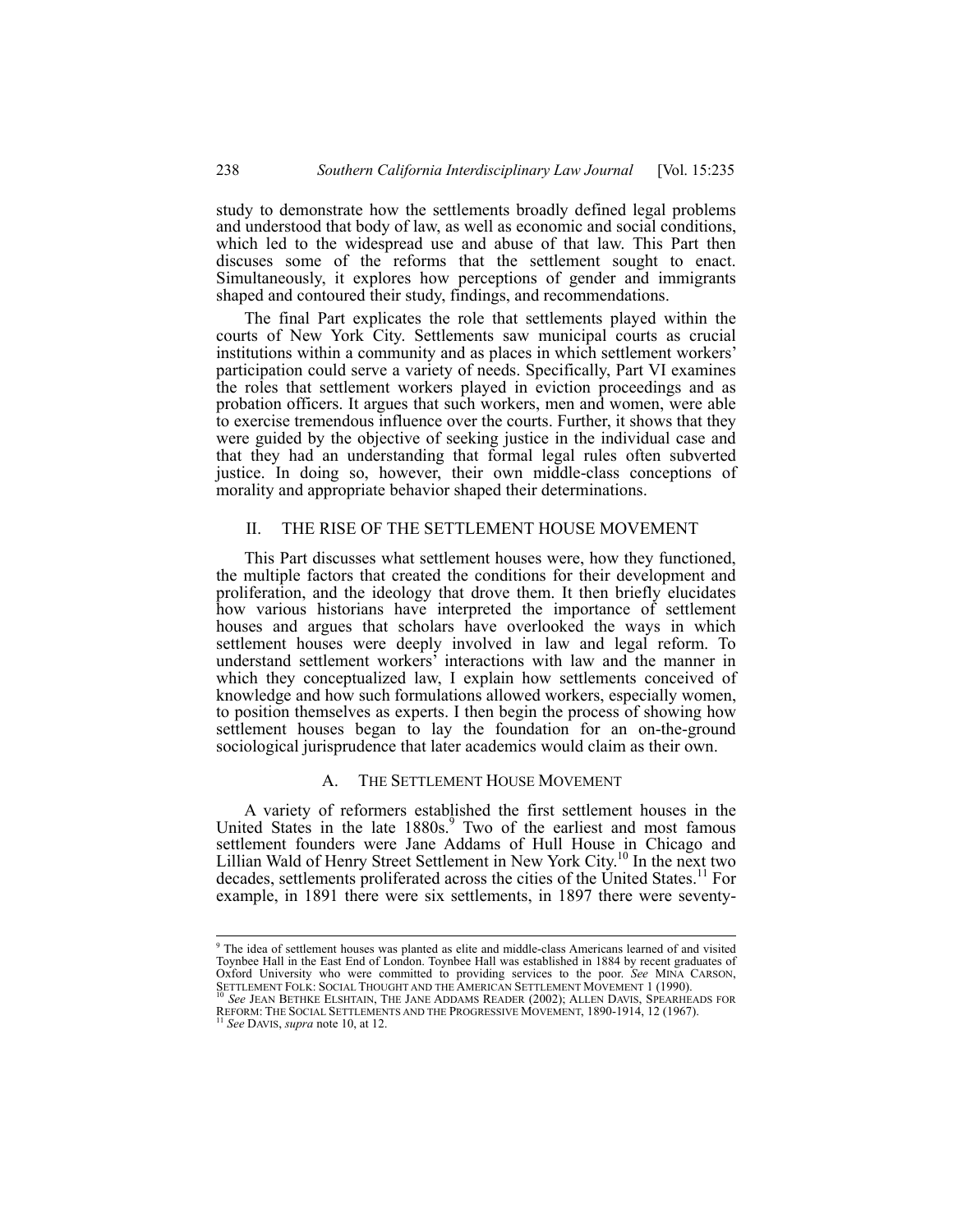four, and in 1910 there were more than four hundred.<sup>12</sup> On its most rudimentary level, settlement houses were residences established by elite and middle class women and men in poor urban immigrant neighborhoods.13 In each case, the settlement was created to resemble a middle-class home that was open to the public.<sup>14</sup> Some settlement workers actually lived in the settlement house while others worked there. Settlement houses were born in a spirit of improvisation and flexibility, motivated by the idea that they would provide services, as needs arose, to the neighborhoods in which they were located.<sup>16</sup> They further embraced the understanding that poverty was the result of structural economic and social issues, not individual fault.<sup>1</sup>

Early settlement founders and workers believed that they would settle in a house located in a poor urban area, become acquainted with their neighbors, and then begin to provide whatever non-monetary aid a community required.<sup>18</sup> Central to the project was the idea that settlement workers would become part of the community.<sup>19</sup> Over the years, settlement houses opened cafeterias and provided English classes, cooking classes, and a host of other courses for children and adults.<sup>20</sup> They also built playgrounds, ran summer camps, sponsored lectures, art exhibits, and plays, taught vocational skills, and provided a physical meeting space for a wide range of organizations including labor unions.<sup>21</sup> Settlement house founder Mary Kingsbury Simkhovitch eloquently described settlements as follows:

The aim of the settlement or neighborhood house is to bring about a new kind of community life. It is the home of friendly neighbors, and a center for information, organization and service . . . The house should organize the interests of the neighborhood, social, cultural, artistic and intellectual

. . . The house should render services to families, individuals, and to the neighborhood.<sup>22</sup>

Part of what accounted for the success of the settlement movement was its flexibility in responding to what settlement workers perceived as a community's continually changing needs.<sup>23</sup>

<sup>&</sup>lt;sup>12</sup> See id.<br><sup>13</sup> See id. at 8-14.<br><sup>14</sup> See id. at 26; JEAN BETHKE ELSHTAIN, JANE ADDAMS AND THE DREAM OF AMERICAN DEMOCRACY:<br>A LIFE 90-91 (2002).<br><sup>15</sup> Settlements referred to workers who actually lived in a settlement ho

Volunteers and paid employees who worked for the settlement were referred to as "workers" and people who used the resources of the settlements as "neighbors." *See* JANE ADDAMS, TWENTY YEARS AT HULL-HOUSE 60-65 (1911). For historical accuracy, I use "neighbor" rather than client.

<sup>&</sup>lt;sup>16</sup> See ELSHTAIN, *supra* note 14, at 92-94; ADDAMS, *supra* note 15, at 75.<br><sup>17</sup> See DAVIS, *supra* note 10, at 18.<br><sup>17</sup> See ADDAMS, *supra* note 15, at 54-58; LILLIAN D. WALD, THE HOUSE ON HENRY STREET 8-9 (1935).<br><sup>19</sup>

 $(1935)$ .

<sup>22</sup> MARY KINGSBURY SIMKHOVITCH, THE SETTLEMENT PRIMER: A HANDBOOK FOR NEIGHBORHOOD WORKERS 9 (2d ed.1936).<br><sup>23</sup> *See* ADDAMS, *supra* note 15, at 77-91; LILLIAN D. WALD, WINDOWS ON HENRY STREET 6-7 (1934).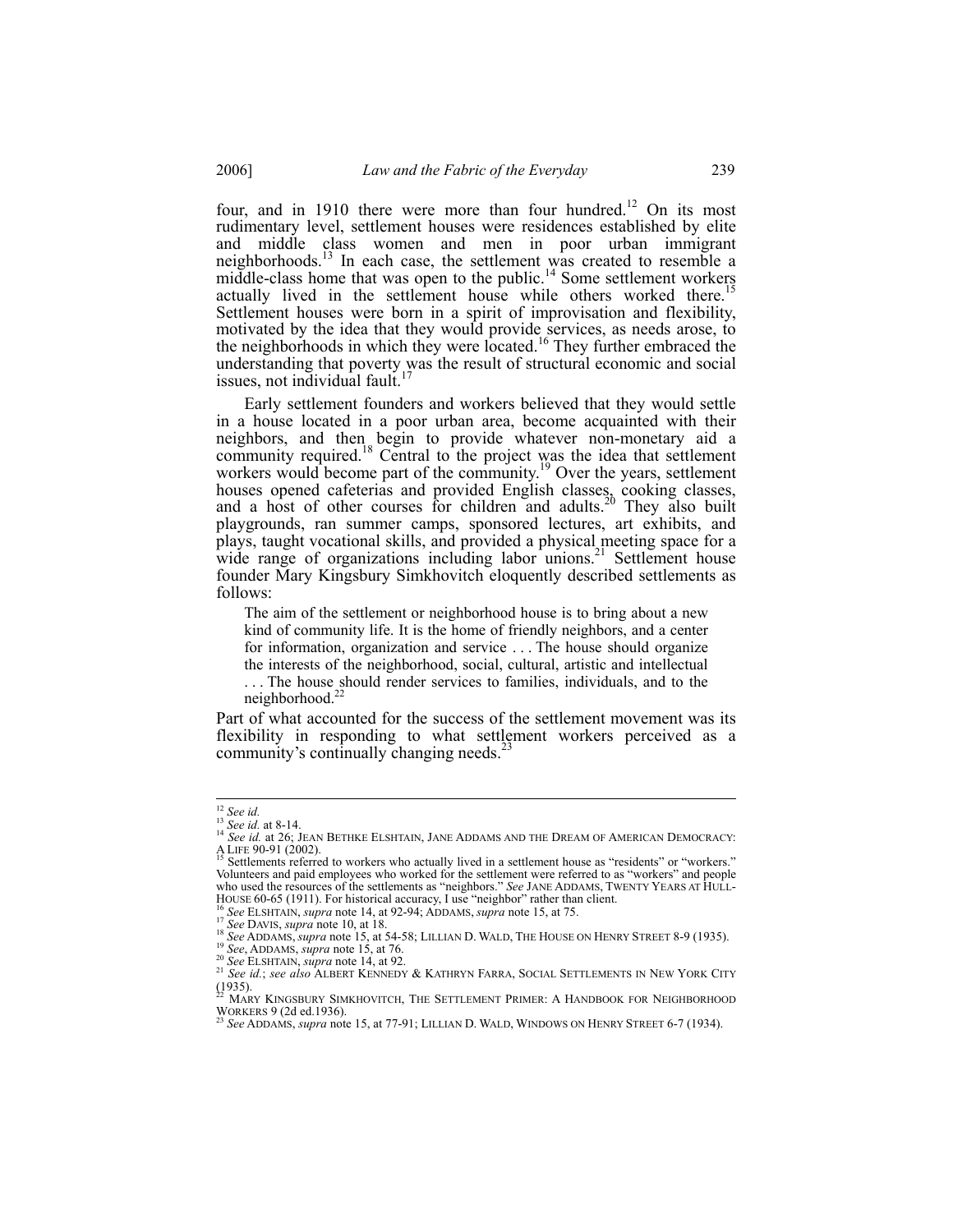The first generation of settlement workers shared many traits. As a group, they tended to be young.<sup>24</sup> Jane Addams was twenty-nine when she established Hull House, and the women who founded College Settlement were all under thirty.<sup>25</sup> The workers also had obtained a remarkably high level of education, as more than ninety percent had a college education and more than fifty percent had done graduate work.<sup>26</sup> These numbers are particularly astounding for women settlement workers when one recognizes how unusual it was for women to attend university.<sup>27</sup> Further, settlement workers tended to be unmarried, which at times, caused critics to charge that settlements were havens for "old maids."28 Although this perception changed through the years and varied by locality, workers tended to come from "old-stock American families" and were primarily raised in urban areas in the Northeast and Midwest.<sup>29</sup> A notable exception to this was Lillian Wald, who came from a German-Jewish family.<sup>30</sup> However, like other workers, Wald was raised in a well-to-do family.<sup>31</sup> Settlement workers' fathers were often ministers, teachers, doctors, or attorneys; and workers often came from families involved in charitable and philanthropic organizations.<sup>32</sup> A 1906 survey of 170 settlement houses found a total of 837 settlement workers who resided in settlement houses and 3,907 nonresident workers, of which 2,930 were women and 977 men.<sup>33</sup> Fifty-five thousand people used the facilities of the settlements surveyed.<sup>3</sup>

The rise of settlement houses was a response to a variety of social conditions that coalesced at the turn of the century, including the massive influx of immigrants into the country's cities.<sup>35</sup> The wave of immigration that occurred in the late nineteenth century brought Southern Europeans and Eastern European Jews.<sup>36</sup> Most of these immigrants were poor and considered by conventional wisdom as unable to assimilate into American society.<sup>37</sup> Settlements were also a response to what was perceived as growing urban poverty and the lack of an effective state to provide social services. Further, as labor activity increased and with it often violent strife between labor and capital, settlements sought to ameliorate class conflict through their presence and the services they provided by creating common

<sup>&</sup>lt;sup>24</sup> See DAVIS, *supra* note 10, at 33.<br>
<sup>25</sup> See id.<br>
<sup>27</sup> See infra note 37.<br>
<sup>27</sup> See infra note 37.<br>
<sup>27</sup> See id. at 33-34.<br>
<sup>27</sup> See DAVIS, *supra* note 10, at 34.<br>
<sup>31</sup> See DAVIS GROSHEN DANIELS, ALWAYS A SISTER: TH Binder eds., 1908).

<sup>&</sup>lt;sup>34</sup> See id.<br><sup>35</sup> See Jane Addams, *The Objective Value of Social Settlement*, in THE JANE ADDAMS READER 29 (Jean Bethke Elshtain ed., 2002); RIVKA SHPAK LISSAK, PLURALISM AND PROGRESSIVISM: HULL HOUSE AND THE NEW IMMIGRANTS, 1890-1919 (1989).<br><sup>36</sup> *See* EWEN, *supra* note 6, at 21.<br><sup>37</sup> In 1870, the U.S. population was made up of 4,941,049 immigrants from Europe. By 1900, the

number of European immigrants had increased to 8,881,548. *See* Campbell Gibson & Emily Lennon, *Region of Birth of the Foreign-Born Population: 1850 to 1930 and 1960 to 1990* (March 9, 1999), http://www.census.gov/population/www/documentation/twps0029/ tab02.html.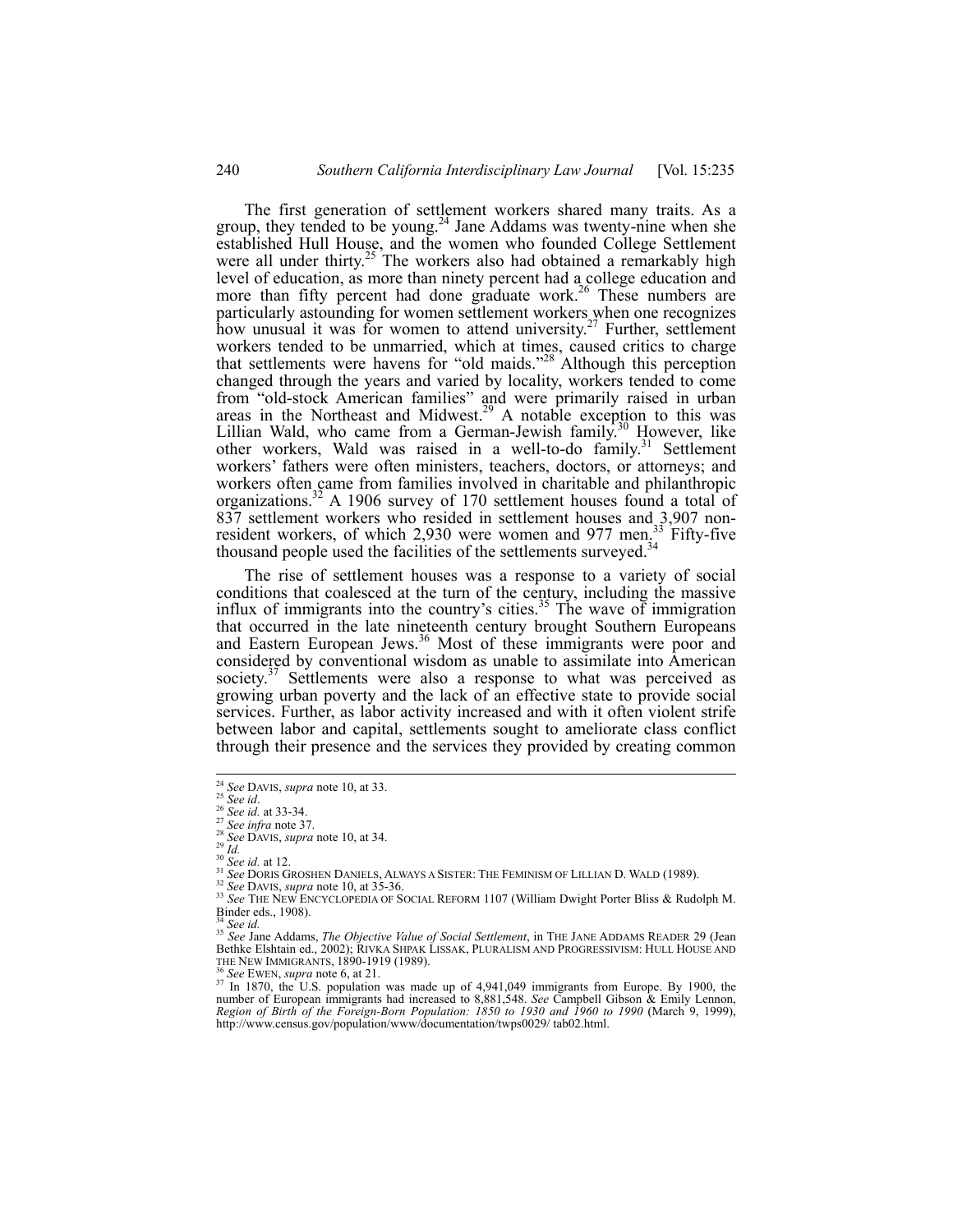projects and allowing the poor and rich to meet while working for similar goals.38 As Mary Kingsbury Simkhovitch succinctly, if optimistically, recalled about the founding of Greenwich Settlement,

[O]ur whole thought of the settlement was that it must be a group of friends, who, together with the neighbors, would through a common experience build up common enthusiasm for common projects . . . If social improvements are to be undertaken by one class on behalf of another, no permanent changes are likely to be effected. The participation by all concerned is necessary for sound improvement.<sup>39</sup>

Both the needs of the community and the needs of those who would work there spurred the rise of the settlement houses. This was in part due to the fact that following the Civil War, the opportunities for women to obtain a higher education dramatically increased.<sup>40</sup> As these women graduated college, most professions were closed to them. Searching for a way in which to justify their education, while engaging in the "appropriate" female behavior of caring for others, many found settlement houses and the work that it offered appealing. Settlements further provided an acceptable alternative for women who chose not to marry immediately (or marry at all) and in a certain sense, settlements created an alternative family structure for such women at a time when it was still highly unusual for single women to live alone. Indeed settlements created cooperative housekeeping arrangements, freeing women from many domestic chores, while also creating a stimulating intellectual space. Furthermore, as many of these settlements were open only to women residents, they reproduced the conditions of the women's colleges in which some settlement workers were educated, including the opportunity for female leadership.<sup>41</sup> Women like Jane Addams, Vida Scudder, and Lillian Wald began to forge new opportunities to create adventurous, useful, and fulfilling lives through their

<sup>&</sup>lt;sup>38</sup>Hudson Guild wrote that its activities allowed capital and labor to "unite and work together to accomplish good results which none of them could achieve alone." HUDSON GUILD, 1895-1927, 4-5 (1927). On labor union activity and strikes at the turn of the century, see ADDAMS, *supra* note 15, at 18 (discussing the Pullman strike); ARNOLD M. PAUL, CONSERVATIVE CRISIS AND THE RULE OF LAW:<br>ATTITUDES OF BAR AND BENCH, 1887-1895, at 1-2, 19-20, 131-42 (1960). One historian writes of<br>settlement houses, "They saw their role interpreters shuttling between the alien cultures of the recent immigrants and the entrenched and defensive 'natives," CARSON, *supra* note 9, at 53.

MARY KINGSBURY SIMKHOVITCH, NEIGHBORHOOD: MY STORY OF GREENWICH HOUSE 93 (1938). Hudson Guild echoed these sentiments stating that it, "[B]rought to sometimes antagonistic groups new ways of living and working together; a new cooperation; a new democracy." HUDSON GUILD, 1895-  $1927, 3 (1927)$ 

<sup>40</sup> Smith and Wellesley both opened in 1875. Bryn Mawr followed in 1885. In addition, numerous coeducational public universities opened. *See* JoEllen Lind, *Symbols, Leaders, Practitioners: The First Women Professionals*, 28 VAL. U. L. REV. 1327, 1351-52 (1994). On women's higher education, see NANCY F. COTT, THE GROUNDING OF MODERN FEMINISM 22, 40, 148 (1987); HELEN LEFKOWITZ HOROWITZ, ALMA MATER: DESIGN AND EXPERIENCE IN THE WOMEN'S COLLEGES FROM THEIR NINETEENTH-CENTURY BEGINNINGS TO THE 1930S (1984); HELEN LEFKOWITZ HOROWITZ, CAMPUS LIFE: UNDERGRADUATE CULTURES FROM THE END OF THE EIGHTEENTH CENTURY TO THE PRESENT (1987); HELEN LEFKOWITZ HOROWITZ, THE POWER AND PASSION OF M. CAREY THOMAS (1994). <sup>41</sup> *See* KATHRYN KISH SKLAR, FLORENCE KELLEY & THE NATION'S WORK: THE RISE OF WOMEN'S

POLITICAL CULTURE, 200-05 (1995).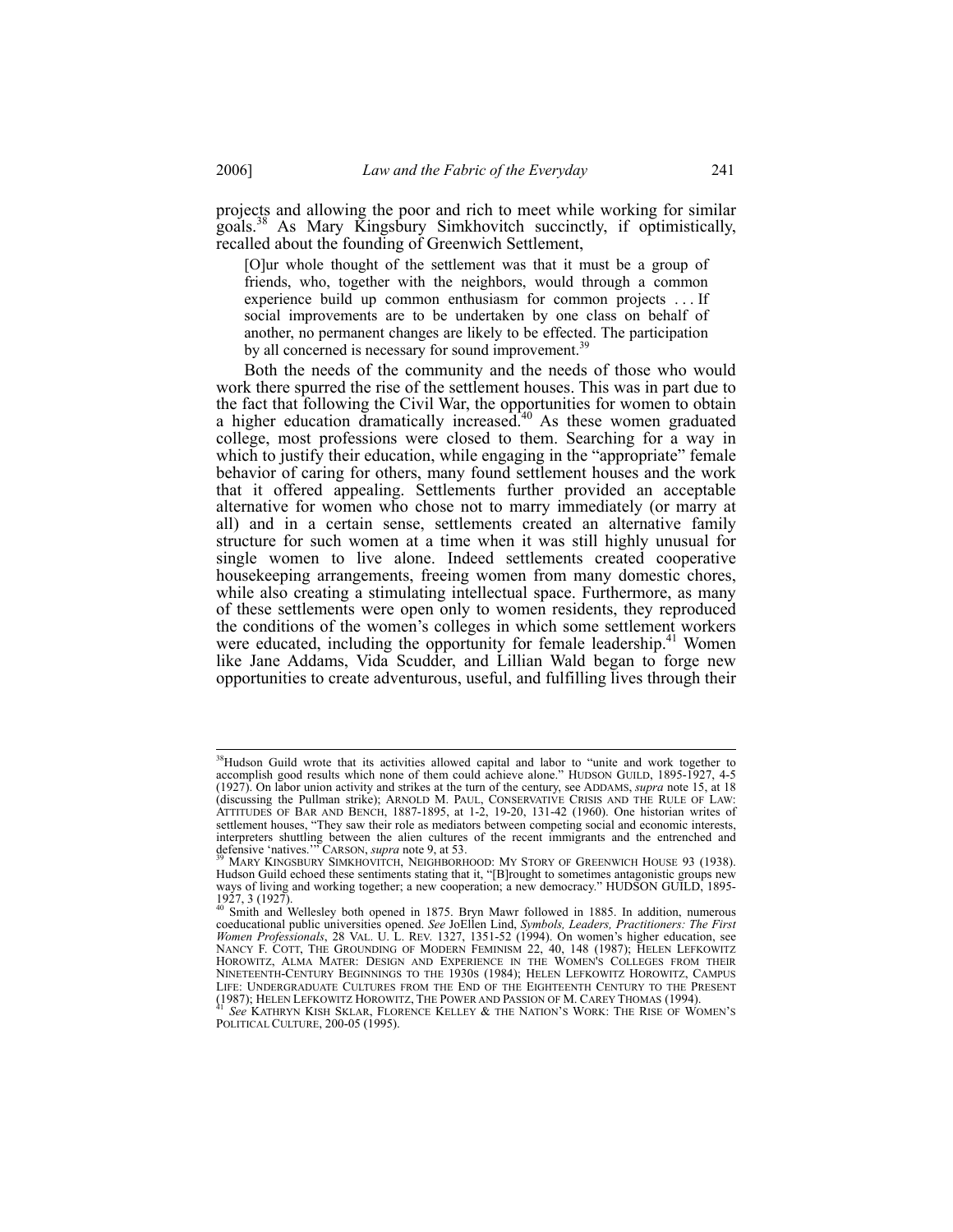work in settlement houses.<sup>42</sup> These women founders recognized that settlement work provided as much (if not more) to the settlement worker as the worker provided to the community. $4$ 

Even in those settlement houses organized and managed by men and that only accepted men as full-time residents, women performed important functions.<sup>44</sup> For instance, New York City's University Settlement House was run and controlled by men, yet one head resident reported,

[T]he people connected with the Settlement who are doing the most valued work, and whose lives are in a very real sense a fine influence among the people of the neighborhood, are the women workers, who spend a large part of each day in the actual work of the Settlement.<sup>4</sup>

Other settlements, such as New York City's College Settlement and Henry Street Settlement, were established and controlled by women and accommodated only women residents.<sup>46</sup> Greenwich Settlement, although allowing both male and female residents, was founded and managed by Mary Kingsbury Simkhovitch.<sup>47</sup> Indeed, through the settlements, middleclass and elite women forged significant careers and relationships with city and state officials while amassing considerable power.

Furthermore, as contemporaries remarked, settlement houses tended to attract as clients immigrant women and children.<sup>48</sup> They had more difficulty drawing immigrant men into their fold and convincing them to use the facilities and services of the settlement houses.<sup>49</sup> Historian Allen Davis writes, "Perhaps the most serious limitation of all was that the settlements failed to attract the men in the neighborhood."<sup>50</sup> Yet what Davis considers a disadvantage was in fact an advantage to women settlement workers, as they were considered naturally suited to minister to other women.

Historians, as well as the leaders of the various settlement houses, have emphasized such houses' multiple accomplishments and missions. They were sites of urban democracy, island communities in otherwise vast and anonymous cities, mediums through which the Americanization of immigrants occurred, primary centers for imparting education and culture to immigrants, and one of the principal locations in which the profession of

<sup>&</sup>lt;sup>42</sup> All three of these women wrote autobiographies discussing how they became involved in settlement work and what settlement work meant to them. *See* ADDAMS, *supra* note 38; VIDA DUTTON SCUDDER, *QN* JOURNEY (1937); WALD, *supra* note 23.

ON JOURNEY (1937); WALD, *supra* note 23. <sup>43</sup> *See* Jane Addams, *The Subjective Necessity for Social Settlements*, *in* THE JANE ADDAMS READER 14 (Jean Bethke Elshtain ed., 2002).<br><sup>44</sup> See CARSON, *supra* note 9, at 197.

<sup>&</sup>lt;sup>44</sup> See CARSON, *supra* note 9, at 197.<br><sup>45</sup> *House for Women Workers*, Records of University Settlement Society of New York City, *in* THE<br>JACOB S. EISENGER COLLECTION, WISCONSIN HISTORICAL SOCIETY, 2, Box 3 (Apr. 1902). For example, in 1896, University Settlement listed sixty-four workers, of whom forty-eight were From HIVIV. SETTLEMENT SOC'Y, REPORT FOR THE YEAR 1896 (1896).<br>
<sup>46</sup> See KRAUS, *supra* note 5.<br>
<sup>48</sup> See NINKHOVITCH, *supra* note 22.<br>
<sup>48</sup> See DAVIS, *supra* note 10, at 88.<br>
<sup>49</sup> See DAVIS, *supra* note 10, at 88.<br>
<sup>4</sup>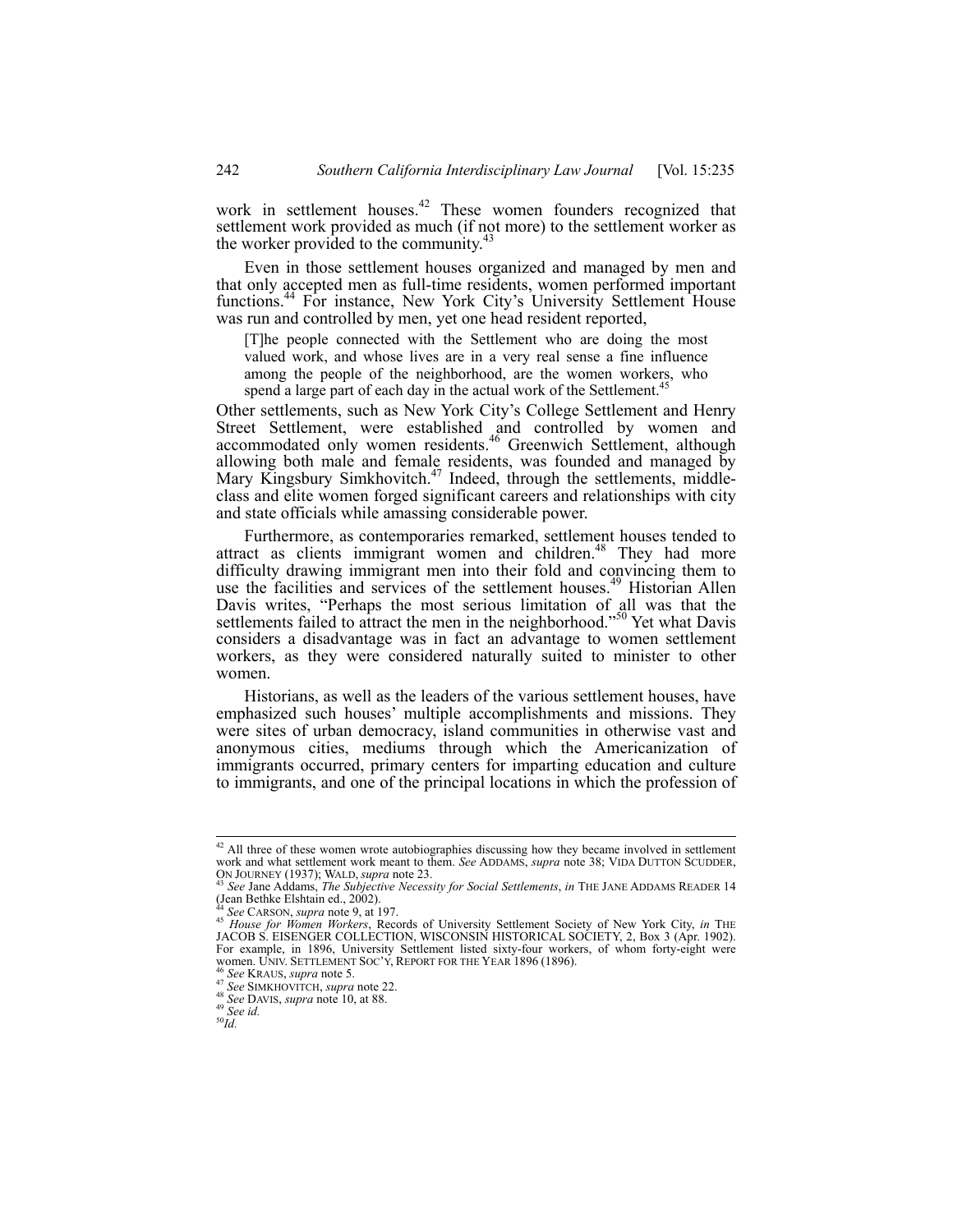social work developed.<sup>51</sup> They have also been criticized for imposing middle class "American" values on immigrants and functioning as agents of social control.<sup>52</sup> Of course, settlement workers brought to the settlements their own bourgeois understandings of what constituted the public good, and especially how family, gender, and work relations should be structured. Thus, as will be seen, even while they reached out to neighbors and attempted to bring them within the fold of the settlement houses, they also often exerted various types of control, including state control over their neighbors, while enacting into law what they understood to be in the best interests of the neighborhood, the city, and the nation.<sup>5</sup>

## B. LAW, AMERICANIZATION, AND THE SETTLEMENT HOUSES

Settlement house workers viewed law as providing one means through which immigrants could be transformed into American citizens. As understood by the settlement houses, part of the process of transformation required the immigrant to develop a respect for and knowledge of American law and the legal process. Settlement houses' legal work took a number of forms, including inculcating discipline and obedience to law. It also, however, encompassed making immigrants aware of their legal rights and obligations, showing how the American legal system functioned, and providing immigrants with the ability to obtain legal assistance. Lillian Wald emphasized that workers should help immigrants "understand the requirements of Anglo-Saxon law and order and to bring to them a conception of American ideals that will go far towards creating among immigrants a realization of what is good in American life."<sup>54</sup> To become

<sup>&</sup>lt;sup>51</sup> The literature on settlement houses is vast, although none of it discusses the important legal role that settlements played. For some of the most important scholarship, *see generally* CARSON, *supra* note 9; DANIELS, *supra* note 31; DAVIS, *supra* note 10; EDWARD DEVINE, WHEN SOCIAL WORK WAS YOUNG (1939); ARTHUR HOLDEN, THE SETTLEMENT IDEA: A VISION OF SOCIAL JUSTICE (1922); KRAUS, *supra* note 5; ELIZABETH LASCH-QUINN, BLACK NEIGHBORS: RACE AND THE LIMITS OF REFORM IN THE AMERICAN SETTLEMENT HOUSE MOVEMENT, 1896-1945 (1993); SCUDDER, *supra* note 42; SIMKHOVITCH, *supra* note 39; WALD, *supra* note 18. The literature on settlement houses in Chicago, especially Jane Addams' Hull House, is more extensive than scholarship on settlements in New York City. *See generally* ADDAMS, *supra* note 15; ALLEN DAVIS, AMERICAN HEROINE: THE LIFE AND LEGEND OF JANE ADDAMS (1973); ELSHTAIN, *supra* note 14; LISSAK, *supra* note 35; ROBYN MUNCY, CREATING A FEMALE DOMINION OF AMERICAN REFORM, 1890-1935 (1991); JANE ADDAMS, THE SOCIAL THOUGHT OF JANE ADDAMS (Christopher Lasch ed., 1965).  $52 \times 152 \times 152 \times 152 \times 152 \times 152 \times 152 \times 152 \times 152 \times 152 \times 152 \times 152 \times 152 \times 152 \times 152 \times 152 \times 152 \times 152 \times 152 \times 152 \times 152 \times 152 \times 152 \times 152 \times 152 \times 152 \times 152 \$ 

the poor and working class. Allen Davis writes that the social control thesis argues that reform movements are created by elite groups to seek control and manipulate the poor in order to create social stability and economic security that will benefit the elites. *See* DAVIS, *supra* note 10. Although settlement workers engaged in settlement work for a multitude of reasons, we must also recognize that social control played a large role. Settlement workers worried that the mass of new immigrants presented a real threat to the social order. Immigrant practices including drinking, dress, pre-marital sex, childrearing, and the ways in which leisure time was used all, at times, were seen as threatening. *See* LINDA GORDON, PITIED BUT NOT ENTITLED: SINGLE MOTHERS AND THE HISTORY OF WELFARE 43-44 (1994). Jerold Auerbach argues that even the provision of legal aid in the late nineteenth century was a form of social control. JEROLD AUERBACH, UNEQUAL JUSTICE: LAWYERS AND SOCIAL CHANGE IN MODERN AMERICA 55 (1976).<br><sup>53</sup> For a discussion on lawyering and concepts of the public good in the early twentieth century, see

Susan D. Carle, *Re-Envisioning Models for Pro Bono Lawyering: Some Historical Reflections*, 9 AM. U. J. GENDER SOC. POL'Y & L. 81 (2001). 54 Lillian Wald, *Best Help to the Immigrant Through the Nurse* (1907), *microformed on* Lillian Wald

Papers, NYPL, Reel 24.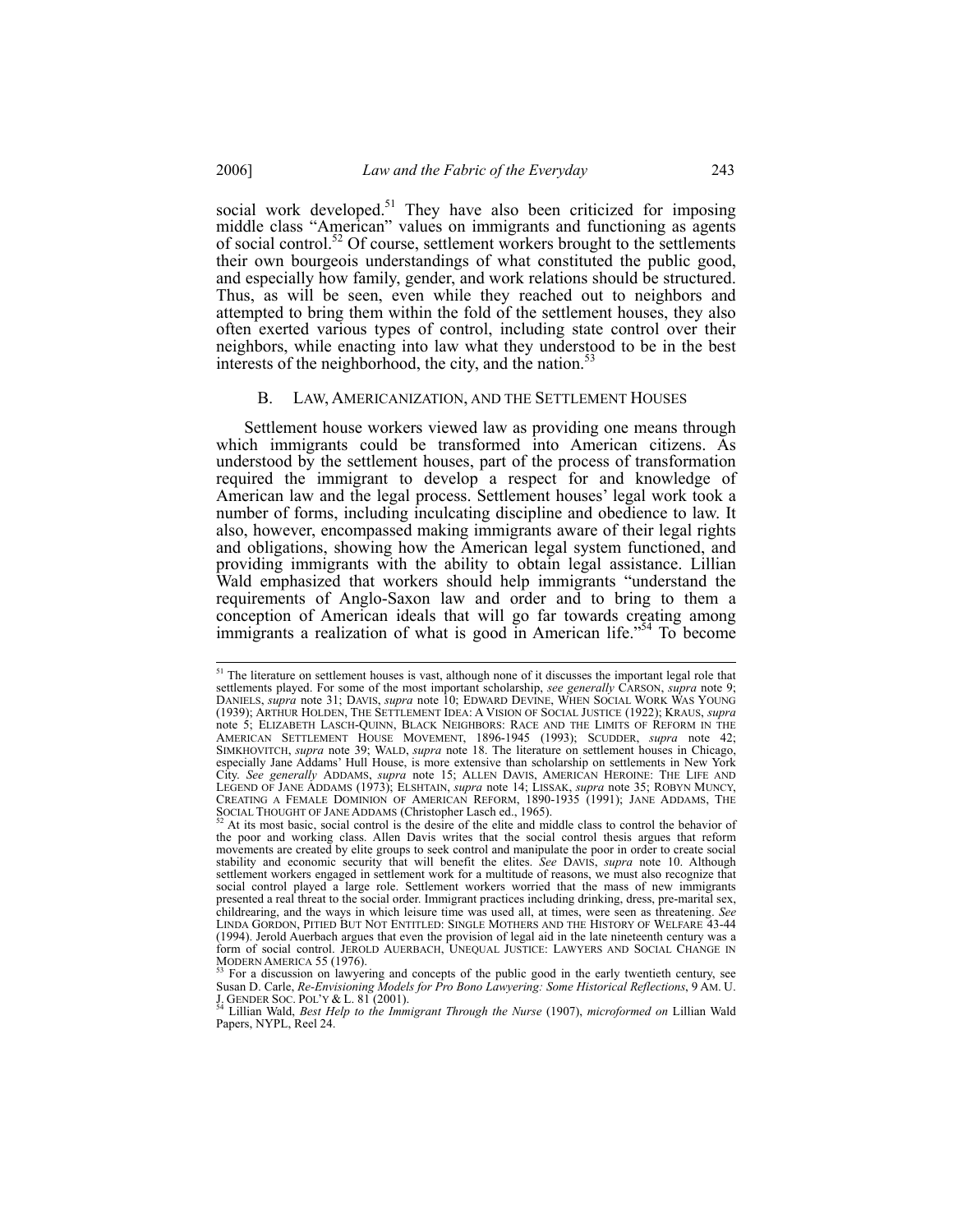American was not only to acknowledge the responsibility to obey the law and to have respect for the rule of law, but also to have access to the legal process and to assert legal rights.<sup>5</sup>

At least some settlement workers understood immigrants from Southern and Eastern Europe to have little understanding of the rule of law in a democracy.<sup>56</sup> They essentially, and inconsistently, imagined that such immigrants were entirely lawless, or that they irrationally and slavishly followed religious law, and/or had come from regimes under which they had no legal rights and were subject to arbitrary government action.<sup>57</sup> They understood that, because of immigrants' experiences in their former countries, they had learned to be suspicious, if not downright contemptuous, of government action and state officials.<sup>58</sup> For example, one settlement worker wrote that "Hebrew" immigrants "did not fight authority, they simply agreed with it, and when it turned away did as they had done before."59 This settlement worker understood this reaction as a mechanism learned in Russia to deal with unfair government action, but that it was inconsistent with American citizenship and democracy.<sup>6</sup>

Settlement workers believed that American justice was based upon the rule of law. Although often vague, at a minimum, the rule of law meant that government action was not arbitrary, that courts would treat similar cases alike, that state actors were themselves subject to law, and that the individual possessed certain rights that protected him against government action.<sup>61</sup> Further, disputes between individuals were to be resolved through the court system, not through self-help. $6$ 

As settlement workers began to instruct immigrants on the rule of law, and became immersed in the neighborhood and courts, it became increasingly obvious that settlement workers' fantasies of the rule of law and American justice were often a far cry from reality.<sup>63</sup> Such disconnects further fueled settlement workers' impulses for legal reform.<sup>64</sup> Simultaneously, as we shall see, settlements advocated for and participated in the creation of a particularized and personalized justice.<sup>65</sup> Such justice would be based on specific facts and an individual's life.<sup>66</sup> Although settlement workers at the turn of the century did not see it as such, the type

<sup>&</sup>lt;sup>55</sup> See LINDA K. KERBER, NO CONSTITUTIONAL RIGHT TO BE LADIES 241-44 (1998) (discussing the obligations of citizenship and its relationship to gender).

<sup>&</sup>lt;sup>56</sup> See. e.g., LISSAK, *supra* note 35. 57 *See. e.g.*, LISSAK, *supra* note 35. 57 *See* Frank H. McLean, *An Experience in the Street Cleaning Department, <i>in* UNIV. SETTLEMENT Soc'y, ANNUAL REPORT 1897 (1897).

<sup>&</sup>lt;sup>S8</sup> *See id.*<br><sup>59</sup> *Id.*<br><sup>60</sup> *See id.* 69 *See id.* 61 Horwitz discusses the intellectual origins of the concept of the rule of law. *See* MORTON J. HORWITZ, THE TRANSFORMATION OF AMERICAN LAW, 1870-1960: THE CRISIS OF LEGAL ORTHODOXY 226-30  $(1992)$ .<br> $62$  See id.<br> $63$  See infra Part V.

<sup>62</sup> *See id.* <sup>63</sup> *See infra* Part V. 64 *See infra* Part V. 65 *See infra* Part V-VI. *See also* MICHAEL WILLRICH, CITY OF COURTS: SOCIALIZING JUSTICE IN PROGRESSIVE ERA CHICAGO (2003). 66 *See infra* Part II.C.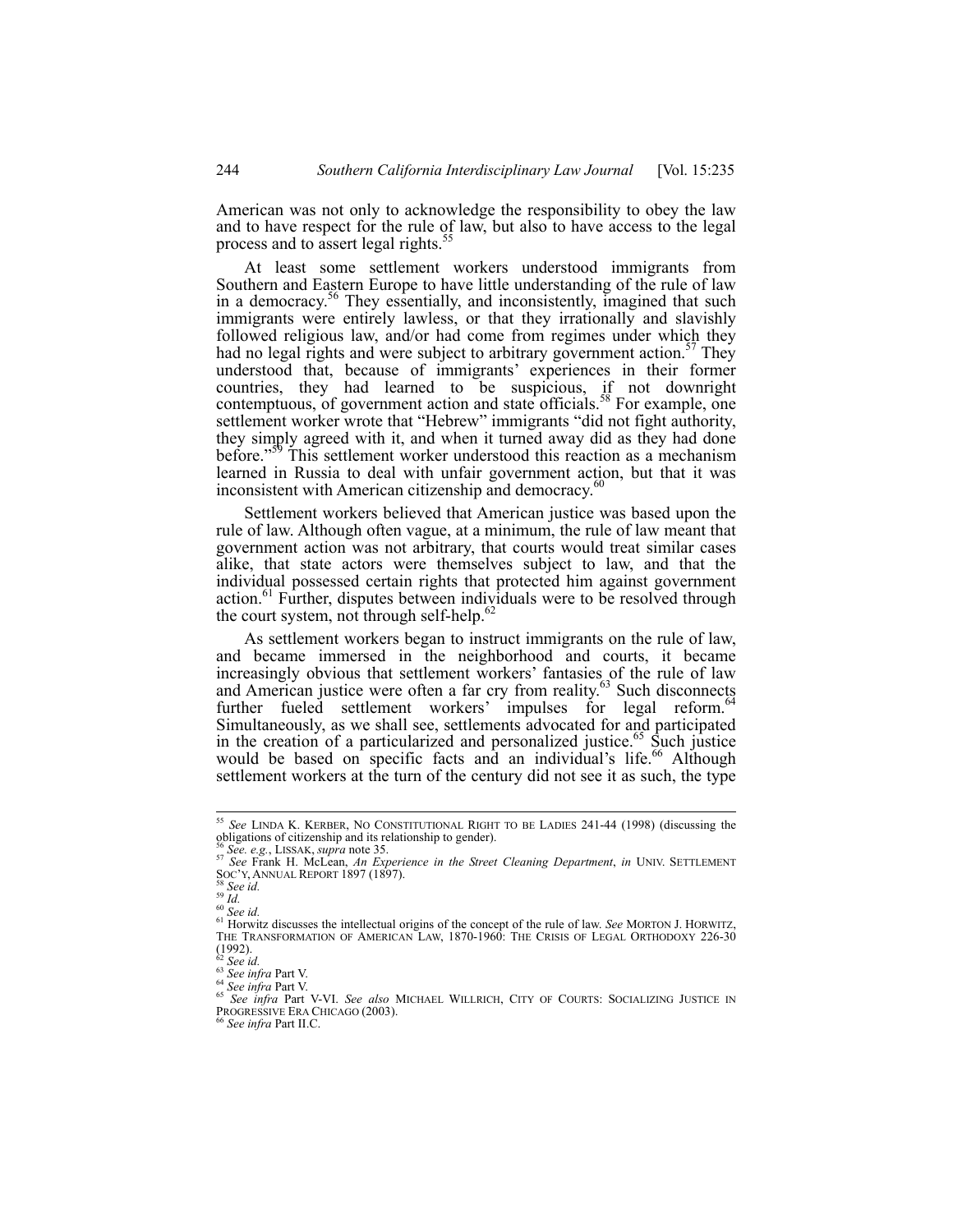of law for which they advocated stood in tension with traditional understandings of the rule of law. As Morton Horwitz writes, there was a "fundamental conflict between a regime of formal and impersonal rules and one that sought to achieve substantive ends."<sup>67</sup>

### C. CONCEPTIONS OF KNOWLEDGE WITHIN THE SETTLEMENT HOUSES

The ways that settlement workers conceived of and sought to obtain knowledge directly relates to how they structured and carried out their legal projects. Settlement house workers perceived their knowledge to be based upon comprehending the neighborhood in which they lived, the specific problems it generated, and how the people of the neighborhood inhabited the city and lived their lives.<sup>68</sup> Settlement house workers claimed to base their knowledge not only on seeing and inspecting the neighborhood, an ocular type of knowledge, but also on being part of the neighborhood and being in continual dialogue with those who lived in it.<sup>69</sup> This type of knowledge was deeply experiential.

Although settlement houses engaged in a wide range of empirical studies, their expertise was not necessarily based on an objective scientific understanding. Rather, settlement workers' knowledge and expertise functioned on various levels. It was a methodology of participation, not just investigation, that combined subjective and objective knowledge grounded in understanding, empathy, participation, and investigation.<sup>70</sup> Such knowledge was contextualized, relying on the specific and not the abstract, on observation, as well as personal relationships with neighbors. To explain the settlement workers' knowledge and the power derived from it, the head resident of College Settlement stated:

Sometimes the impressions of years of residence have been thought sufficient in bearing testimony; sometimes these have been strengthened by the collection of statistics or data bearing on the condition of neighborhood life at the moment in question. It has always been, however, the Settlement's first-hand knowledge which has been sought and which has given the value of its testimony. $\frac{71}{1}$ 

This language of observation, first-hand recollection, fact collection, and participation in neighborhood life appears repeatedly in the writings of

<sup>&</sup>lt;sup>67</sup>HORWITZ, *supra* note 61, at 229.<br><sup>68</sup> See, e.g., WALD, *supra* note 18, at 261; *see also* COLLEGE SETTLEMENT ANNUAL REPORT 38 (1909).<br><sup>69</sup> Mina Carson writes that settlement workers had an "intimate familiarity and to a genuine inhabitant of the neighborhood." CARSON, *supra* note 9, at 66.<br><sup>70</sup> Later in the century, the empirical sciences would make a claim to a scientific-based objective

knowledge. At the turn-of-the-century, however, the settlement houses prided themselves on possessing knowledge based upon sentiment and empirical data. On the social sciences and empiricism, see THOMAS HASKELL, THE EMERGENCE OF PROFESSIONAL SOCIAL SCIENCE (1977); DOROTHY ROSS, ORIGINS OF AMERICAN SOCIAL SCIENCE (1990). On legal reform movements and the role of social science, see LAURA KALMAN, LEGAL REALISM AT YALE, 1927-1960 (1986); JOHN HENRY SCHLEGEL,<br>AMERICAN LEGAL REALISM AND EMPIRICAL SOCIAL SCIENCE (1995); G. Edward White, *From Realism to Critical Legal Studies: A Truncated Intellectual History*, 40 SW. L.J. 819 (1986). 71 COLLEGE SETTLEMENT ANNUAL REPORT 38 (1909).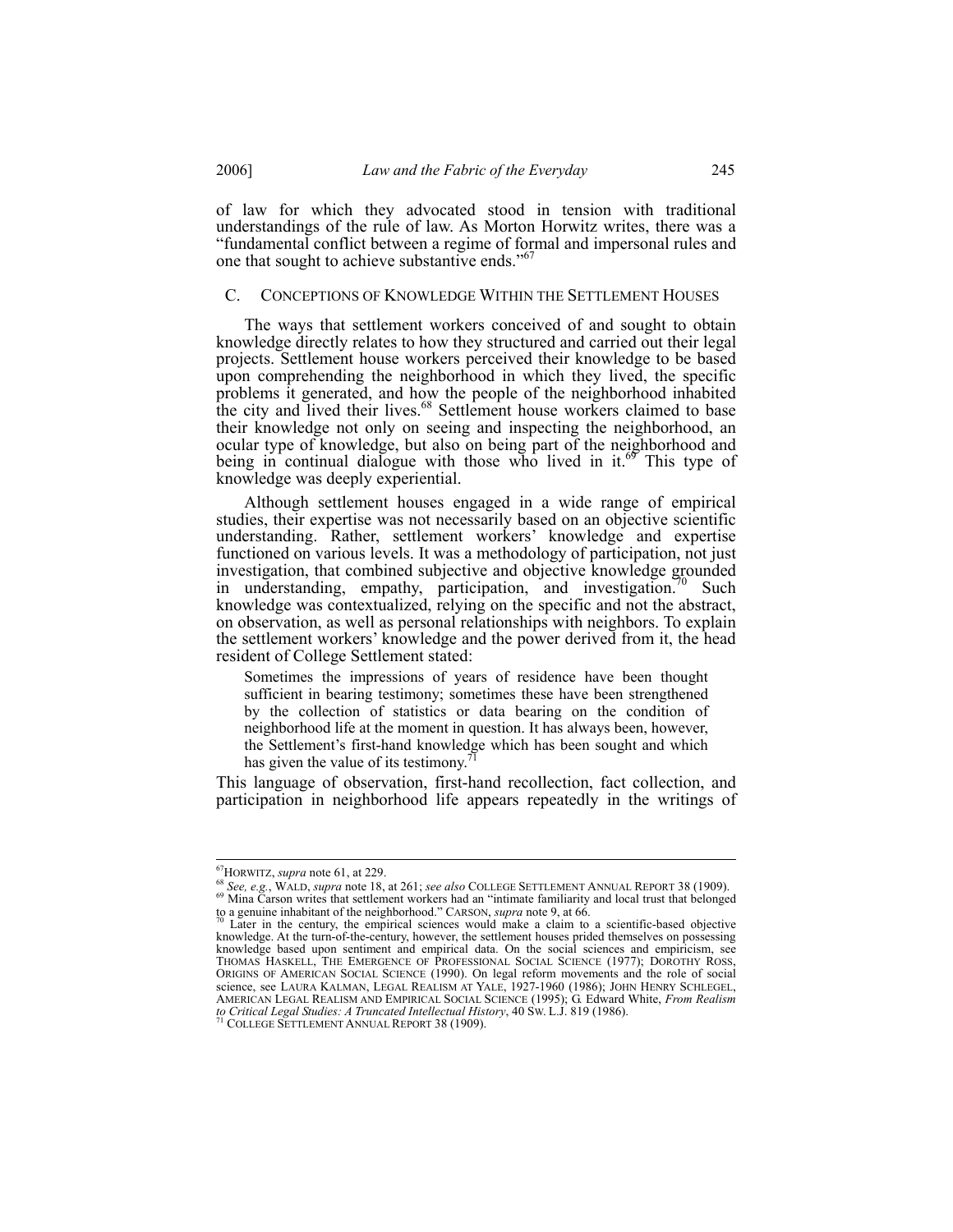settlement house workers and structured their legal projects.<sup>72</sup> Lillian Wald, founder and head resident of New York City's Henry Street Settlement, perfectly encapsulated the need for a law based on everyday reality and emphasized that this was part of the value that settlement houses added to law. She wrote, "Settlements have increasing authority because of the persistency of their interest in social welfare measures. They accumulate in their daily routine significant facts obtainable in no other way. Governors and legislators listen, and sooner or later act on representations of responsible advocates whose facts are current and trustworthy. $\frac{3}{13}$  Thus, everyday lives and on-the-ground facts directly impacted legislation and law. Settlement houses conducted the fact intensive surveys of how various laws functioned and the effects that they had on people's lives. Indeed, settlement workers understood the need for a living law—a law in action based on the material conditions of lives actually lived.

We might consider this a deeply feminized knowledge, based on daily experience that arose from the minute study of the life of a neighborhood, personal relationships, and acts of empathy.<sup>74</sup> A College House Settlement worker wrote, "What we try to do is gain that intimate knowledge of the neighborhood and that sympathetic understanding of its life, which is the special offering every Settlement wishes to make to the public good."<sup>75</sup> Leaders of the settlement house movement believed that through knowledge learned on the ground, they grasped what constituted the public good, and that the public good could be effectuated through various types of state action. As Mary Kingsbury Simkhovitch, founder of Greenwich House, wrote of the settlement houses, knowledge, and the state, "[I]n larger municipal matters, none have a greater opportunity to know things from the inside, to see what ought to be done, and to try to get it effected, than those living the daily life of a given quarter."76 Through such claims to knowledge, settlement house workers staked and defined their own

 $72$  The language that settlement workers used regarding their aspirations and goals bears a striking resemblance to the language employed by some of the leading figures in the contemporary community justice movement. For example, Gerald P. Lopez writes of the Neighborhood Legal Needs and Resource Project that:

<sup>[</sup>b]y improving available problem solving (all problem solving—nonlegal and legal, in every imaginable combination) the Center aspires with others to enhance the capacity of those who live and work in these communities to satisfy basic needs, shape healthy relationships, and realize lofty aspirations. Together we seek to do so by fundamentally changing—a bit at a time, from the current blend of available resources—the institutional arrangements and practices that define markets, politics, and civic life. Chastened by the humility imposed by decades of experience, we mean nonetheless, through tenacious on-the-ground efforts, to help change both the current conditions and the future possible trajectories of social life.<br>Lopez, supra note 4, at 76.

<sup>&</sup>lt;sup>73</sup> WALD, *supra* note 18, at 261. *At 261. at 261. At 40. 74 Carrie Menkel-Meadow writes that women lawyers reason "with an ethics of care and concern" and*  $\alpha$ take "account of relationships and context rather than searching for abstract principles to solve legal problems." Carrie Menkel-Meadow, *Exploring a Research Agenda of the Feminization of the Legal Profession: Theories of Gender and Social Change*, 14 LAW & SOC. INQUIRY 289, 312-13 (1989). Whether or not Menkel-Meadow's account is presently accurate, it succinctly—although unintentionally—describes the attitude and methodology of many female settlement workers.<br><sup>75</sup> COLLEGE SETTLEMENT SEVENTH ANNUAL REPORT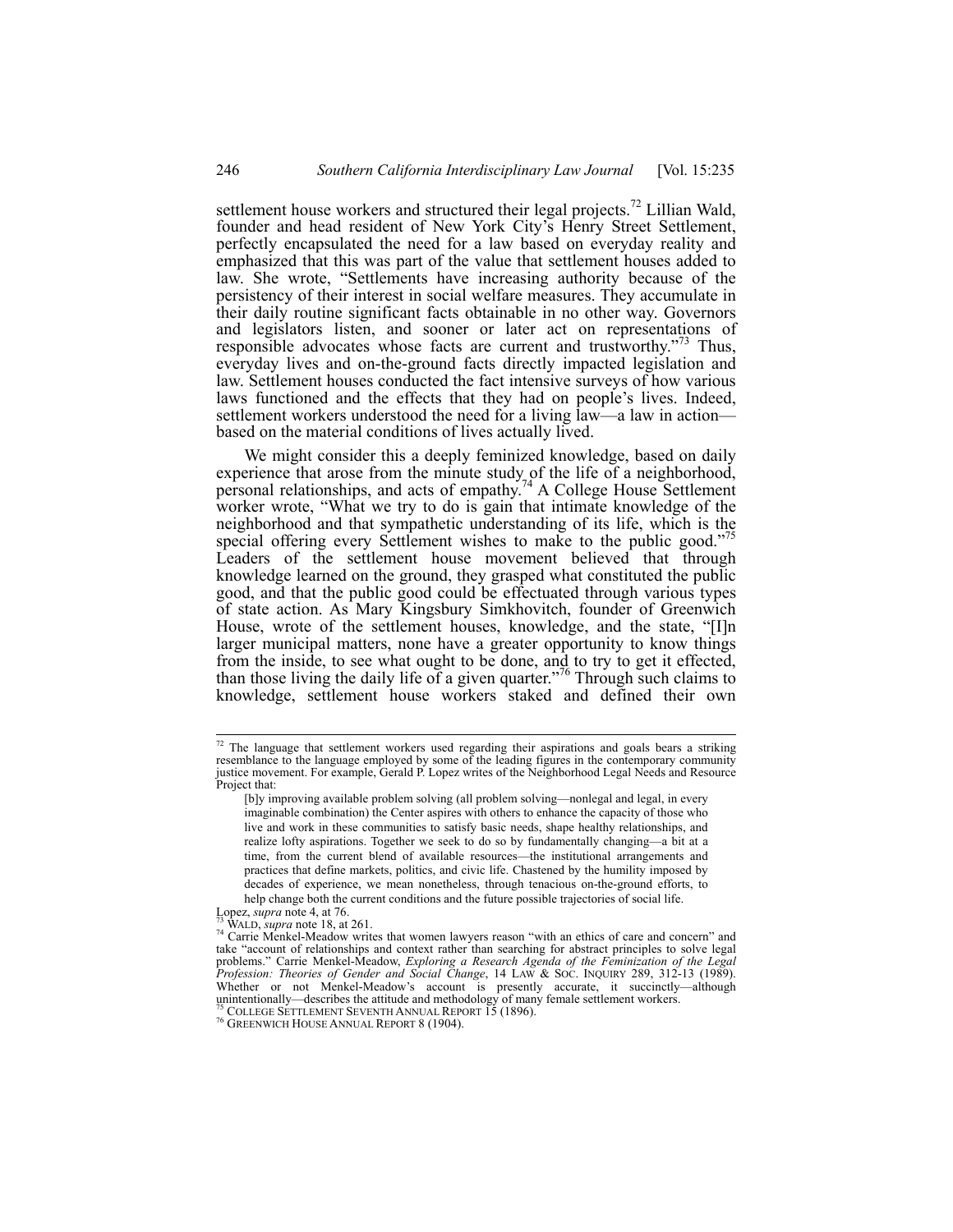expertise. Settlement workers brought these methodologies and ways of knowing to their approach to law and legal reform.

As can be seen, gender is crucial to this story because it structured who provided and received legal services, who could exert expertise in particular subjects, how legal issues were framed, and who became state actors with particular types of power and authority.<sup> $\pi$ </sup> It also made immigrant and poor women the subject of intense scrutiny and state regulation, as middle-class women settlement workers were most easily able to claim power in those areas that involved women and children. As historian Robyn Muncy writes, "While creating their new professions in the Progressive era ... [middle-class] women discovered that their male counterparts were much more willing to cede professional territory, to acknowledge the female right to expertise in instances where women and children were the only clients. This encouraged creators of new female professions . . . to define certain social problems in ways that made women and children central."<sup>78</sup>

Furthermore, women settlement workers played a prominent role in functioning as a bridge between the lawyer and the laity, the professional and the client, the elite and the masses. We thus might label such women as "cultural brokers."79 As cultural brokers they brought legal knowledge to their neighbors and brought their neighbors legal needs to the attention of the state and more broadly the public.<sup>80</sup> Such a role may have fit well with Victorian understandings of women as conciliators who could heal social divisions and animosities with care and comfort.<sup>81</sup> Only by letting in women as legal actors and the settlements as legal sites can we fully understand turn-of-the-century urban legal culture. Yet, often women's contributions to law at the turn-of-the-century are categorized as social work rather than legal practice. This article seeks to blur such distinctions and categories, arguing that settlement house women practiced law under the rubric of social work.<sup>82</sup> In the process, they created a novel form of legal practice.

 <sup>77</sup> *See generally* Susan D. Carle, *Gender in the Construction of the Lawyer's Persona*, 22 HARV. WOMEN'S L.J. 239 (1999) (reviewing KATHRYN KISH SKLAR, FLORENCE KELLEY AND THE NATION'S WORK: THE RISE OF WOMEN'S POLITICAL CULTURE, 1830-1900 (1995)) (discussing the role of gender in structuring the role of lawyers at the turn of the century). Joan Scott distinguishes between women's history and gender history. Where women's history might primarily be concerned with exploring women's lives, gender history asks how the socially constructed categories "man" and "woman" are created and maintained at particular moments in time. For Scott, gender is relational and is a principle way of signifying relationships of power. *See Joan Scott, Gender as a Useful Category of Historical Analysis*, 91 AM. HIST. REV. 1053, 1054, 1056, 1067 (1986).

<sup>&</sup>lt;sup>78</sup> MUNCY, *supra* note 51, at xiv-xv.<br><sup>79</sup> See Harvey Gee, *A Review of Frank Wu's Renegotiating America's Multi-colored Lines*, 5 N.Y. CITY L. REV. 203, 229 (2002) (describing a cultural broker as one who "bridge[s] [] linguistic, cultural, racial, and class gaps").

<sup>80</sup> One historian of settlement houses somewhat idealistically writes, "Through the settlement, the immigrant found a voice for his bewilderment concerning local regulations, access to the hospitals, the schools, and the courts." KRAUS, *supra* note 5, at 208.<br><sup>81</sup> For an elucidation of this argument, *see* MUNCY, *supr* 

<sup>82</sup> On the development of social work and its deeply gendered origins, see TALLACORDON, HEROES OF THEIR OWN LIVES: THE POLITICS AND HISTORY OF FAMILY VIOLENCE, BOSTON 1880-1960 (1988);<br>REGINA KUNZEL, FALLEN WOMEN, PROBLEM GIRLS: UNMARRIED MOTHERS AND THE PROFESSIONALIZATION OF SOCIAL WORK, 1890-1945 (1993); DANIEL WALKOWITZ, WORKING WITH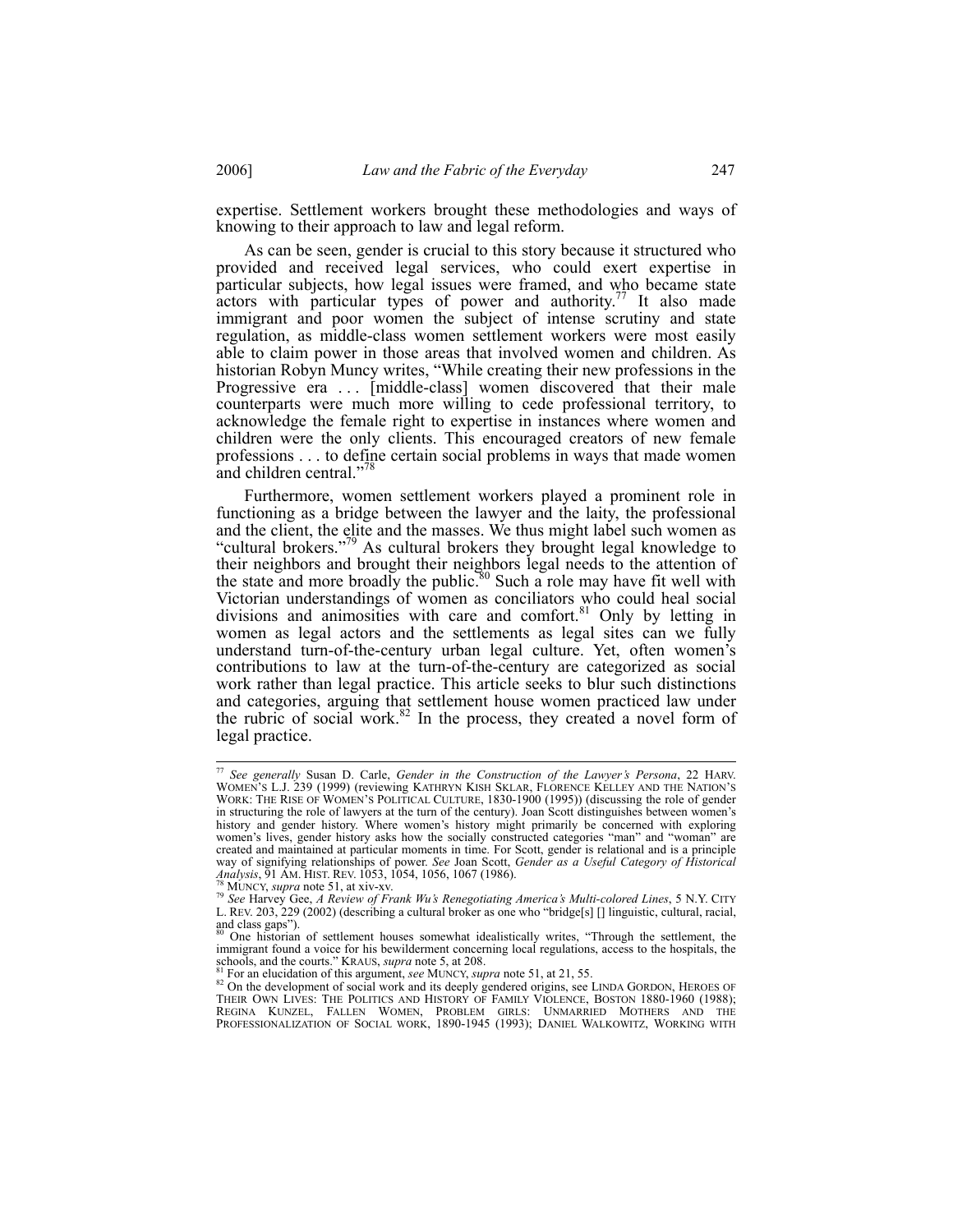## D. SETTLEMENTS AND THE RISE OF SOCIOLOGICAL JURISPRUDENCE

An analysis of law and the settlement houses also demonstrates how sociological jurisprudence, sometimes referred to as "progressive legal thought," was in part generated from the ground up by settlement workers immersing themselves in the quotidian legal issues of their neighborhoods and the city. Sociological jurisprudence stood in opposition to an understanding of law as abstract, formal, and removed from the realities of power disparities and economic inequalities.<sup>83</sup> Sociological jurisprudence was concerned not with law on the books but with law in action and was especially enamored with collecting those facts which could expose the reality of how law functioned.<sup>84</sup> In 1912, Roscoe Pound, credited with coining the term sociological jurisprudence, discussed its goals and premises. Pound wrote, "The main problem to which sociological jurists are addressing themselves today is to enable and to compel law-making, and also interpretation and application of legal rules, to take more account, and more intelligent account, of the social facts upon which law must proceed and to which it is to be applied."<sup>8</sup>

Legal progressives called for the study of how government functioned, its affects on people's lives, the use of the social sciences and empirical data, the end of a "mechanical jurisprudence," and a new awareness of the importance of the "individualized application" of law.<sup>86</sup> Oliver Wendell Holmes, Jr.'s famous statement that the life of the law has not been logic, but experience, was supported by the settlement houses of New York City, and elsewhere, that provided many of the facts, studies, and impressions

CLASS: SOCIAL WORKERS AND THE POLITICS OF MIDDLE CLASS IDENTITY (1999). Susan Carle argues that women reformers with legal training sought to consciously present themselves as reformers rather than lawyers due to gender constraints. *See generally* Carle, *supra* note 77. Often women's roles as turn of the century legal actors are missed even within feminist legal scholarship. Martha Fineman writes that women reformers "had to rely on men as litigators and legislators to be the translators and transmitters of their views. This was a process fraught with peril; male legal actors such as Felix Frankfurter, comfortable with and in control of 'Law,' shaped and reshaped ideas with feminist orgins [sic] until they were no longer recognizable as such." MARTHA ALBERTSON FINEMAN, THE NEUTERED MOTHER, THE SEXUAL FAMILY AND OTHER TWENTIETH CENTURY TRAGEDIES 38 (1995). Likewise Christopher Tomlins recognizes the important role that women played in creating the welfare state in the early twentieth century. He, however, understands that they were social workers dependent upon male lawyers. Christopher Tomlins, *Framing the Field of Law's Disciplinary Encounters: A Historical Narrative*, 34 LAW & SOC'Y REV. 911, 938-40 (2000). This Article attempts to demonstrate that at the turn-of-the century, there was considerably more fluidity between the disciplinary borders of social work and law, and that women functioned as legal translators and transmitters.

 $\frac{1}{2}$ <br>
See HORWITZ, supra note 61, at 187-89.<br>  $\frac{1}{2}$ <br>  $\frac{1}{2}$ <br>  $\frac{1}{2}$ <br>  $\frac{1}{2}$ <br>  $\frac{1}{2}$ <br>  $\frac{1}{2}$ <br>  $\frac{1}{2}$ <br>  $\frac{1}{2}$ <br>  $\frac{1}{2}$ <br>  $\frac{1}{2}$ <br>  $\frac{1}{2}$ <br>  $\frac{1}{2}$ <br>  $\frac{1}{2}$ <br>  $\frac{1}{2}$ <br>  $\frac{1}{2}$ <br>  $\frac{1$ (1912); *see also* Roscoe Pound, *The Theory of Judicial Decision*, 36 HARV. L. REV. 641, 660 (1923) (describing law as "a highly complex aggregate, arising socially from the attempt of men in politically organized society to satisfy the claims involved in civilized social life so far as they may be satisfied by a systematic ordering of conduct and adjustment of relations").

a systematic ordering of conduct and adjustment of relations").<br><sup>86</sup> Some of the best works on sociological jurisprudence include: BARBARA H. FRIED, THE<br>PROGRESSIVE ASSAULT ON LAISSEZ FAIRE: ROBERT HALE AND THE FIRST LAW A MOVEMENT (1998); N.E.H. HULL, ROSCOE POUND & KARL LLEWELLYN: SEARCHING FOR AN<br>AMERICAN JURISPRUDENCE (1997); Morton Horwitz, *Progressive Legal Historiography*, 63 Or. L. REV.<br>679 (1984); G. Edward White, *From Sociologica Change in Early Twentieth-Century America*, 58 VA. L. REV. 999, 1006 (1972).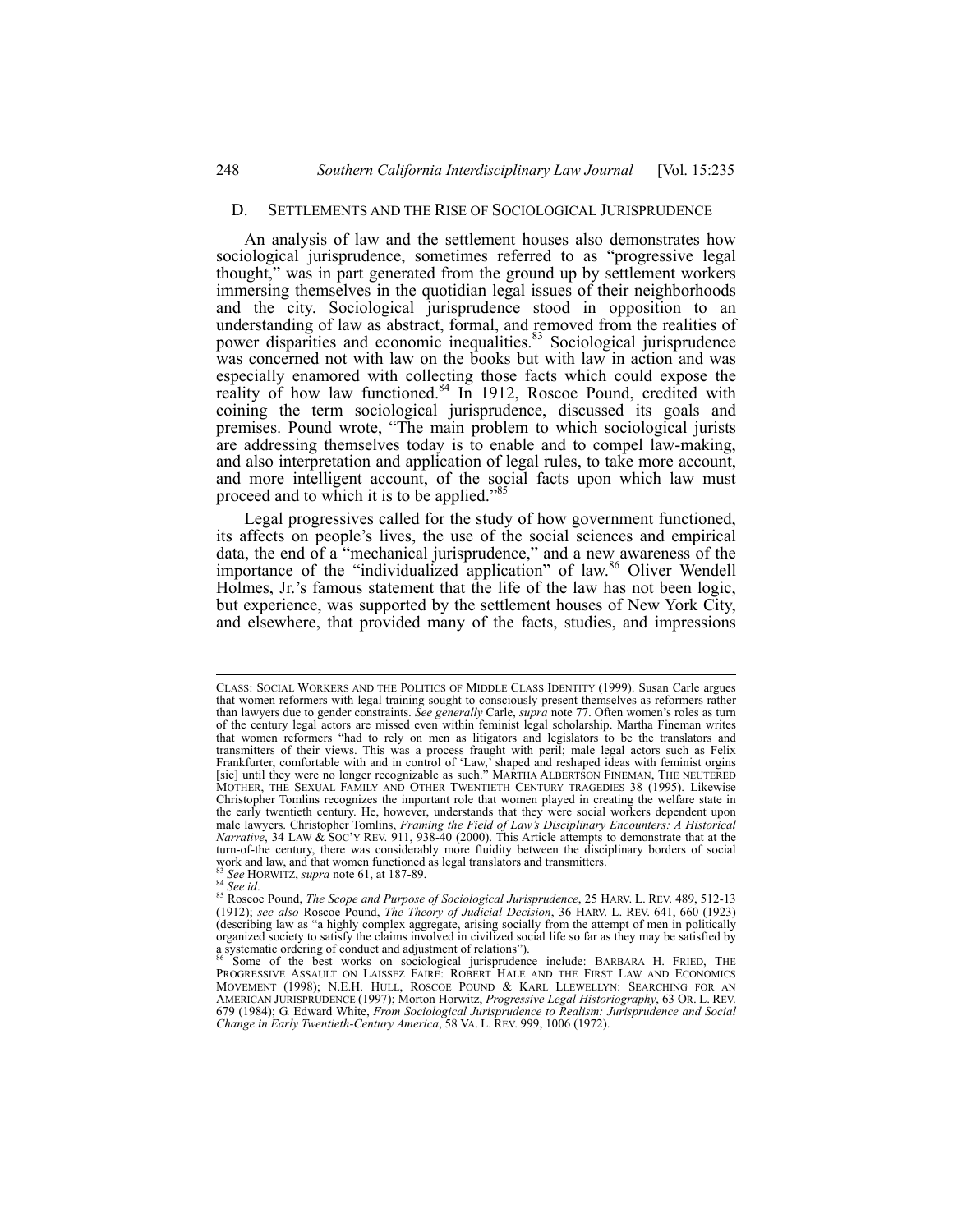that formed the basic knowledge for this new type of jurisprudence.<sup>87</sup> Further, in many cases, it was women who led such studies.<sup>88</sup> The importance of the connection between settlement houses and sociological jurisprudence cannot be overemphasized. The development of progressive legal thought was not wholly the work of professors within the ivied walls of Harvard and Yale and the hallowed halls of bar associations. It was also the product of the streets and urban environment.<sup>89</sup> It is not solely, or even primarily, that Josephine Goldmark co-authored with Louis Brandeis the famous Supreme Court brief in *Muller v. Oregon*. 90 Rather, years before *Muller*, settlement houses conducted the fact intensive surveys of how various laws functioned and the effects that they had on people's lives. They then developed the legislation necessary to shape immigrants, industry, the city, the state, and the larger political economy of the nation. Indeed, settlement workers understood the need for a living law—a law in action—based on the material conditions of lives actually lived.

By the time legal progressives in law schools and the professional bar articulated such concepts, the practice of sociological jurisprudence had existed for over a decade and could be found in the settlement houses. For Pound and others to acknowledge this would have required them to recognize the significant role that elite and middle class women played in laying the groundwork for sociological jurisprudence.<sup>91</sup> Instead, he and

<sup>87</sup> OLIVER WENDELL HOLMES, THE COMMON LAW 5 (Mark DeWolfe Howe ed., Harvard University Press 1963) (1881).<br><sup>88</sup> See supra Part II.A.

<sup>&</sup>lt;sup>89</sup> Roscoe Pound recognized the role the city played in creating a new form of jurisprudence and system of law. He wrote, "Demand for socialization of law, in America, has come almost wholly if not entirely from the city." Roscoe Pound, *The Administration of Justice in the Modern City*, 26 HARV. L. REV. 302,  $311 (1913)$ .

*Muller v. Oregon*, 208 U.S. 412 (1908). In *Muller*, the U.S. Supreme Court upheld a maximum hours' law for women laundry workers. *Id.* at 423. The Goldmark and Brandeis brief on behalf of the National Consumer's League was filled with statistics regarding the harms women workers faced from overwork. Brief for the State of Oregon at 18-113, *Muller v. Oregon*, 208 U.S. 412 (1908) (No. 107). The brief primarily relied upon social and medical facts rather than legal argument or case law. See id. On *Muller*, primarily relied upon social and medical facts rather than legal argument or case law. *See id*. On *Muller*, see Anne Dailey, *Lochner for Women*, 74 TEX. L. REV. 1217 (1996) (arguing against *Muller* as representative of sociological jurisprudence); Sybil Lipschultz, *Social Feminism and Legal Discourse: 1908-1923*, 2 YALE J.L. & FEMINISM 131 (1989) (discussing the *Muller* brief and its embrace of a particular type of feminism); Julie Nokov, *Liberty, Protection, and Women's Work: Investigating the Boundaries between Public and Private*, 21 LAW & SOC. INQUIRY 857 (1996) (comparing courts differing treatment of labor legislation for men and women). On the National Consumers' League, see MAUD NATHAN, THE STORY OF AN EPOCH-MAKING MOVEMENT (1926) (providing a first person account of the early years of the NCL); LANDON R.Y. STORRS, CIVILIZING CAPITALISM: THE NATIONAL COMSUMERS' LEAGUE, WOMEN'S ACTIVISM, AND LABOR STANDARDS IN THE NEW DEAL ERA (2000)<br>(discussing origins of the League and its role in lobbying for various labor laws).

Why many legal historians have neglected the role that settlements played in the creation of sociological jurisprudence remains a puzzle. For example, legal historian William Weicek in part credits populism and progressivism for a sustained attack on classical legal thought, yet does not discuss either the settlement houses or the role that women reformers played. Wiecek writes that the Brandeis-Goldmark brief in *Muller* constituted "the first example of sociological jurisprudence in action." As this Article demonstrates, the settlement houses had been engaged in sociological jurisprudence for over a decade. *See* WILLIAM M. WIECEK, THE LOST WORLD OF CLASSICAL LEGAL THOUGHT: LAW AND IDEOLOGY IN AMERICA 1886-1937, at 195 (1998). Part of the answer to the puzzle regarding legal scholars' neglect of settlement houses may reflect how law is defined as a discipline distinct from social work. Legal scholars might view the work of the settlement houses as social work rather than law. Yet observing such disciplinary borders is particularly ironic given that sociological jurisprudence called for a study of law in action and the need for law to meet social needs and promote social justice. Interestingly Felix Frankfurter at moments seemed to have given some credit to women for the legal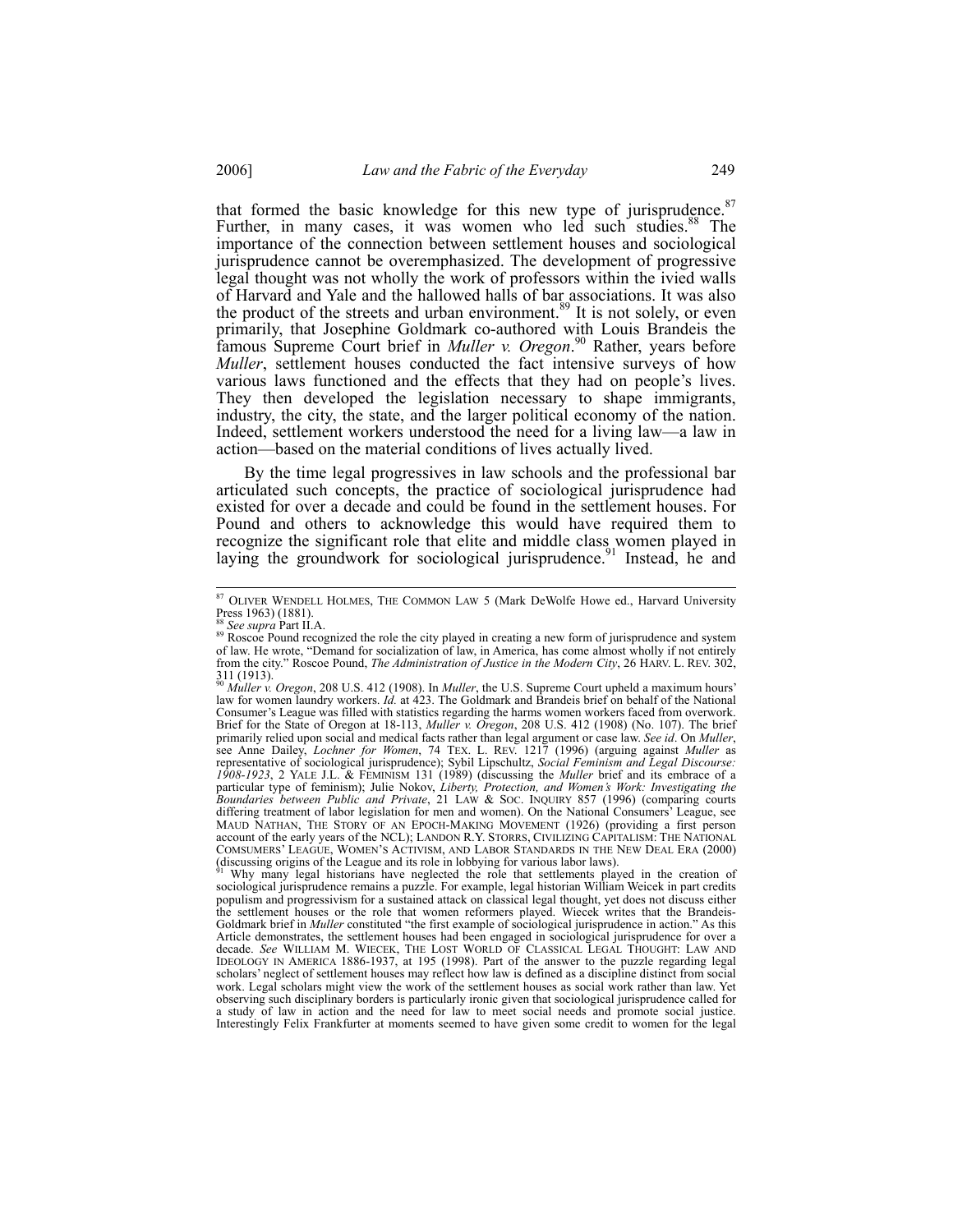many of the scholars who wrote of sociological jurisprudence neglected its settlement house roots, thus making it more elite and masculine than it was. In the process, the crucial role that women played in surveying and creating the path of the law was erased. $92$ 

With such a framework and understanding of the settlement houses, we can now turn to the concrete ways in which settlements interacted with law.

# III. PROVIDERS AND POPULARIZERS: THE DIRECT AND INDIRECT PROVISION OF LEGAL SERVICES AND INFORMATION

The most straightforward and recognizable way in which settlements interacted with law was by providing direct legal advice to clients, and this Part begins with such a discussion. The direct provision of legal services, however, played a less significant role in settlement houses' legal interactions than the multitude of ways the settlements informally provided legal advice and knowledge to their neighbors. Settlement workers thus functioned as transmitters of law, spreading legal knowledge throughout the neighborhoods in which they worked and democratizing access to such knowledge. In the process, settlement workers hoped that knowledge of American law would further the Americanization of immigrants.

### A. FREE LEGAL COUNSEL

The male-managed University Settlement of New York City ("University") was the first settlement house to provide free legal services. For many years, University also remained the settlement that was most concerned with imbuing a respect for law among its neighbors. University's leading status as a settlement steeped in law should be no surprise, for forty percent of its founding members were lawyers, and throughout its history, University attracted residents with legal training.<sup>93</sup> Further, University, managed by men and housing male residents, had more direct access to New York's legal luminaries. Even so, women played a significant, although contested, role in providing legal aid. As Eastern law schools slowly opened their doors to women, female graduates had few opportunities to practice law and some began to forge their own uncharted

reforms they effectuated. Felix Frankfurter wrote of reformer and settlement house resident Florence Kelley that she "had probably the largest single share in shaping the social history of the United States in the first thirty years of this century." He further gave her credit for "securing legislation for the removal of the most glaring abuses or our hectic industrialization following the Civil War." Felix Frankfurter, *Foreword* to JOSEPHINE GOLDMARK, IMPATIENT CRUSADER: FLORENCE KELLEY'S LIFE STORY, at v (1953). For an excellent biography of Florence Kelley, see SKLAR, *supra* note 41. 9 Life<br><sup>92</sup> Michael Willrich's informative work situates the creation of sociological jurisprudence within the

municipal courts of Chicago. He goes a long way in positioning sociological jurisprudence as less elite and arising within an urban context. Furthermore, he begins to credit the role that elite and middle-class women played. In contrast to this article, Willrich's analysis is intentionally court-centered and focuses mainly on developments after 1910. *See* WILLRICH, *supra* note 65.<br><sup>93</sup> *See* KRAUS, *supra* note 5, at 63.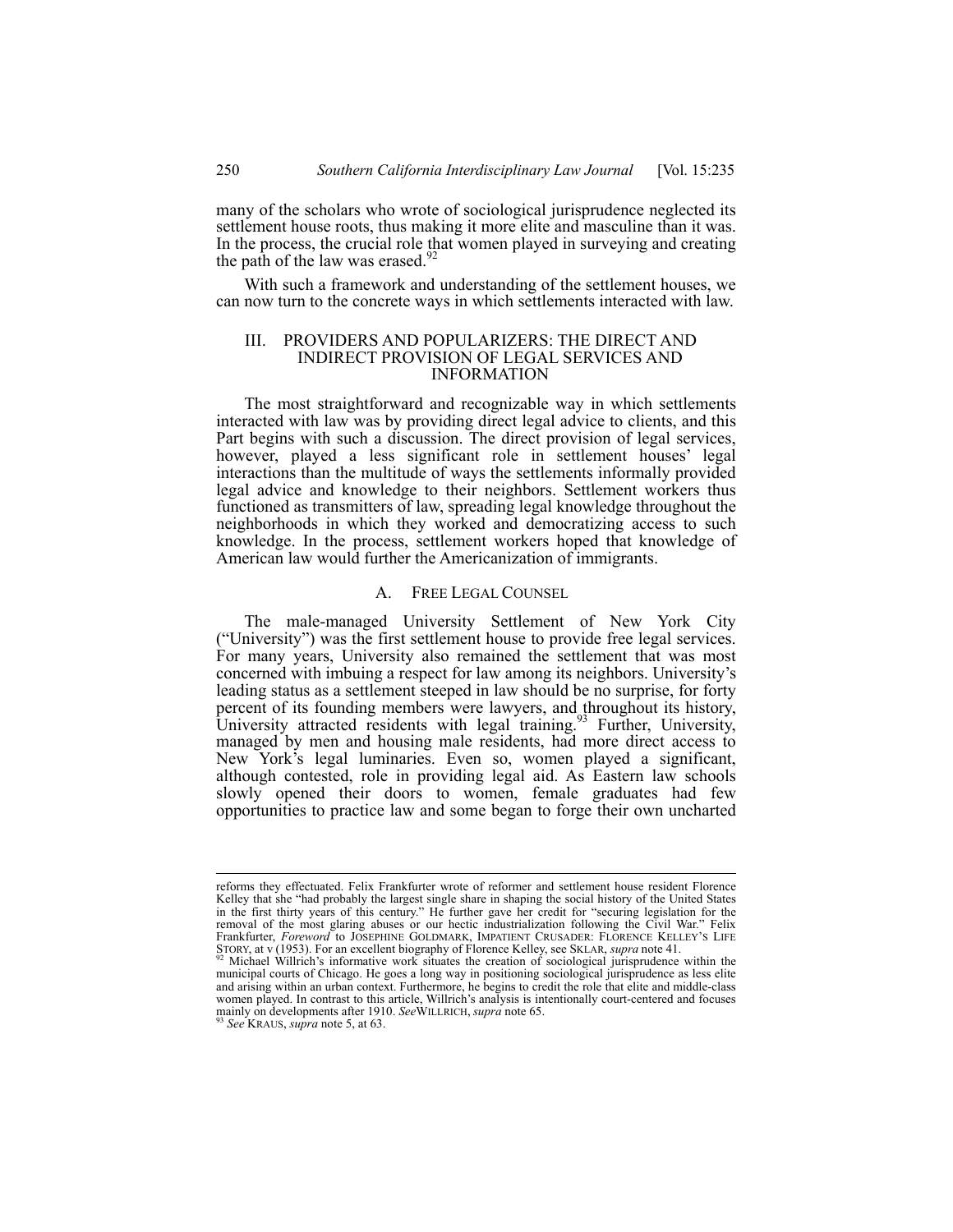careers as social reformers.<sup>94</sup> Settlement houses provided fertile, if at times difficult, grounds for such women.

Sometime before 1899, Annette Fisk, a young attorney and graduate of New York University Law School, established an office at University Settlement and began to provide free legal assistance to neighbors.<sup>95</sup> It was Fisk's idea to offer such services and the office was established on her own initiative. University did not pay her a salary, only giving her free use of a small office. Correspondence indicates that University permitted her to counsel only women. We may reasonably surmise that the types of cases that Fisk handled included domestic relations, evictions, and wage disputes.<sup>96</sup> The fact that University limited her practice to women clients implies that University's management was uncomfortable with women practicing law. They would rather have neighborhood men go without legal assistance than subject them to a woman practitioner. University's reluctance further indicates that the type of gender segregation that occurred in the practice of law was instituted even in some of the most "progressive" organizations.

Concurrently with Fisk establishing her office, and perhaps due to the demand for Fisk's services, University, within months, pushed ahead with its plans and began contemplating establishing a branch of the Legal Aid Society within the settlement.<sup>97</sup> They now offered a salary of  $$600$  (to be raised from contributors) to the attorney who filled the new legal aid position. Although University briefly considered Fisk for the position and

<sup>&</sup>lt;sup>94</sup> Some Western and Mid-Western law schools had been open to women since the 1870s. In 1870, there were less than ten female attorneys practicing law in the country. There were seventy five in 1890 and over 1000 in 1900. *See* U.S. DEP'T OF THE INTERIOR BUREAU OF CENSUS, WOMEN IN GAINFUL OCCUPATIONS 1870-1970, at 42 (1979). In 1895, New York University School of Law began admitting women. Karen Berger Morello writes that many of the women who attended NYU law school sought a legal education in order to further engage in social reform activity. KAREN BERGER MORELLO, THE INVISIBLE BAR: THE WOMAN LAWYER IN AMERICA, 1638 TO THE PRESENT 83 (1986). *See generally* Phyllis Eckhaus, *Restless Women: The Pioneering Alumnae of New York University School of Law*, 66 N.Y.U. L. REV. 1996 (1991) (discussing the social activism of early women graduates from NYU). A number of female law school graduates worked in settlement houses. For example, Crystal Eastman worked in Greenwich Settlement while attending NYU Law School. *See* Sylvia A. Law, *Crystal Eastman: NYU Law Graduate*, 66 N.Y.U. L. REV. 1963, 1975, 1977 (1991). Likewise, Florence Kelley attended law school while working in Hull House in Chicago and later lived at Henry Street. *See* Carle, *supra* note 77, at 253-54. On early women lawyers' education, careers, and reform activity, see VIRGINIA G. DRACHMAN, SISTERS IN LAW: WOMEN LAWYERS IN MODERN AMERICAN HISTORY (1998) (providing an excellent history of women lawyers in the United States, including their education and practice); VIRGINIA G. DRACHMAN, WOMEN LAWYERS AND THE ORIGINS OF PROFESSIONAL IDENTITY IN AMERICA: THE LETTERS OF THE EQUITY CLUB, 1887 TO 1890 (1993) [hereinafter DRACHMAN, EQUITY CLUB] (discussing and reproducing letters of a correspondence club among women attorneys at the turn of the century); Barbara Allen Babcock, *Women Defenders in the West*, 1 NEV. L.J. 1 (2001) [hereinafter Babcock, *Women Defenders*] (discussing the careers of female defense attorneys in the 1890s in the western states). As a number of legal scholars discuss, many of these early women lawyers were women's rights, temperance, and suffrage advocates. *See generally* Barbara Allen Babcock, *Clara Shortridge Folz: Constitution Maker*, 66 IND. L.J. 849 (1991) [hereinafter Babcock, *Clara Shortridge Folz*]; DRACHMAN, EQUITY CLUB, *supra* note 94; Lind, *supra* note 40.<br><sup>95</sup> *See* Letter from James Reynolds to Mrs. William Gulliver, Records of University Settlement Society<br><sup>95</sup> *See* Letter from James Reynolds to Mrs.

of New York City (Jan. 11, 1899), *in* THE JACOB S. EISENGER COLLECTION, Wisconsin Historical Society, Box 7.

<sup>&</sup>lt;sup>96</sup> *See id.* 97<br><sup>96</sup> *See id.* 97 *See Letter from James Reynolds to Carl Schurz, Records of University Settlement Society of New* York City (Jan. 10, 1899), *in* THE JACOB S. EISENGER COLLECTION, Wisconsin Historical Society, Box 7.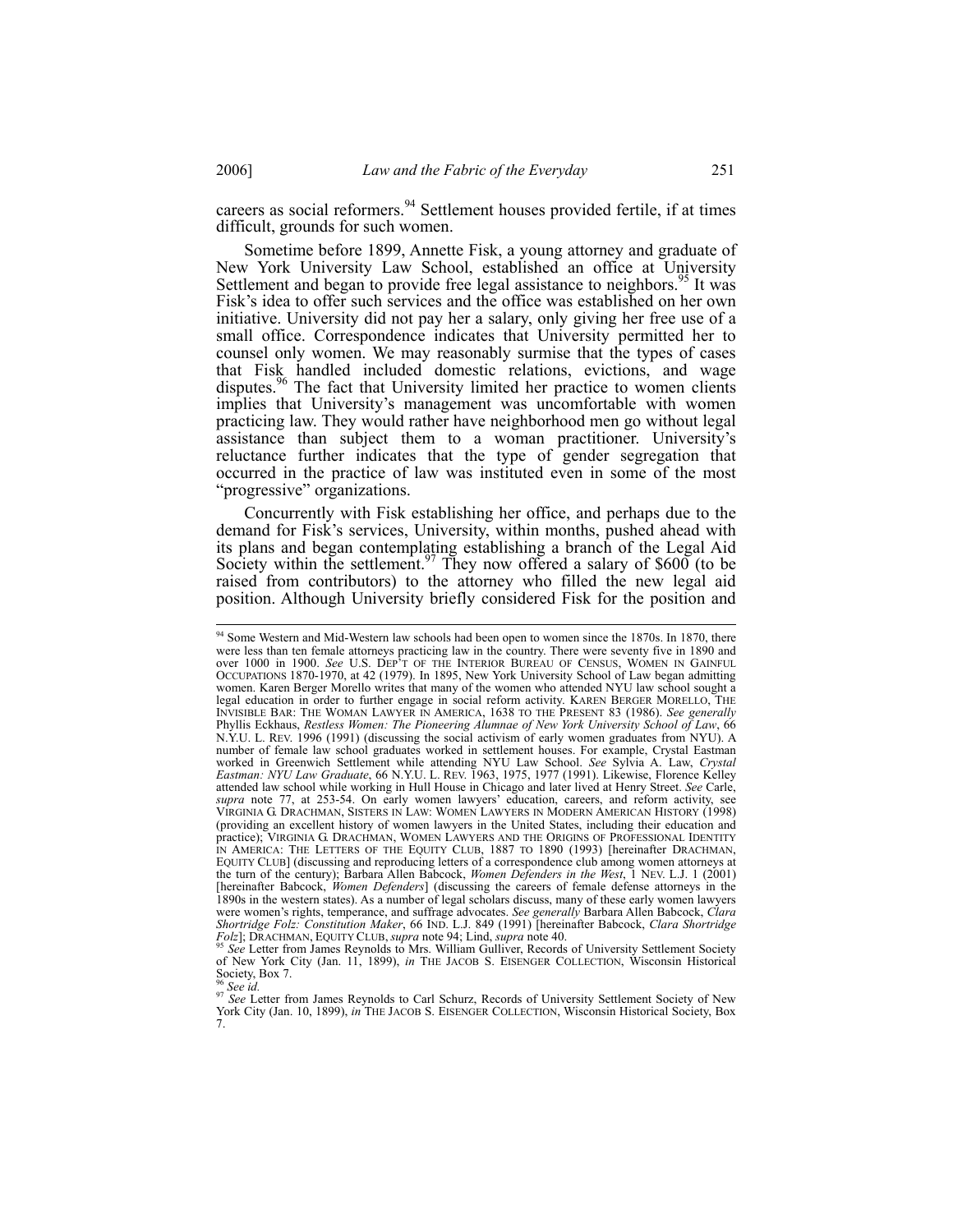Fisk had the support of some women contributors to the settlement, management preferred hiring a male attorney. University, however, was willing to allow Fisk to work without pay as an assistant to the new attorney. Management also suggested that the Women's Auxiliary of the settlement contribute funds for her salary if Fisk refused to work without pay.98 As the head resident, James Reynolds, wrote to one of Fisk's supporters, "[The Legal Aid Society] is quite willing to take Miss Fisk as an assistant to the Bureau, and thinks she might prove very helpful. She certainly would have the chance to get a great deal of practice, and if we are successful in finding the right sort of man that we want she will be able to learn a great deal from him.<sup>599</sup> As the letter demonstrated, although Fisk was a practicing attorney, University understood her proper role to be a male attorney's assistant.

In 1900, the Legal Aid Society established a branch at the settlement under the tutelage of a male attorney.<sup>100</sup> Annette Fisk, in need of paid employment and undoubtedly insulted that University refused to pay for her services when it was willing to pay a male attorney, resigned. Although the discrimination that Fisk encountered demonstrates the extraordinary difficulties that female attorneys faced, it is nonetheless significant that Fisk, if only for a brief time, was able to forge a space for herself as an attorney within the settlement house. Further, it was she who recognized that settlement houses could provide direct legal aid to their neighbors and that such a need existed. Even more important for our inquiry, Fisk created a female space of lawyering in which a woman attorney provided legal aid to poor and working class women.

The clients of the University Settlement Legal Aid Branch (created after Fisk resigned and headed by a male attorney) were almost entirely immigrants. Workers who sought wage collections from their employers comprised the largest category of legal matters brought to the Legal Aid branch.<sup>101</sup> In slightly over a year, the branch saw more than 2,500 clients, of whom 1,884 were men and 685 women. Of these cases, the vast majority settled out of court.<sup>102</sup> The Legal Aid Society and University recognized that in many cases defendants did not have the means to pay any judgment. Thus, there was little that an attorney could do or that litigation would accomplish.<sup>103</sup> Ironically, although the establishment of the branch was in part intended to demonstrate the efficacy and justice of American law, in practice it often proved law's inability to address wrongs. Without a defendant's ability to pay damages, often no legal remedy existed.

 <sup>98</sup> *See* Letter from James Reynolds to Mrs. William Gulliver, Records of University Settlement Society of New York City (June 23, 1899), *in* THE JACOB S. EISENGER COLLECTION, Wisconsin Historical Society, Box 7.

Letter from James Reynolds to Mrs. William Gulliver, Records of University Settlement Society of New York City (Apr. 27, 1899), *in* THE JACOB S. EISENGER COLLECTION, Wisconsin Historical Society,

Box 7.<br><sup>100</sup> See YEAR BOOK OF THE UNIVERSITY SETTLEMENT SOCIETY OF NEW YORK 46-50 (1900).<br><sup>101</sup> See id. at 47.<br><sup>102</sup> See id. at 47-48.<br><sup>103</sup> See generally The University Settlement Branch of the Legal Aid Society, in YEAR <sup>103</sup> See generally The University Settlement Branch of the Legal Aid Society, in YEAR BOOK OF THE UNIVERSITY SETTLEMENT OF NEW YORK 46 (1900).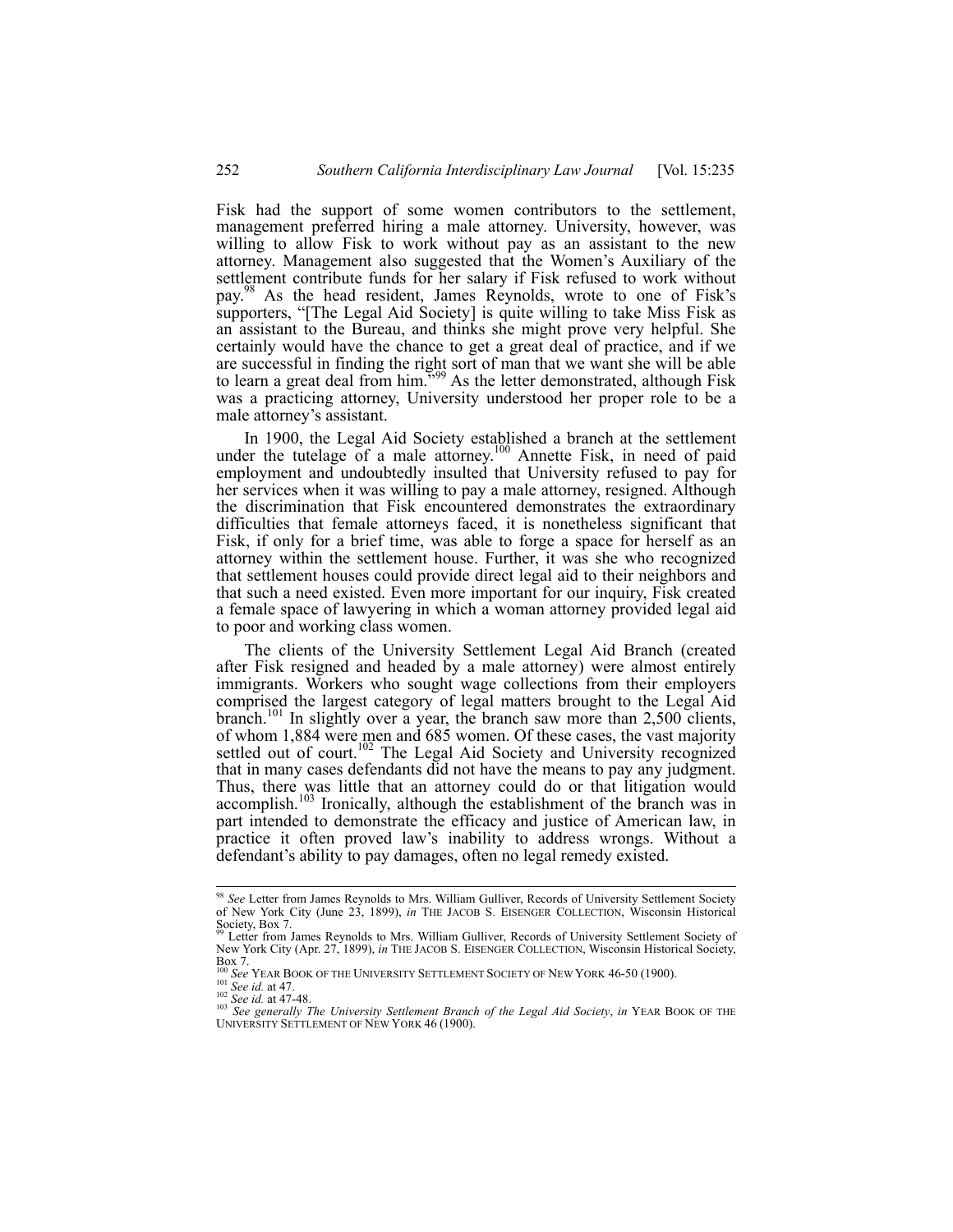Perhaps this was one of the reasons why the branch closed, slightly over a year after it opened. Yet the fact that the branch saw over 2,500 clients demonstrates the extraordinary need that poor immigrants had for legal services. Even without an in-house branch, neighbors continued to seek legal advice and counsel at the settlement. After 1901, University referred neighbors to a variety of lawyers who provided pro bono or inexpensive services. One of these attorneys was Mary Quackenbos. Quackenbos, like Fisk, graduated from New York University Law School, worked at the Legal Aid Society, and in 1905 established the "People's Law Firm," which was dedicated to providing low cost legal services to the poor.<sup>104</sup> Her clients consisted not only of immigrants, but also of African Americans. Quackenbos worked closely with University Settlement, providing referrals, and at times giving financial assistance or work to clients, while she sought damages.<sup>105</sup> Here, we see how University maintained a symbiotic relationship with direct legal providers. University's referrals to counsel and the settlement's willingness to provide material aid allowed poor immigrants to participate in the legal process. Further, this close relationship indicates a shift in policy by University Settlement regarding legal practice by women attorneys, away from a gender segregated policy to one that was more tolerant of women lawyers, especially those whose fees were nominal. It further points to the important role women attorneys played in providing legal services to the poor at the turn of the century.<sup>106</sup>

#### B. SPREADING LEGAL KNOWLEDGE

Even more significant than the direct provision of legal services by settlement houses, was the rich array of informal legal knowledge, information, and advice that settlements provided as part of their day-today tasks. For instance, Greenwich settlement's description of its everyday goals stated that they worked in "patching up family differences, helping boys get jobs, seeing that truants go to school, reporting violations of the Tenement House Law  $\ldots$  [and] looking up legal points."<sup>107</sup> Here the provision of legal services was part of the house's everyday activities, performed by those not necessarily formally trained as attorneys. Women settlement workers researched legal points, contacted city officials, and sought advice from professional lawyers.

Much of this informal legal activity occurred while workers accomplished other duties. Lillian Wald, founder of New York City's Henry Street Settlement (which was informally called the nurses' settlement), wrote, "No district nurse . . . has not felt it incumbent upon herself to translate into elementary terms the laws that affect the welfare of the

<sup>&</sup>lt;sup>104</sup> See Women Get Thieves After Police Give Up, N.Y. TIMES, Oct. 3, 1905, at 6.<br><sup>105</sup> See New Field of Legal Work Among the Poor, N.Y. TIMES, June 11, 1905, at SM 7.<br><sup>106</sup> See generally Babcock, Women Defenders, supra no note 94.

Second Annual Report of Greenwich House 8 (1904).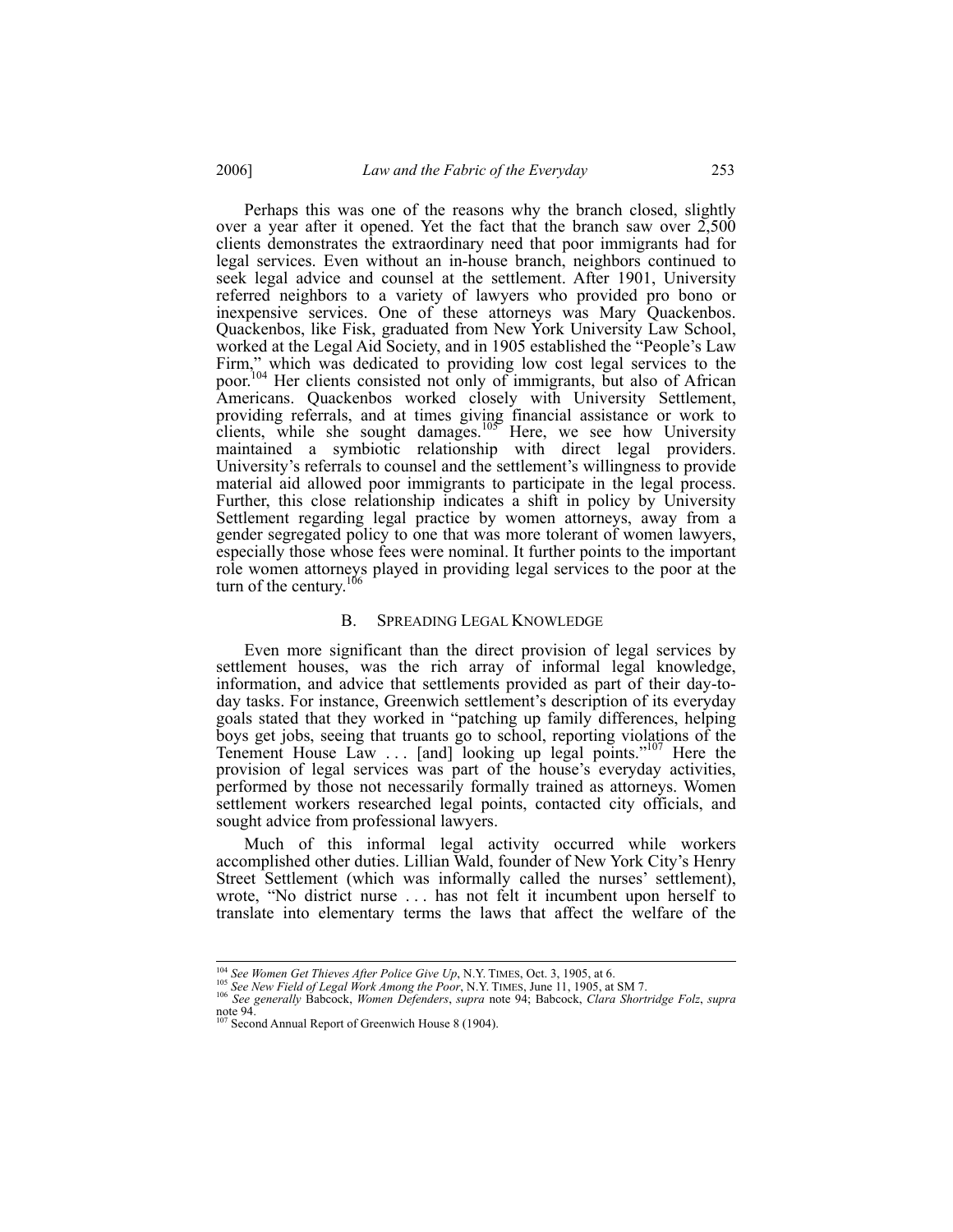patients."108 She further emphasized that nurses could and should discuss "the laws that touch the people in their daily lives," and be able to explain the reasons for their enactment: "What greater value can an intelligent nurse have who going into the homes of the poor [has] knowledge of those laws, and can explain them to the family with whom she comes in contact?"<sup>109</sup> As can be seen in these statements, Wald refused to separate the disciplines of law and nursing—each was crucial to the well-being of a patient. Thus, she stressed the need for a holistic caregiving that transcended disciplines and sought to address all of a client's needs. We must also remember that Wald's nurses were all women and these women became legal communicators, translators, and educators. As nurses entered the space of their patients' homes, they brought with them a feminized, domesticated discourse of law.

Settlement houses' dissemination of legal knowledge took place in more formal settings as well. In 1895, for instance, University Settlement boasted that it "possessed a very complete set of books and pamphlets containing the body of municipal and State law in force in New York City."110 These books were available to settlement house residents, workers, and neighbors who visited the house. University also established a number of groups where people could meet and discuss legal issues. In 1899, it created its first law club "as [sic] means of elevating legal standards of our quarter ... to bring together law students of this quarter and secure ... information ... beneficial to members."<sup>111</sup> Speakers during the first year included the District Attorney of New York City and a judge. Unfortunately the club left little documentation and no membership lists, making it impossible to know what the club did, and whether its membership extended to women.

In 1905, University formed a second law club, the Young Men's Law Association. The club was directed at involving young men interested in becoming attorneys in moot courts and in "studying the theory and practice of law."<sup>112</sup> The Association clearly saw the connection between law and citizenship, writing that its activities and discussions promoted "good citizenship."113 Yet the club was open only to young men, again enshrining the practice of law as male and providing its male members access to the profession that young women lacked. Indeed, at least one aspect of the club was to introduce immigrant young men to prominent members of the profession who would explain their roles in the legal process. By 1910, the club announced that a number of its members had been admitted to the Bar

<sup>&</sup>lt;sup>108</sup> *Wald*, *supra* note 54. (regarding the Henry Street Visiting Nurse Service, which was a cadre of nurses who would visit those who were poor and sick for a nominal fee or no fee at all); *see also* WALD, *supra* note 23, at 81-83 (discussing the need for, and sums paid to, visiting nurses).

<sup>&</sup>lt;sup>109</sup> Wald, *supra* note 54.<br><sup>110</sup> University Settlement Society, Report of the Years Work 21 (1895).<br><sup>111</sup> Law Clubs, Records of University Settlement Society of New York City (1899), *in* THE JACOB S.<br>EISENGER COLLECTIO

EISENGER COLLECTION, Wisconsin Historical Society, Box 19.<br><sup>112</sup> Id.<br><sup>113</sup> Semi-Annual Report of the Young Men's Law Association, Records of University Settlement Society<br>of New York City (May 1910), *in* THE JACOB S. EISE Box 19.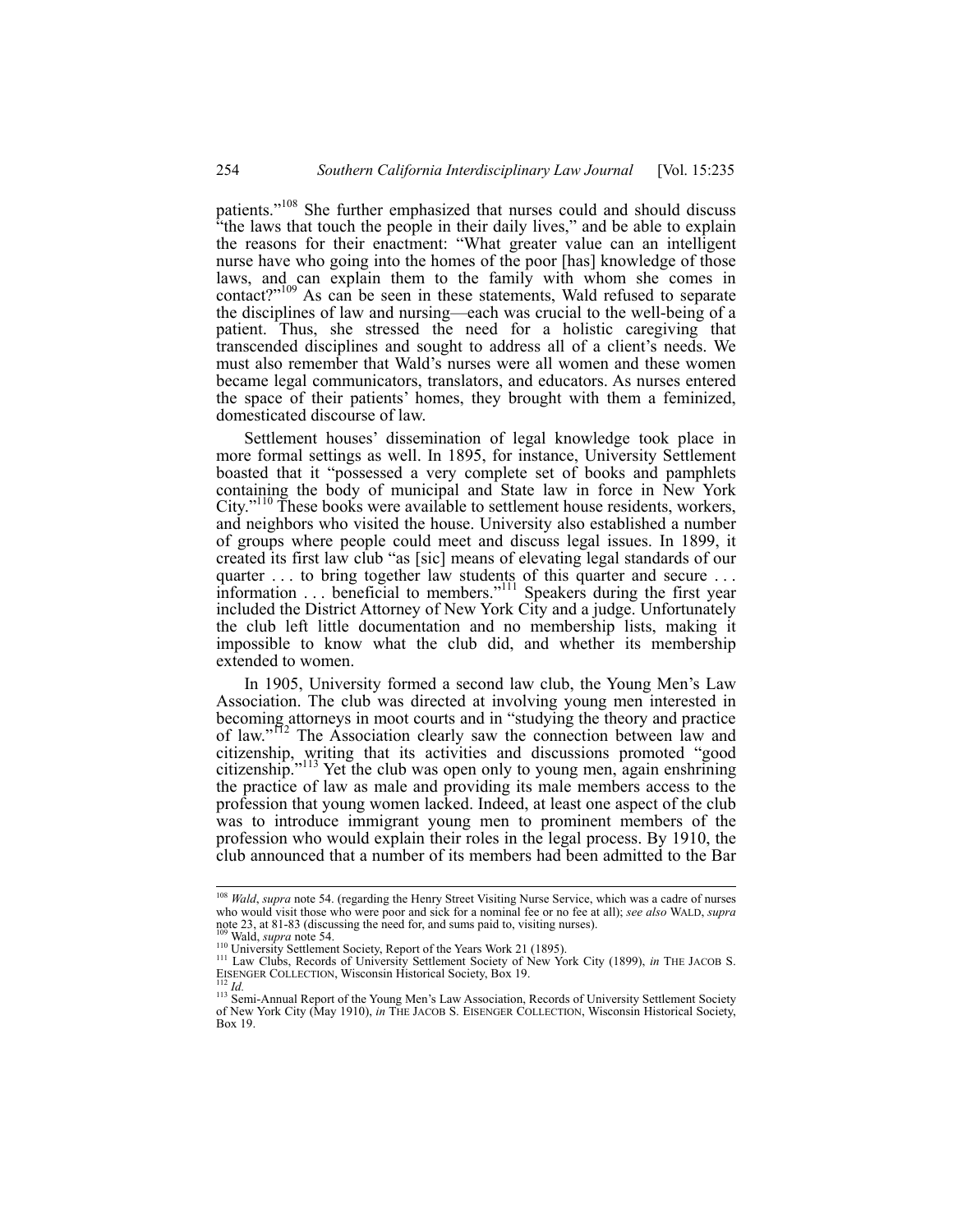and that these new attorneys would "bring the settlement spirit" into their work. $114$ 

The club also sponsored a popular lecture series, open to the public, which drew neighborhood men and women. Although documents from its early years are missing, the lectures of 1909, primarily given by attorneys, judges, and academics, included the subjects "Tact in Court," "Socialism and the Law," "the Municipal Courts," "the Relation of Law to Welfare," and the "History of the U.S. Constitution."<sup>115</sup> Such lectures, intended for an interested lay audience, indicate that the Association defined law broadly, searched for connections between law, social work, and social justice, and raised these connections and issues within a public forum.<sup>1</sup>

In addition to legal education occurring through personal contact and group discussions, some of the most popular publications of the settlement houses focused on legal issues. These publications were intended to spread and popularize legal knowledge. One of Greenwich Settlement's first major projects was the publication of *The Tenants' Manual* written by Emily Dinwiddie with the assistance of attorney Pauline Goldmark. The manual was "to serve as a handbook of information on sanitation, savings methods, legal matters, politics, education, and means of recreation," and was directed at neighbors and other settlement house workers.<sup>117</sup> This document is remarkable in the breadth of its subjects and its succinct expositions of municipal law and regulation—areas that most closely affected the settlement houses and their neighbors. Further, the amount of effort put into the manual underscores the settlement house's recognition of the importance of law to the daily life of the neighborhood.

The *Manual* provided detailed information about regulations of the Department of Health, laws pertaining to adult and child labor, tenement house laws, and landlord/tenant relations. Included were instructions for reporting to the municipality vendors selling impure milk and other unwholesome foods. The manual explained how installment contracts functioned, what the compulsory education laws required, and how to bring claims for marital abandonment or a husband's non-payment of support. Interspersed with the discussion of laws and regulations was child care and housekeeping advice, including the optimum frequency for breastfeeding babies, formulas for creating cleaning solutions, the flushing and cleaning of bathroom appliances, the locations of playgrounds, and places to obtain free and pure milk. This manual, written by a woman, was to a large extent intended for other women, both settlement workers and tenement dwellers. Here law was embedded in the quotidian ways that the state regulated everyday interactions, from sending a child to school, to the placement of

<sup>&</sup>lt;sup>114</sup> *Id.* 115 Literary Meetings of the Young Men's Law Association, Records of University Settlement Society of New York City (1909-10), *in* THE JACOB S. EISENGER COLLECTION, Wisconsin Historical Society, Box

<sup>19.</sup> 116 Semi-Annual Report of the Young Men's Law Association, Records of University Settlement Society of New York City (Mar. 11, 1910), *in* THE JACOB S. EISENGER COLLECTION, Wisconsin Historical Society, Box 19. 117 EMILY DINWIDDIE, THE TENANTS'MANUAL (1903).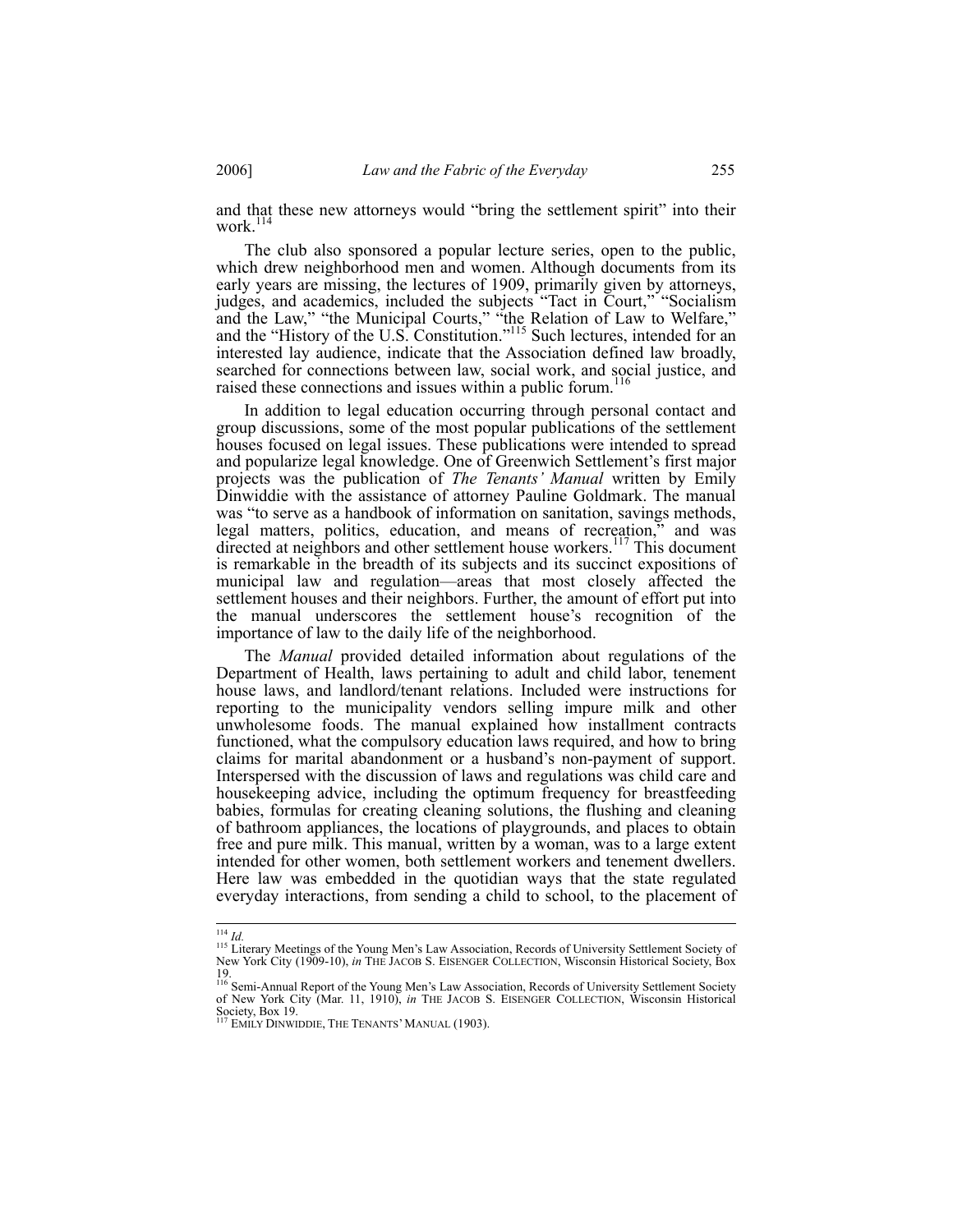garbage cans, to the purchase of household furniture and food. These were tasks for which women were responsible and that women encountered in their daily work and interactions. In contrast to any understanding that family and home life constituted a sphere separate from the state, the settlements grasped how the law regulated and asserted itself in the home and the daily life of the neighborhood—providing rights and regulating behavior. This was law brought indoors and domesticated—not in a theoretical way, but in a concrete manner that would be present in people's everyday existence.<sup>118</sup> Furthermore, like Wald who refused to separate law from nursing, *The Tenants' Manual* took a holistic approach to law by integrating it into the fabric and minutiae of women's lives. This was sociological jurisprudence actuated and made real.

# IV. MUNICIPAL ADMINISTRATION, POLICING, AND THE SETTLEMENT HOUSES

# A. THE STATE AND THE SETTLEMENT HOUSES

This Part explores the exceedingly close connection between settlement houses and municipal and state government. It argues that this relationship functioned to provide settlement workers, often women, with significant state power which could be asserted to control the poor and the working class. At the same time, settlement houses' work with government served to structure a new urban legal environment at the turn of the century that functioned to better at least some people's lives.

From their inception, New York City's settlement houses worked with city and state government and believed that collaboration with government could ameliorate, if not solve, some of the city's most severe problems. As settlements sought to define areas of concern and ultimately to pass regulatory laws, which they then participated in enforcing, settlement workers often became state or at least quasi-state employees. Such a situation allowed women settlement workers to gain unprecedented access to government and exercise significant state power. This Part explores material examples of how the settlements engaged in various investigations, prompting them to lobby for new regulations, the ways in which they policed neighborhoods in searching for legal infractions, and finally how settlements acted as legal intermediaries between neighbors and city government. As with other settlement activity, gender functioned on multiple levels.

## B. INVESTIGATION AND REGULATION

Through their involvement with municipal and state governments, the settlement houses played a vital role in creating a new urban legal environment. This environment was marked by state regulation, an

<sup>&</sup>lt;sup>118</sup> For a discussion of how law functions in the quotidian, see HENDRICK HARTOG, MAN AND WIFE IN AMERICA: A HISTORY (2000); Hendrick Hartog, *Pigs and Positivism*, 1985 WIS. L. REV. 899.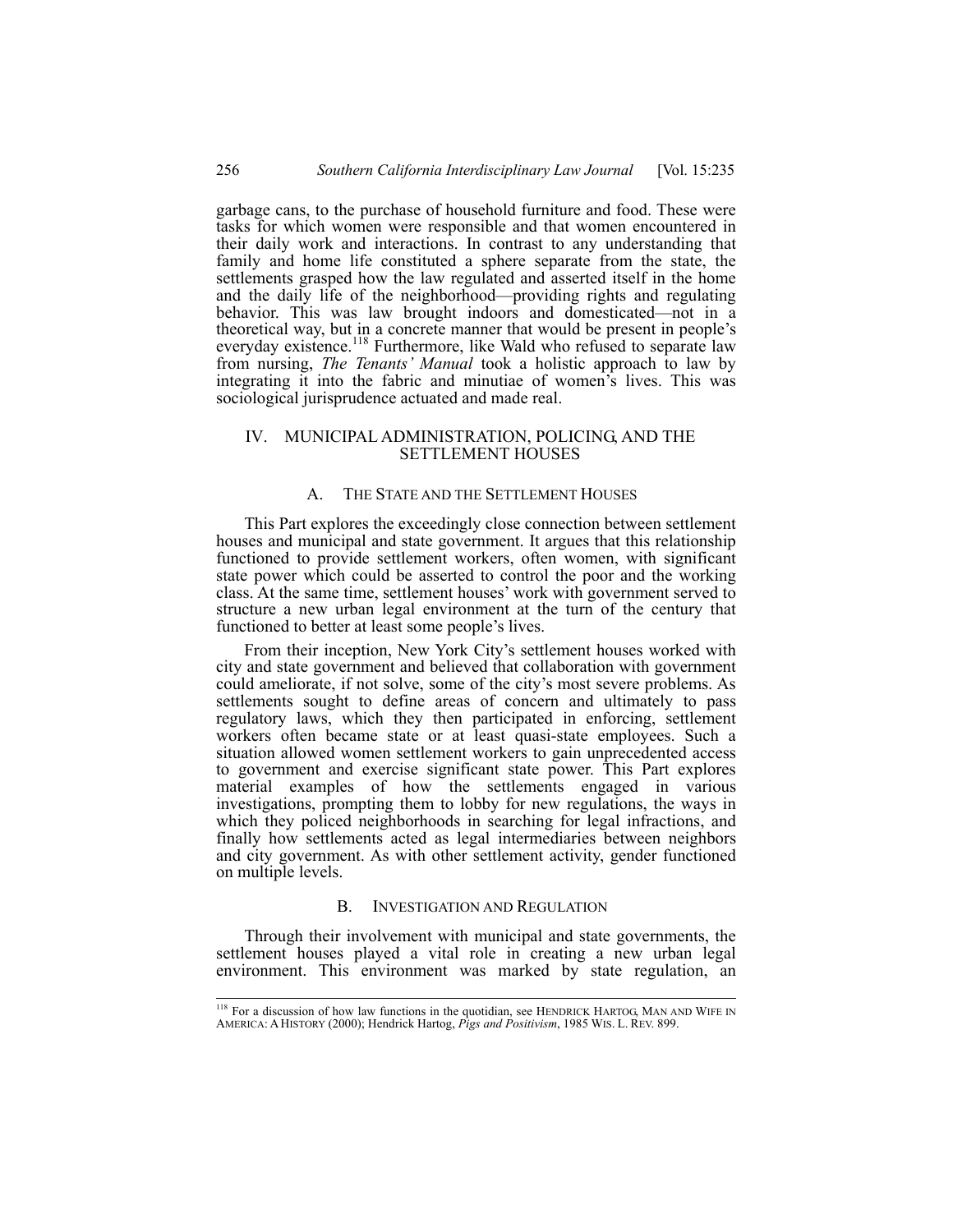expanded police power, an extension of social rights, and new forms of social control that brought opportunity and redress to neighborhoods while restricting freedom of private commercial enterprise and individual  $\arctan$ <sup>119</sup> An analysis of the settlement houses' close interactions with city and state governments demonstrates how settlements combined and perceived as part of a legal continuum, inspection, reporting of violations, conducting of surveys, advocacy, and the enforcement of new laws.

For instance, Lillian Wald, Henry Street, and Union Settlement launched an investigation of immigrant women's use of midwives and immigrant midwives' qualifications. One settlement worker wrote of the investigation:

It was as the result of a particularly flagrant case of ignorance and neglect on the part of a midwife in her practice that the Settlement was moved to undertake this investigation . . . It was a woman close to the Settlement who was the victim of the particular midwife's incompetence. We realized that the foreign born women among our neighbors employed midwives as a result of agelong [sic] custom and we conjectured that in many cases these midwives were probably untrained and incompetent.<sup>120</sup>

As the committee found, the practice of midwifery was unregulated by the state. Thus, we see not only the settlements' penchant for immediate investigation of issues that it perceived to be problematic, but also a blanket dismissal of the competence of immigrant midwives on the basis that they were not professionally trained.<sup>121</sup> We must equally be aware that the question of immigrant midwives' competence arose from the settlements' everyday interactions with neighborhood women. Yet, it was women settlement workers who had the power to identify and define immigrant midwives as a problem in need of a solution.

The settlements immediately established a committee to study immigrant midwives. The study revealed that there were 1000 midwives in Manhattan. Midwives attended 49% of Manhattan births, and 93% of Italian women used their services. The committee interviewed 800 midwives but found (according to what criteria is unclear) only 11% to be "excellent."<sup>12</sup>

<sup>&</sup>lt;sup>119</sup> On the expanding use of state regulation in New York at the turn of the century, see Felice Batlan, *A*<sub>100</sub> and *A*<sub>100</sub> and *A*<sub>100</sub> and *A*<sub>100</sub> and *A*<sub>100</sub> and *A*<sub>100</sub> and *A*<sub>100</sub> and *A*<sub>10</sub> and *A*<sub>1</sub> and *A Reevaluation of the New York Court of Appeals: The Home, the Market, and Labor 1885-1905*, 27 LAW & SOC. INQUIRY 489 (2002) (arguing that the New York Courts upheld police power regulations under the rubric of protecting the "de-commodified"" home). See generally Melvin Urofsky, State Courts and<br>*Protective Legislation During the Progressive Era: A Reevaluation*, 72 J. AM. HIST. 61 (1985).<br><sup>120</sup> ELLEN S. MARVIN, A

WEITZ, LABOR PAINS: MODERN MIDWIVES AND HOME BIRTH (1988); Stacey Tovino, American<br>Midwifery Litigation and State Legislative Preferences for Physician-Controlled Childbirth, 11<br>CARDOZO WOMEN'S L.J. 61 (2004). These works from attempts by male doctors to monopolize the provision of health care. In this instance, however, it was progressive women reformers who proposed and lobbied for such regulation. Charlotte Borst provides an especially sensitive account of midwives, gender, ethnicity, and professionalism. CHARLOTTE G. BORST, CATCHING BABIES: THE PROFESSIONALIZATION OF CHILDBIRTH, 1870-1920 (1995). <sup>122</sup> *See Hearing on Midwives' Bill*, N.Y. Times, May 13, 1907, at 4; *see also* MARVIN, *supra* note 120, at

<sup>31-32.</sup>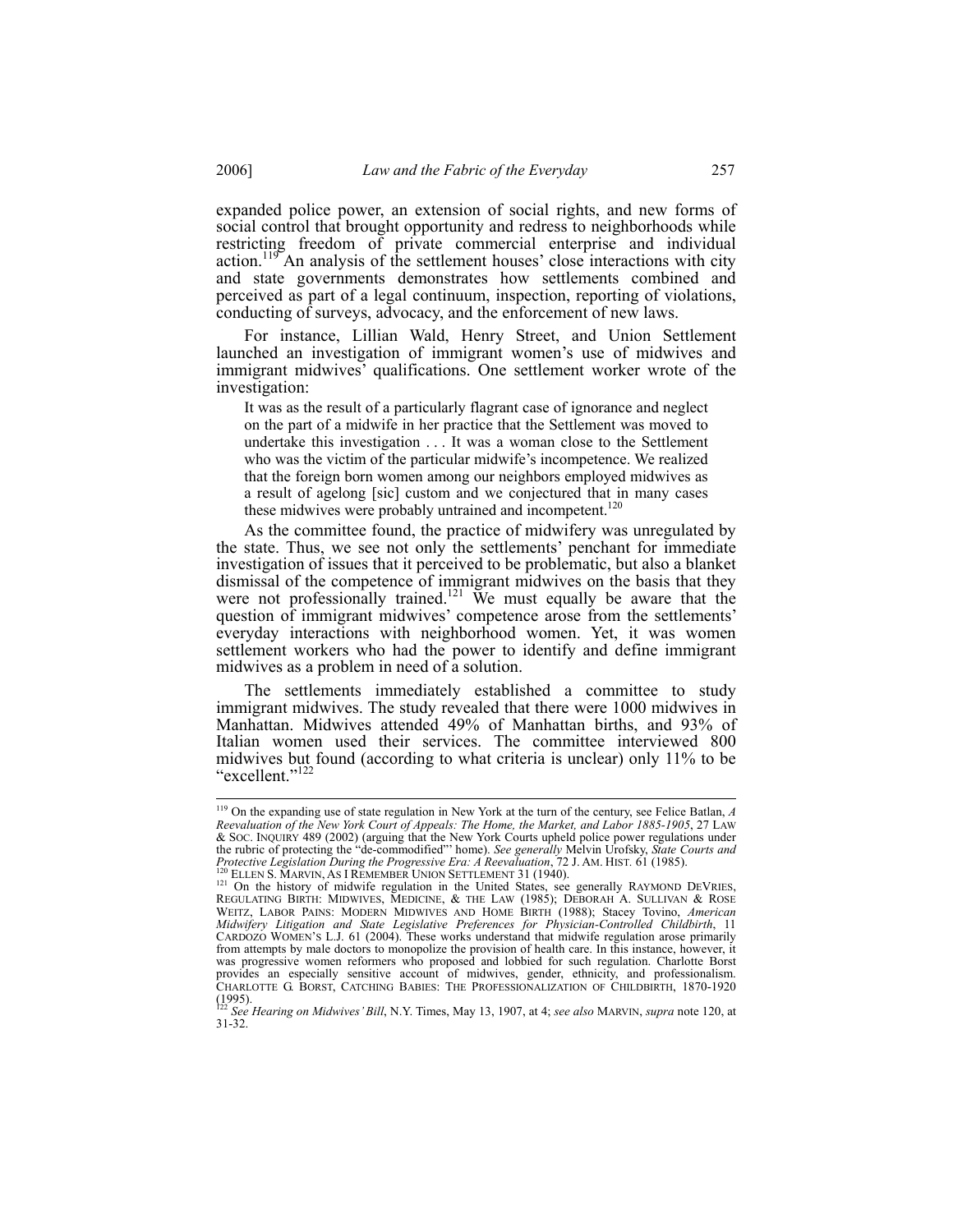Women settlement workers were able to position themselves as experts by virtue of their familiarity with the neighborhood, their class and gender, and their conclusions from the investigation. With facts in hand and the support of the Department of Health, a number of the settlement houses lobbied Albany for legislation to regulate midwifery. During legislative hearings, settlement workers testified, "[I]t was a menace to allow an army of midwives to ply their vocation without any inspection or regulation.' In 1907, New York State passed a law requiring that midwives be licensed by the Board of Health.<sup>124</sup> As one Union worker wrote of the investigation and legislation: "This was a service initiated by the Settlement which had far-reaching effect and importance for the city as a whole . . . It illustrates one value of the Settlement principle. It is because the resident is a resident, is a part of the neighborhood and in intimate touch with her neighbors that she is in a position where she can see life as her neighbors see it."<sup>125</sup>

We must question, however, whether immigrant women had any independent interest in the state regulation of midwives. Was this a situation where local women called upon the settlement houses to complain of the practices of midwives after a neighborhood woman, perhaps a friend or acquaintance, had lost her life or that of her child through a midwife's fault? Perhaps settlement workers interpreted a neighborhood's grief and anger at a particular midwife to be an opportunity to call for regulation of immigrant women of whom they were already suspicious. As historian Linda Gordon writes in a different context, "Not only do problems create the need for problem solvers, but those who can define themselves as problem solvers are able to define what counts as a social problem." Here the settlements were able to delineate the problem (immigrant midwives), construct a role for themselves as investigators, and fashion a legal solution—a solution that brought them into even closer contact and cooperation with the state. Further, this was not a case of men imposing regulation upon women, but rather it was a campaign spearheaded by women settlement workers to impose state regulation on other women.

Underscoring the complex relationship between settlement houses and the state, Wald wrote that the greatest contribution of the Visiting Nurses Service and the settlements was that they "unified and harmonized . . . those powers which aim at care and prevention, rather than ... punishment."<sup>127</sup> Yet in the regulation of midwives, Wald called directly on the state and its power to police and punish. The settlement houses undoubtedly reported violations of the midwife law. In doing so, Wald and those settlements involved, encouraged and partook in the state entering into one of the most intimate realms of a woman's life—childbirth. This initiative further brought immigrant women who acted as midwives under state control. Thus, the very conditions under which human reproduction occurred were now regulated by the state through the efforts of women

<sup>&</sup>lt;sup>123</sup> See Hearing on Midwives' Bill, supra note 122.<br><sup>124</sup> See MARVIN, *supra* note 120.<br><sup>125</sup> MARVIN, *supra* note 120, at 32 (emphasis in original).<br><sup>126</sup> GORDON, *supra* note 52, at 45.<br><sup>127</sup> WALD, *supra* note 18, at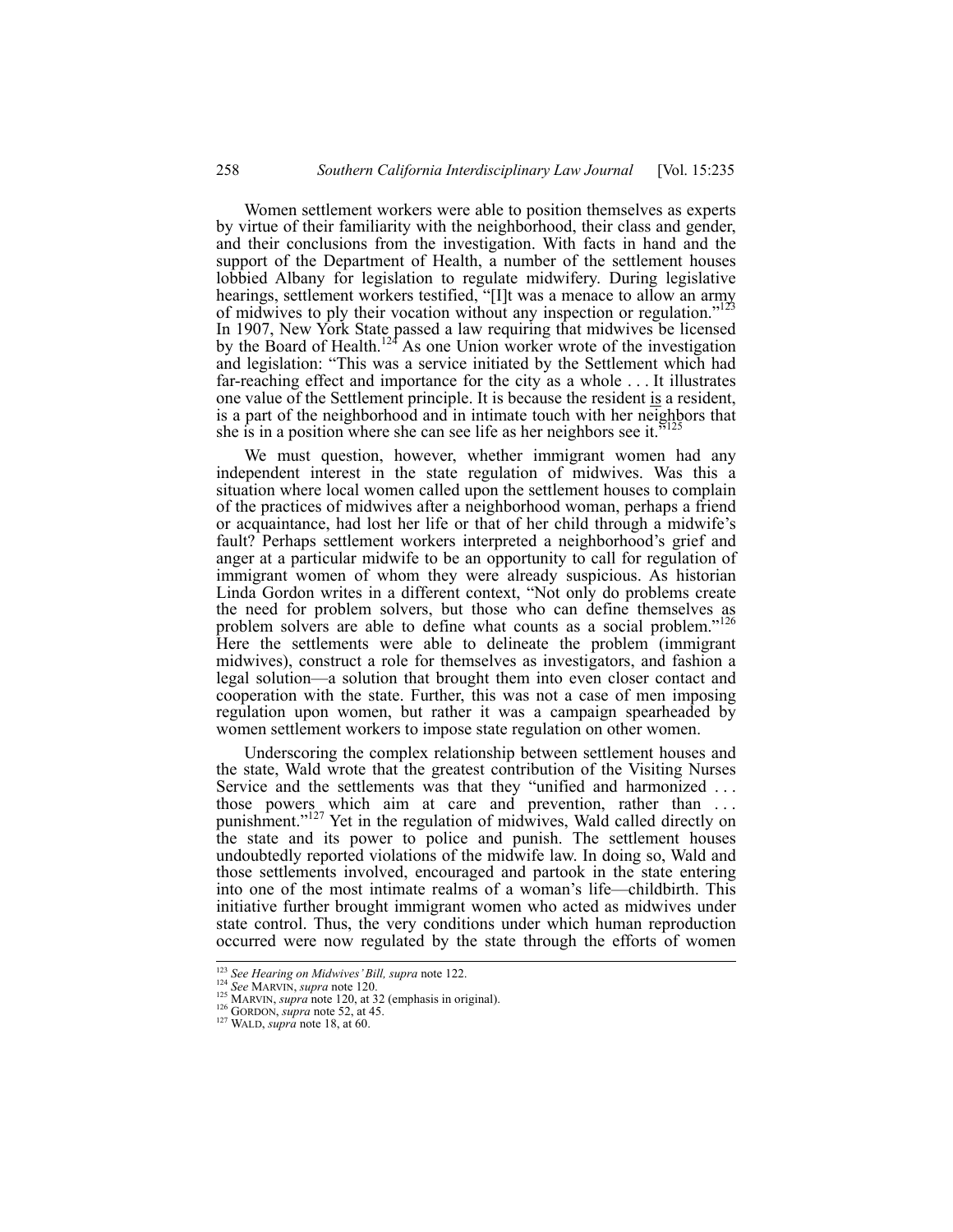settlement workers. This is not to say that such regulation had no benefit or perhaps even saved lives. It does, however, underscore the settlements' use of law to police at least some immigrant women, in the name of protecting other immigrant women, and the settlements' close connection to the state in an area specific to women.

### C. SURVEILLANCE AND POLICING

As the midwife legislation regulated women's bodies and professions in a deeply feminine area, settlement houses engaged in reporting violations of law to pertinent authorities. The settlements' day-to-day contact with neighbors, and the location of their houses within poor and immigrant communities, allowed them to function as the eyes of the state, placing neighbors and the urban environment under surveillance.

At times, settlement workers were apologetic and worked hard to justify their role in reporting and enforcing laws to themselves and to others. Greenwich House explained,

While we [at Greenwich House] do not propose to involve any individual family or person in any difficulty, we do feel that any information that we may be able to give will help toward better legislation or a better enforcement of existing legislation in regard to some of those fundamental things that most deeply affect the life of our tenement-house population, it is not only desirable, but absolutely incumbent upon us.<sup>12</sup>

Somewhat contradictorily, Simkhovitch later wrote:

We cannot give away our neighbors, we cannot get them into trouble, and yet we cannot be blind to the evils we see. But as a wise mother may overlook a wrongdoing from time to time in order to emphasize something more important when it comes up, so it is inhuman and unwise for a settlement to take over the office of law enforcement."<sup>129</sup>

Yet settlement houses often did just that.

It is tempting to argue that Simkhovitch's statement imagined a more maternal state, engaged in caregiving, nurture, and forgiveness, not power and punishment. Such sentiments, however, rarely prevented settlements from participating in law enforcement, whether the settlement was run by men or women. The concept of maternalism in which middle class and elite women reformers saw themselves as mothers who provided help and sympathy to the poor but also exercised authority over those who required uplift, included the power to punish. As settlements' connections and cooperation with the state grew, punishment could take the form of the exercise of state power.<sup>130</sup>

<sup>&</sup>lt;sup>128</sup> First Annual Report of Greenwich House 5 (1903).<br><sup>129</sup> SIMKHOVITCH, *supra* note 39, at 101.<br><sup>130</sup> Linda Gordon writes, "Maternalists imagined themselves in a motherly role toward the poor.<br>Viewing the poor as in nee sometimes imagined giving that help as a mother to a child, combining sympathy with authority." GORDON, *supra* note 52, at 55. On maternalism in a variety of contexts, see also THEDA SKOCPOL, PROTECTING SOLDIERS AND MOTHERS: THE POLITICAL ORIGINS OF SOCIAL POLICY IN THE UNITED STATES (1990); MOTHERS OF A NEW WORLD: MATERNALIST POLITICS AND THE ORIGINS OF WELFARE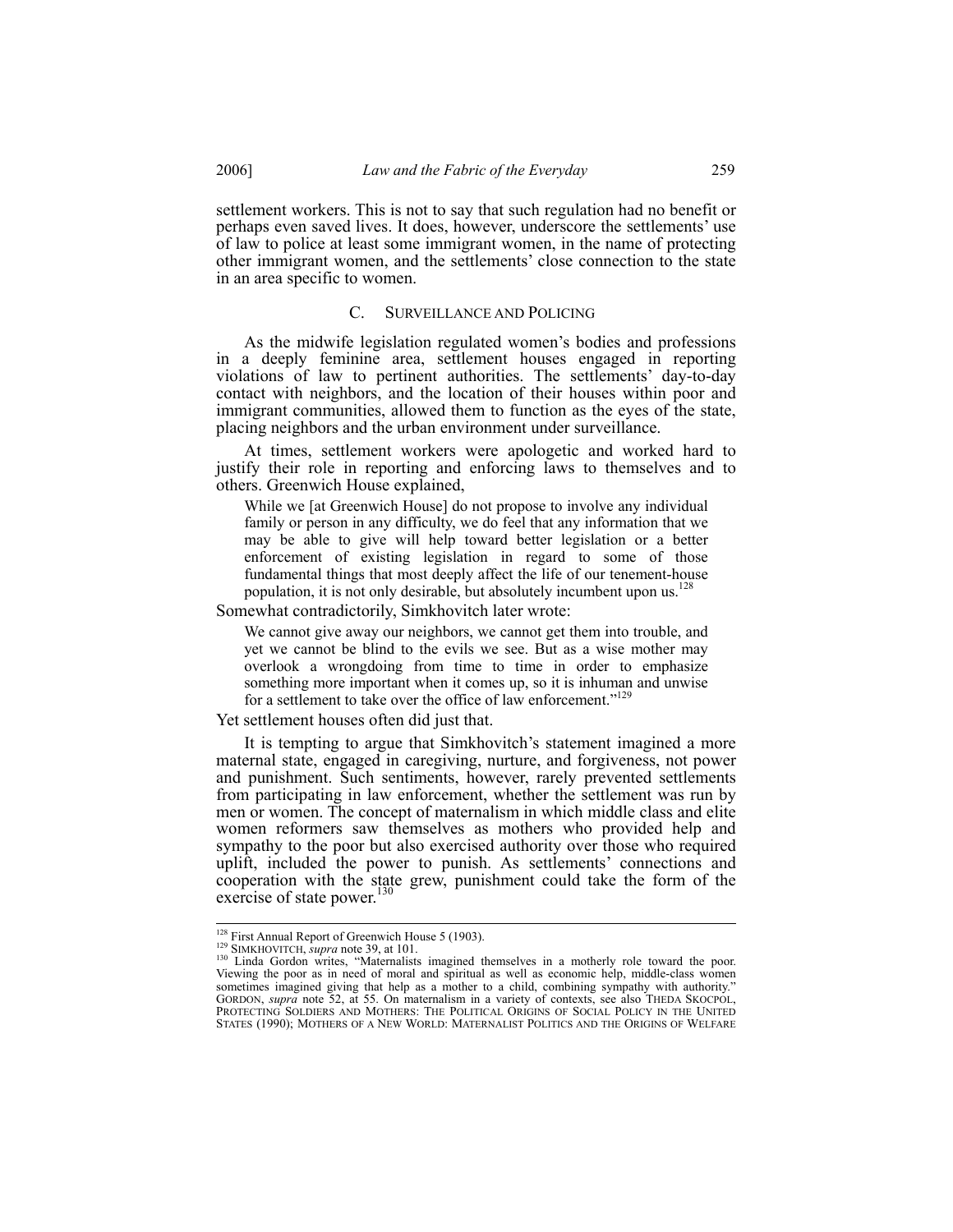A clear example of this emerging linkage is University Settlement's Sanitary Union, established in  $1895$ <sup> $131$ </sup> The Union's activities included inspection of streets for cleanliness, enforcement of building ordinances, and observance and reporting of sanitary conditions in tenement houses. One University settlement worker and member of the Union, the aptly named Frank McLean, even obtained a temporary position with the Department of Street Cleaning where he became "a direct enforcer of the law."<sup>132</sup> While taking his duties to uphold the law seriously, he also claimed that on the densely packed Lower East Side of New York City, where many poor and working class immigrants lived, convincing residents to comply with the law required "extra legal means."<sup>133</sup> He openly asserted that the successful officer needed to exercise "discretion" in determining the best method of addressing each violation.<sup>134</sup> McLean wrote of engaging in "sham" arrests, dumping garbage in yards, threatening "dire vengeance," and requiring individuals to pick up garbage in his presence. As he admitted, such tactics were almost "brutal" but necessary when immigrants "refused to obey the law."<sup>135</sup> Thus, while attempting to teach the importance of observing the law, he and other officers used their state power to function outside of the law. Such contradictions reflected the settlements' complex relationship with the rule of law, where in the name of effective law enforcement, each case demanded an individualized solution. Yet such discretion, and what might be interpreted as arbitrary action, undermined the very lessons which the settlements sought to inculcate regarding the fairness, justice, and consistency of American law. Furthermore, the ways in which McLean carried out his duties were deeply gendered.

For example, in 1895, the Union made 922 complaints to city departments *against housekeepers and tenants* and only twenty-seven against city employees who failed to carry out their duties as street cleaners.136 This data indicates that the Union was more concerned with regulating women housekeepers in the tenement districts than with the city's male employees who were charged with removing garbage and cleaning streets. Other contemporary accounts, however, indicate that the

STATES (Seth Koven & Sonya Michel eds., 1993); Naomi Cahn, *The Power of Caretaking*, 12 YALE J.L. & FEMINISM 177, 191 (2000); Michael Grossberg, *Balancing Acts: Crisis, Change, and Continuity in American Family Law, 1890-1990, 28 IND. L. REV. 273, 285-86 (1995).*<br><sup>131</sup> *See McLean, supra note 57.*<br><sup>132</sup> *Id. American Family Law, 1890-1990, 28 IND. L. REV. 273, 285-86 (1995).*<br><sup>131</sup> *See McLean, supra note 57.*<br><sup>132</sup> *Id.*<br><sup>134</sup> *See id.* The classic work discussing life on the Lower East Side of New York City for Eastern

European immigrant Jews is IRVING HOWE, WORLD OF OUR FATHERS (1976). For a contemporary account of life on the Lower East Side, see HUTCHINS HAPGOOD, THE SPIRIT OF THE GHETTO (Harvard University Press 1967) (1909). *See also* HASIA R. DINER, LOWER EAST SIDE MEMORIES: A JEWISH PLACE IN AMERICA (2000) (providing a more complex discussion of who lived on the Lower East Side and the role of the neighborhood in Jewish imagination). Lillian Wald provided an illustrative description of the Lower East Side at the time, stating that "[t]wo decades ago the words 'East Side' called up a vague and alarming picture of something strange and alien: a vast crowded area, a foreign city within our own, for whose conditions we had no concern." WALD, *supra* note 18, at 2. 135 McLean, *supra* note 57. <sup>136</sup> *See id.*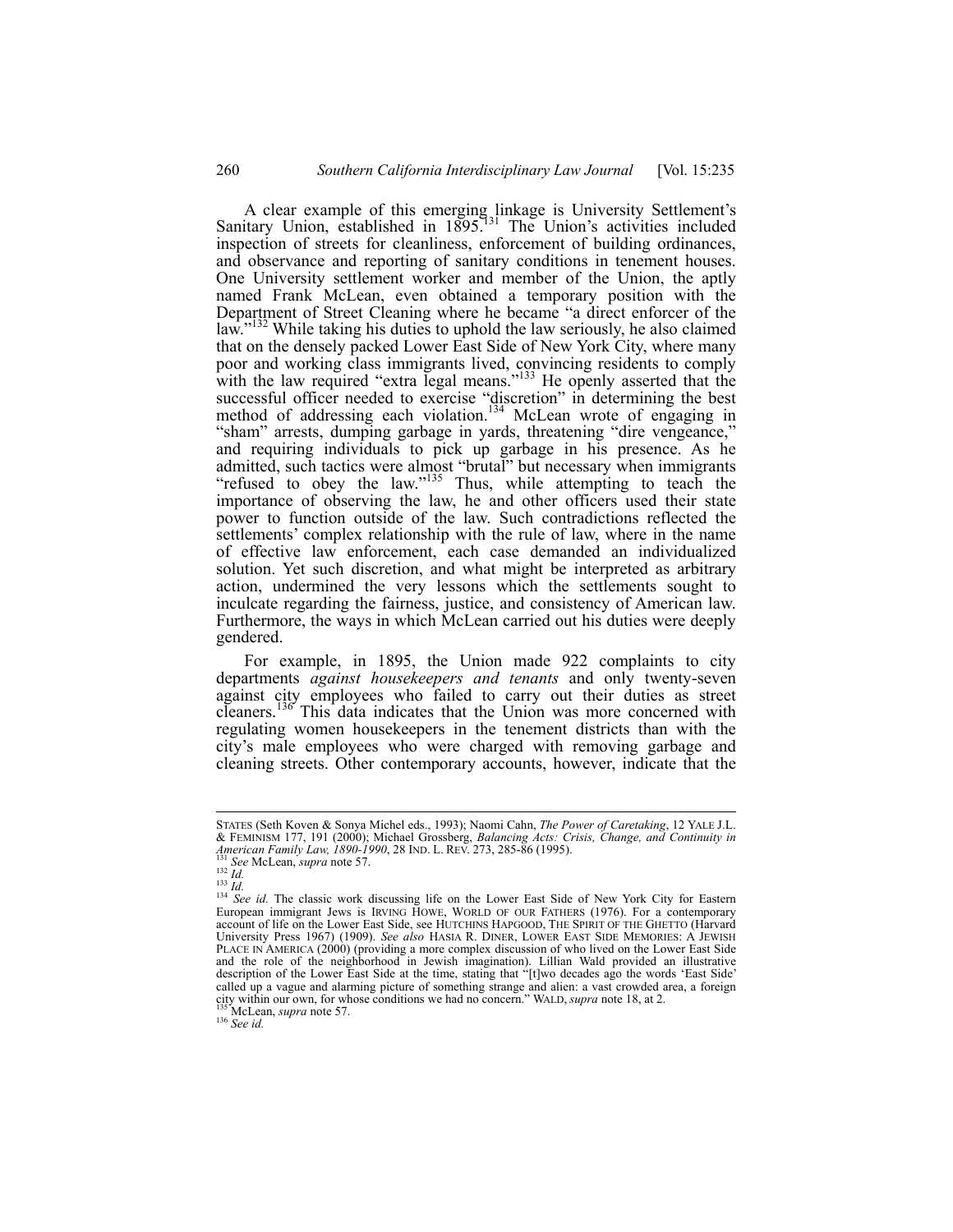city's street cleaners were often extraordinarily derelict in their duties.<sup>137</sup> Yet the Union concentrated on the domestic skills of women tenement dwellers. One Sanitary Union report discussed the significant failure of immigrant Jewish women, who lived in the tenement district, to separate their household garbage from ash in violation of city regulations. The report stated:

Next to proper methods of cooking, the need of ingenuity in the proper tenement-house kitchens, is the most pressing necessity . . . That lack of ingenuity, that perverseness which knew no other way of separating ashes and garbage than by first mixing them . . . is not hard to find. The husbands of tenement-house women saw them daily go through this extremely dirty and laborious process . . . and they heard their complaints. They were made to believe that there was no other possible method of obeying the law, and many of them concluded that they would 'down' the administration that would enforce a law which would which would compel their wives to be scavengers.<sup>138</sup>

The male author of the report blamed immigrant wives for their ignorance, poor housekeeping skills, and failure to abide by the law. Further, the report situated the ash/refuse controversy squarely in the realm of politics, warning that men of the tenement districts would vote against the mayor under the incorrect, but honest, belief that the problem resided with the administration rather than with their wives' abysmal housekeeping skills.<sup>139</sup> Jewish women's domestic failures and Jewish men's overdrawn desire to protect them against unjust laws perverted the election process. As University Settlement clarified, the problem was women housekeepers, not the law or male laborers of the street cleaning department, and the Sanitary Union did not hesitate to report their violations to city officials. Here, the settlement workers' perception of immigrant women's poor housekeeping skills made that perceived problem a matter of state concern. The practices of immigrant women housekeepers, like the work of immigrant midwives, was highlighted and policed by settlement house workers.

#### D. SETTLEMENTS AS STATE INTERMEDIARIES

Although the settlement houses' enforcement and policing efforts frequently turned against their neighbors, settlements also functioned as important intermediaries between the poor and government regarding the enforcement of city and state laws. Neighbors recognized this and used the settlements to report violations of law that the houses then would pass along to city or state government. In many instances, the settlement houses used their contacts to press the government into rectifying such violations, where complaints of poor immigrants would have otherwise been ignored.

 <sup>137</sup> *See* THE WOMAN'S JOURNAL, Apr. 20, 1895, at 125; *Ladies Health Association Plans*, N.Y. TIMES, Apr. 3, 1895, at 3; *see also* Sara Monoson, *The Lady and the Tiger: Women's Electoral Activism in New York City Before Suffrage*, 2 J. WOMEN's HIST. 100, 124 (Fall 1990) (discussing Women's Municipal *York City Before Suffrage*, 2 J. WOMEN'S HIST. 100, 124 (Fall 1990) (discussing Women's Municipal League campaign regarding street cleaning and the reporting of city workers). 138McLean, *supra* note 57. Much like modern day recycling laws, city residents were expected to

separate their garbage. *Id*. <sup>139</sup> *Id.*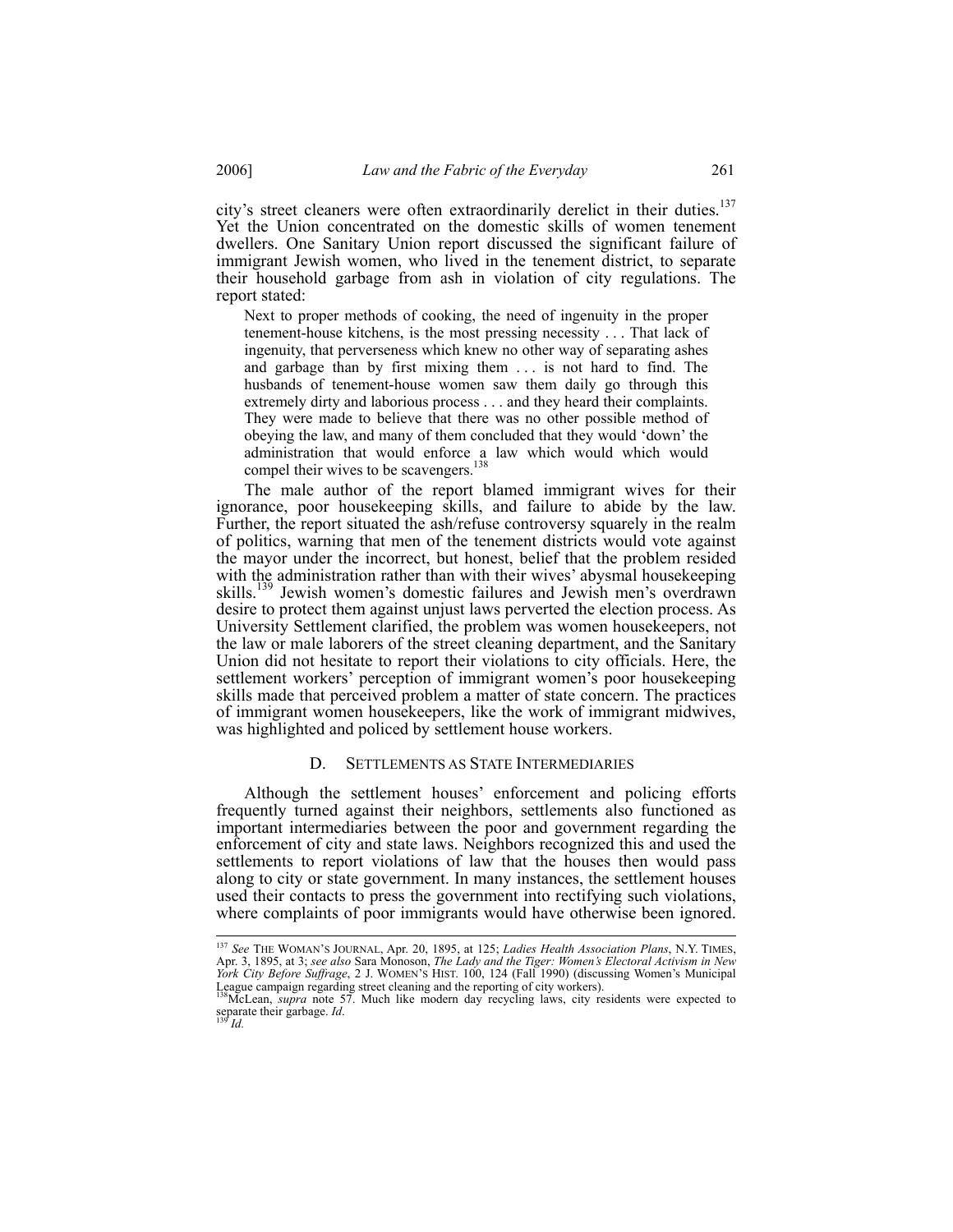In other instances, settlements were able to report violations without using residents' names, thereby protecting them from retribution. Greenwich House wrote, "To protest on behalf of the neighborhood became a habit and the neighbors realized that the Settlement could be counted on to growl where it was dangerous or at least inexpedient for the private citizen to voice a protest."<sup>140</sup> Thus, in this context of protest when government services were not provided, settlement houses functioned as opponents of the municipality and the state.

This was particularly true regarding housing laws. Beginning in the mid- to late 1890s, New York City's settlement houses provided a place where tenement dwellers could lodge complaints of tenement house violations, which settlement workers would then relay to city officials. The all-female College settlement saw one of its most important functions as "help[ing] towards the enforcement of the tenement house laws which make for better conditions of living."<sup>141</sup> In 1896, College Settlement discussed how a neighborhood father complained to a worker of conditions in the tenement where his family lived. The Settlement wrote: "It proved to be a matter of great importance in tenement-house hygiene, and the proper authorities took prompt measures . . . The heads of the various departments of City Government realize that through our many friends we are likely to know points of value, and they are quick to listen to our suggestions. Thus, settlement houses provided an important conduit through which women settlement workers claimed a voice in municipal administration while acting on behalf of their poor and working class neighbors.

Through the years, connections between city government and the settlements strengthened. University and Greenwich provided lodging for tenement house inspectors, a number of whom were women. By living in the settlement houses, and participating in their activities, the tenement inspectors became integrated into the community, witnessing housing conditions firsthand.<sup>143</sup> Resident inspectors undoubtedly taught settlement workers about tenement laws and how to detect violations. These arrangements allowed for extremely close cooperation between the settlement houses and New York City's Tenement House Department.<sup>144</sup> For example, a University Settlement report bluntly stated, "One of the five

<sup>&</sup>lt;sup>140</sup> Sixth Annual Report of Greenwich House 5 (1907).<br><sup>141</sup> COLLEGE SETTLEMENT, SEVENTH ANNUAL REPORT 16 (1896). New York City first passed tenement regulations in 1867. By the late nineteenth century, the state of tenement houses had become a virtual obsession with a host of reformers. They claimed that crowded and dark tenement houses bred disease, crime and immorality. In 1900, there were over 80,000 tenements in New York City which housed a population of 2,373,070. *See* ROY LUBOVE, THE PROGRESSIVES AND THE SLUMS: TENEMENT HOUSE REFORM IN NEW YORK CITY 1890-1917, at 133 (1962). Jacob Riis famously wrote, "[I]n the tenements all the influences make for evil; because they are the hotbeds of the epidemics that carry death to rich and poor alike; the nurseries of pauperism and crime . . . above all, they touch the family life with deadly moral contagion." JACOB RIIS, HOW THE OTHER HALF LIVES 2-3 (Harvard Univ. Press 1970) (1890). He went on to characterize the physical and social elements of tenements and their dwellers as to see e.g., Report of the Director of Greenwich House (June 2, 1905), *microformed on* Greenwich<br><sup>142</sup> COLLEGE SETTLEMENT, SEVENTH ANNUAL REPORT 20 (1896).<br><sup>143</sup> See e.g., Report of the Director of Greenwich House (June

House Records, Tamiment, Reel 1.

<sup>144</sup> *See generally* LUBOVE, *supra* note 141 (providing history of New York's attempts to regulate tenement houses and the establishment of the Tenement House Department in 1903).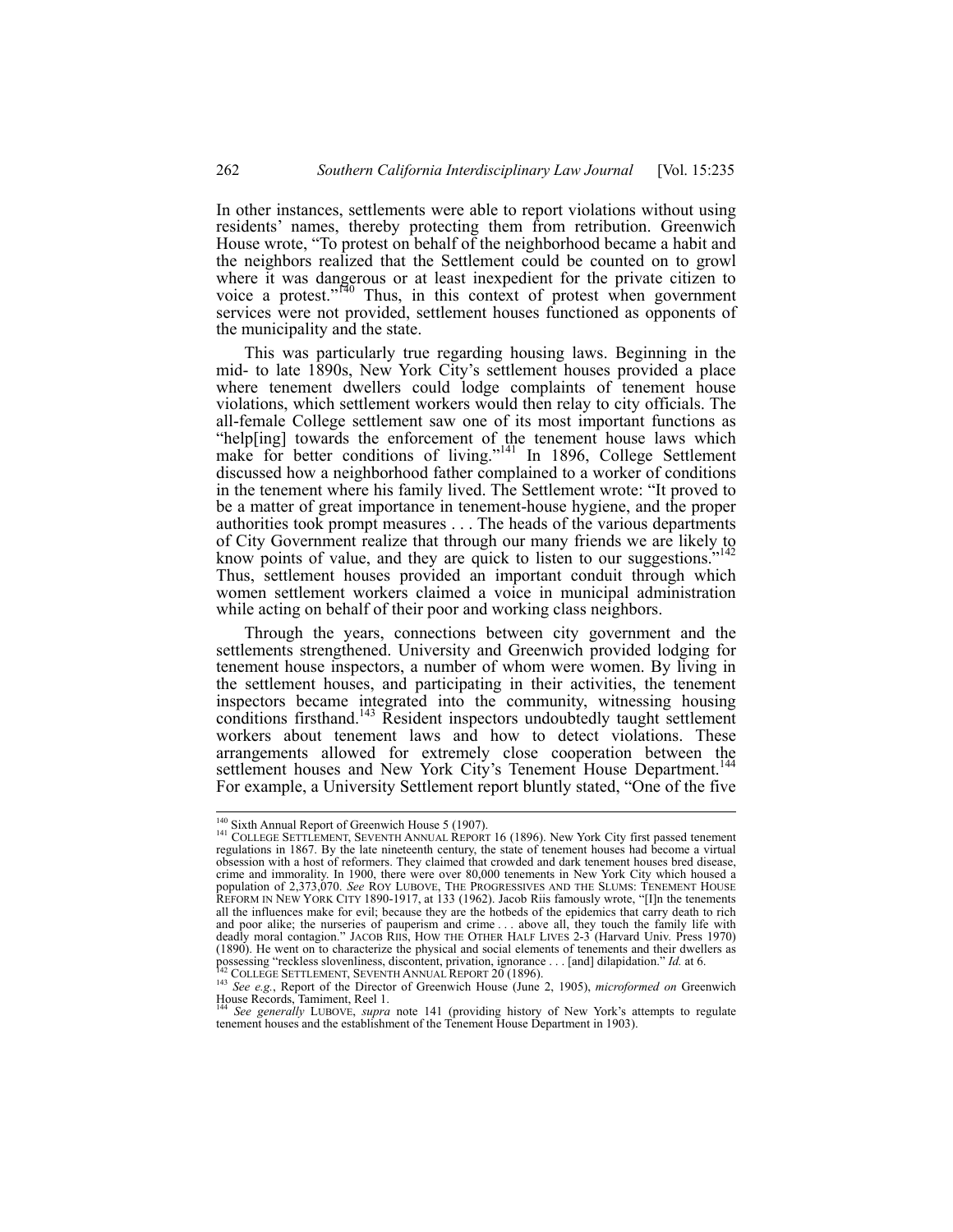inspectors for this district under the Tenement House Department will live in the house, so we may be brought into a close co-operation with the work of the Department."<sup>145</sup> With tenement house inspectors constantly available, settlements were able to exert strong influence over the Tenement House Department.

When Thomas Craine began his tenure as Tenement House Department commissioner in 1904, he quickly contacted settlement leaders. He wrote to University Settlement,

[I]t would be most agreeable to me to meet and know those engaged in Settlement Work in order that I may have from time to time the benefit of their friendship and advice and that efficient cooperation with the Department . . . I may be in a position to supplement your efforts and you are doubtless in a position to supplement mine.<sup>146</sup>

The city came to the settlement houses for their expertise, recognizing the symbiotic relation between them and municipal government.

An additional material example of the close cooperation between the Tenement House Department and the settlements involved reporting landlords who failed to light hallways in violation of Section 82 of the Tenement House Act.<sup>147</sup> The Department sent University Settlement fifty blank complaint forms and envelopes. University and the Department agreed that when a University worker discovered unlit hallways, he or she would complete a complaint and send it to the Department.<sup>148</sup> Upon receipt of the first complaint, the Department would send a warning letter to the owner of the tenement house.<sup>149</sup> After three complaints, the Department would transfer the case to New York City's corporation counsel's office for legal action.<sup>150</sup> Thus, the Department depended upon the settlement house's investigations, assuming the veracity of any complaint it received, which then prompted departmental legal action without independent verification. In an environment in which the city simply did not have the resources to inspect all tenements and where residents of the tenements were at times hesitant to report landlords, settlement house workers, who in their daily routine walked the neighborhood, visited homes, and spoke to neighbors, proved to be critical resources.

In fact, settlement workers were constantly positioned to observe whether landlords were violating tenement house laws. For example, Greenwich House was involved intensely in reporting tenement house

<sup>&</sup>lt;sup>145</sup> Report of the Headworker to the Council of the University Settlement, Records of University Settlement Society of New York City (May 19, 1902), *in* THE JACOB S. EISENGER COLLECTION, Settlement Society of New York City (May 19, 1902), *in* THE JACOB S. EISENGER COLLECTION, Wisconsin Historical Society, Box 3.

<sup>146</sup> Letter from Thomas Craine to Dr. Hamilton, Records of University Settlement Society of New York City (Jan. 28, 1904), *in* THE JACOB S. EISENGER COLLECTION, Wisconsin Historical Society, Box 9.<br><sup>147</sup> Section 82 of the Tenement House Law required proper lighting in public hallways and stairs near

the entrance and second floor from sunset to sunrise, and upon each of the other floors of a tenement house from sunset until 10:00 p.m. Tenement House Act, Section 53, Laws 1901, ch. 334.<br><sup>148</sup> *See* Letter from Tenement House Department of the City of New York to Dr. Hamilton of University

Settlement, Records of the University Settlement Society of New York City (Apr. 9, 1904), *in* THE JACOB S. EISENGER COLLECTION, Wisconsin Historical Society, Box 9. <sup>149</sup> *See id.* 

<sup>150</sup> *See id.*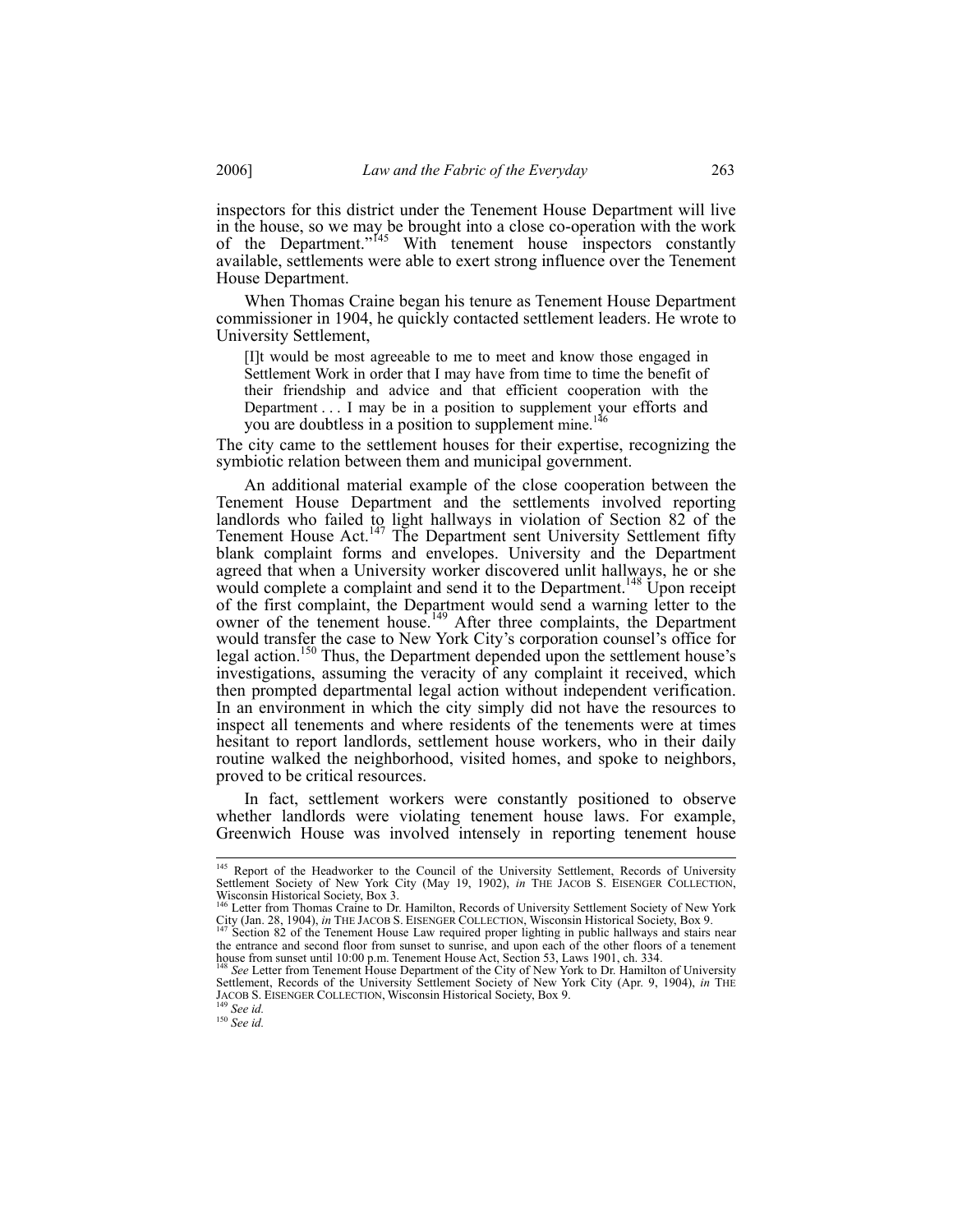violations and lobbying the Tenement House Department for specific results.151 In 1905, Greenwich residents Miss Herzfeld and Miss Henderson conducted an investigation of the standard of living of residents in the Greenwich Village area.<sup>152</sup> While engaged in this house-to-house survey, they uncovered many tenement house violations, which Greenwich promptly reported to the Tenement House Department.<sup>153</sup> Greenwich wrote that the Department quickly took legal action resulting in "sanitary improvements."154 By 1906, Greenwich began lobbying the Tenement House Department to condemn and destroy numerous tenements that they believed to be beyond repair.<sup>155</sup> The settlement also created a system to record all reports that Greenwich made to the state and the city, and the actions taken by officials in response.<sup>156</sup> With such a system, Greenwich could put continual pressure upon officials to respond to their complaints and concerns.

The settlement houses' efforts regarding tenements were not limited to inspection and enforcement; they also played a vital role in preventing amendments that would weaken the tenement house laws. As such they were powerful lobbyists. After passage by New York State of the 1901 Tenement House Law, property owners vigorously sought to repeal or amend its most important sections.<sup>157</sup> Working together in organized campaigns, New York's settlement houses launched massive efforts to prevent any changes.<sup>158</sup> In 1903 and again in 1906, legislation was introduced into the New York State Assembly that would have changed the definition of a tenement house from one with three or more apartments to one with over three apartments.<sup>159</sup> Various other bills would have repealed many of the most significant provisions of the Tenement House Act, including requirements for light, air shafts, and indoor plumbing.<sup>1</sup>

<sup>&</sup>lt;sup>151</sup> *See e.g.*, Report of the Director of Greenwich House (Jan. 19, 1905), *microformed on* The Greenwich House Records, Tamiment 139, Box 1, Folder 18, Tamiment Library/Robert F. Wagner Labor Archives (New York Univ.).<br> $^{152}_{152}$  See id.<br> $^{153}_{25}$  See id.

<sup>&</sup>lt;sup>152</sup> See id.<br>
<sup>153</sup> See id.<br>
<sup>153</sup> See id.<br>
<sup>155</sup> See id.<br>
<sup>155</sup> The Tenement House Law of 1901 was ground breaking legislation. In part, the law required the<br>
<sup>157</sup> The Tenement House Law of 1901 was ground breaking leg 141, at 134-35. Historian Morton Keller writes that "[t]his 'new law' code of 1901 served as a model for a multitude of other state[s]." MORTON KELLER, REGULATING A NEW ECONOMY: PUBLIC POLICY AND ECONOMIC CHANGE IN AMERICA, 1900-1933, at 174 (1990). The 1901 law emerged from an in depth investigation and study by the Tenement House Commission. The findings of the Commission were published in a book. *See* ROBERT W. DEFOREST & LAWRENCE VEILLER, THE TENEMENT HOUSE PROBLEM (1900), *reprinted in* THE TENEMENT HOUSE PROBLEM, INCLUDING THE REPORT OF THE NEW YORK STATE TENEMENT HOUSE COMMISSION OF 1900, at 3 (Robert W. De Forest & Lawrence Veiller eds., 1903). In 1904, the New York Court of Appeals upheld the constitutionality of the Act. *See*

Tenement House Dep't of New York v. Moeschen, 179 N.Y. 325 (1904), *aff'd*, 203 U.S. 583 (1906).<br><sup>158</sup> *See*, *e.g.*, Report of the Directors of Greenwich House (Feb. 14, 1906), *microformed on* The Greenwich House Records

<sup>159</sup> *See* The Association of Neighborhood Workers, Attack on Tenement House Reform (Feb. 16, 1903), *microformed on* The Greenwich House Records, Tamiment 139, Box 29, Folder 9, Tamiment Library/Robert F. Wagner Labor Archives (New York Univ.). <sup>160</sup> *See id.*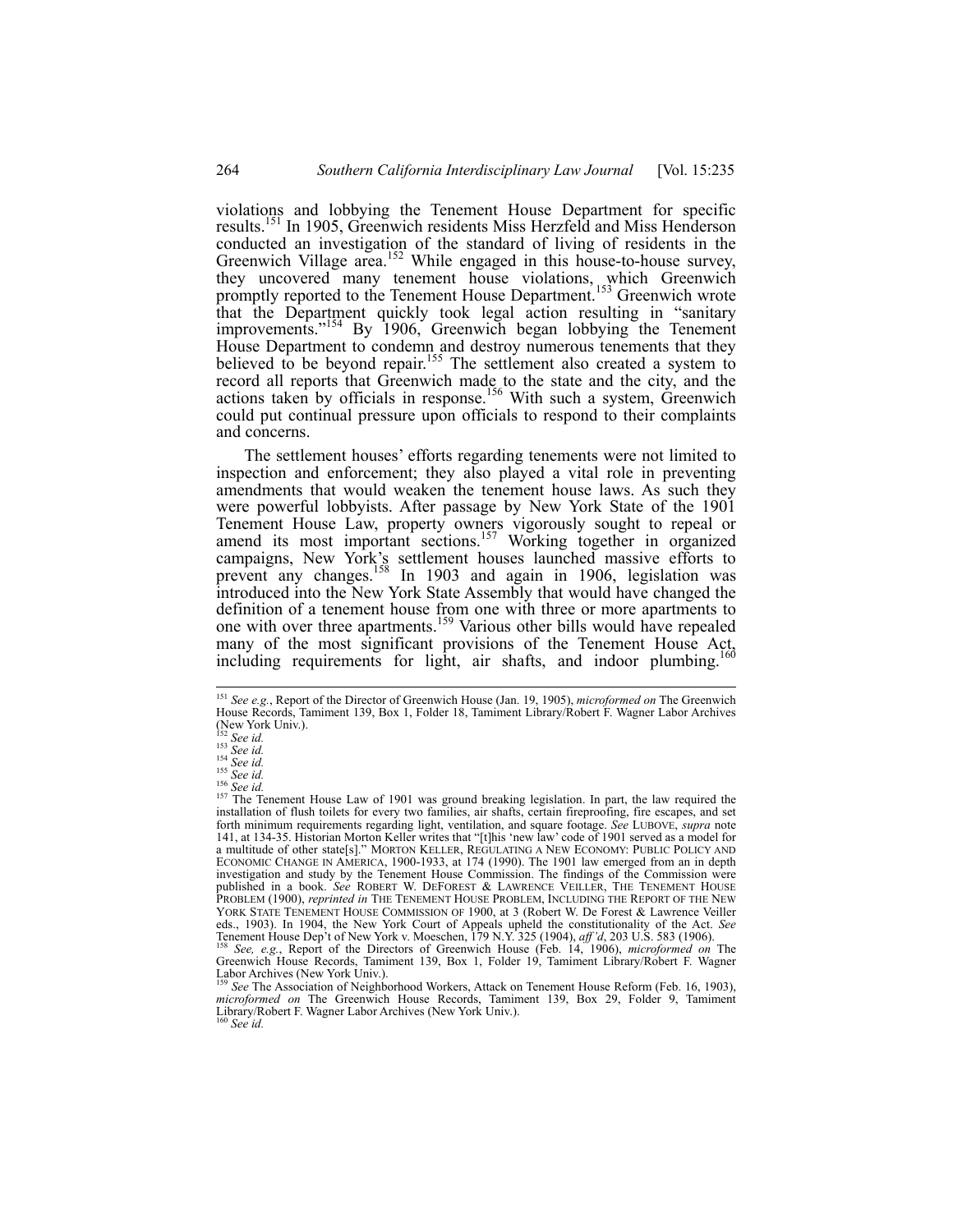Greenwich House led the opposition to the bills.<sup>161</sup> As Simkhovitch wrote, the amendments would entirely remove "from the scope of the Tenement House Act and the jurisdiction of the Tenement House Department over 22,000 there-family [sic] houses in Greater New York. If the bill becomes law, it will result in stopping the work of cutting windows for the dark, tuberculosis-breeding rooms . . . or removing the unspeakably vile school sinks."<sup>162</sup>

In these campaigns, women settlement workers often took the lead in lobbying Albany.<sup>163</sup> They claimed that they were speaking on behalf of the entire neighborhood and that they possessed a special expertise on the tenement house problem that derived from their residency and work in the tenement house districts. In a letter to the New York State governor and legislature, Greenwich wrote, "The members of the Society believe that through the settlement . . . it has special opportunities for ascertaining and understanding the needs of the tenement house population."<sup>164</sup> Some settlement workers claimed that they gave voice to otherwise voiceless immigrant women of the neighborhood. Lillian Wald wrote, "When I first went to the East Side I would always ask the opinion of the mothers of the neighborhood before going to Albany to try to get our bills passed. Timidly and backwardly they would give us their ideas."<sup>165</sup> On a widely distributed flier opposing the amendment of the tenement house laws, five of the seven signers were women.<sup>166</sup> In the first years of the twentieth century, women settlement leaders, using the settlements as an institutional forum, made the work of preservation of the tenement laws deeply, although not entirely, feminized. Yet, the settlement leaders did not base their authority on being women, on maternalism, or on a natural insight into the domestic.<sup>1</sup> Rather, they made clear that it was founded on an expertise gained through knowledge of the tenement house districts, those who lived there, and contacts that the settlements formed with city and state officials.

In connection with the tenement house laws, the settlements created an institutional space not only for women settlement workers to become immersed in political activity, but also, in the best tradition of settlement houses, for various inter-class alliances to form. Henry Moskowitz, a Jewish immigrant, former tenement dweller, and settlement house worker, began organizing tenant unions that joined the settlement campaign to protest any amendment to the law.<sup>168</sup> One of the first unions, the East Side Civic Club, working from Madison Settlement, gained the support and

<sup>&</sup>lt;sup>161</sup> See Report of the Directors of Greenwich House, *supra* note 158.<br><sup>162</sup> *Id.* School sinks were outhouses that did not flush. Rather, matter would accumulate in the bowl. A valve would then be opened that allowed wa weeks at a time. See Batlan, *supra* note 119, at 503-04.<br>
<sup>163</sup> See The Association of Neighborhood Workers, *supra* note 159.<br>
<sup>164</sup> Letter from Greenwich House to the Governor and Senate and Assembly Cities Committee (F

<sup>1903),</sup> *microformed on* The Greenwich House Records, Tamiment 139, Box 29, Folder 9, Tamiment Library/Robert F. Wagner Labor Archives (New York Univ.).<br><sup>165</sup> Stanley Garten, A Great Jewess—Lillian D. Wald, SYNAGOGUE LIGHT, Apr. 1937, at 2, 3.

<sup>&</sup>lt;sup>165</sup> Stanley Garten, *A Great Jewess—Lillian D. Wald*, SYNAGOGUE LIGHT, Apr. 1937, at 2, 3.<br><sup>166</sup> See The Association of Neighborhood Workers, *supra* note 159.<br><sup>167</sup> On maternalism, see sources cited *supra* note 130.<br><sup></sup> FEMININE POLITICS AND THE EXERCISE OF POWER IN THE AGE OF ALFRED E. SMITH (1992).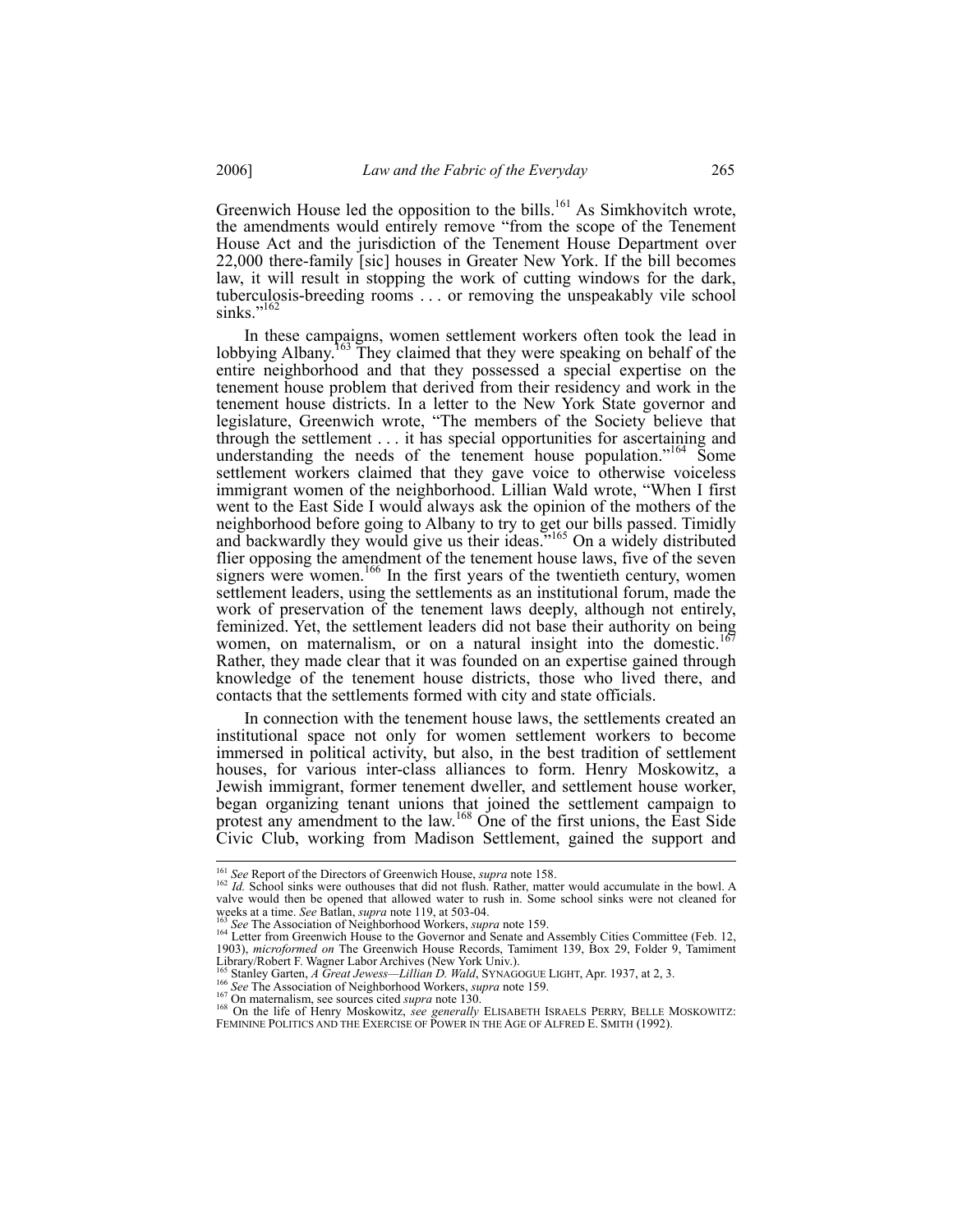participation of the Socialist Party.<sup>169</sup> Mary Simkhovitch claimed this was the first time that the Socialist Party in New York took an interest in municipal issues.<sup>170</sup> Together, the settlement houses, various clubs, tenant unions, and the Socialist Party gathered 20,000 signatures against any amendment to the law, and presented their petition in Albany.<sup>171</sup> This interclass coalition of men and women was repeatedly able to claim victory in preserving the tenement house law.

As this Part has demonstrated, the settlement houses forged extraordinarily close ties with municipal government. They used these ties and contacts in a multitude of ways. At times they proposed and lobbied for legislation, at other times they reported violations, and at certain moments they sought to exercise state power and to enforce the law. Thus, the settlement houses' relationship to questions of social control is complex and multi-faceted. Certainly, many of the laws for which the settlements advocated and enforced made life better, more comfortable, and cleaner for at least some neighbors. We can see this in connection with tenement house laws under which neighbors continually and consistently lodged complaints with settlement houses seeking enforcement of what they understood to be the law.<sup>172</sup> Settlement houses were often able to lend weight to these complaints that arose from daily life. Yet, even here, settlement houses exerted social control and ultimately, state power over landlords.<sup>173</sup> In other cases, however, neighbors, especially immigrant women, were subjected to tremendous pressure by settlement house workers to conform to a variety of bourgeois norms, such as maintaining and cleaning homes and sidewalks in a manner deemed acceptable by settlement workers now armed with state power.

# V. THE SETTLEMENT HOUSES AS LEGAL REFORMERS: THE CASE OF INSTALLMENT CONTRACTS

The settlement houses' legal methodology, as exemplified in the case of midwife legislation discussed above, often proceeded by identifying a problem, conducting an investigation, and then seeking legal reform. As argued, such reforms often sought to regulate immigrants' behavior while simultaneously attempting to imbue a respect for American law. In this Part, we study another iteration of this dynamic. In 1902, University Settlement conducted a major investigation of installment contracts on the Lower East Side of New York and the legal proceedings and interactions generated by these contracts.<sup>174</sup> The study was conducted by University

<sup>&</sup>lt;sup>169</sup> *See* SIMKHOVITCH, *supra* note 39, at 75-76.<br><sup>170</sup> *Id.*<br><sup>172</sup> *See* Felice Batlan, Gender in the Path of the Law: Public Bodies and the Politics of Reform in Late<br><sup>172</sup> *See* Felice Batlan, Gender in the Path of th Nineteenth-Century New York City (Jan. 2005) (unpublished Ph.D. dissertation, New York University) (on file with Bobst Library, New York University). 173 As Jared Day has written, many tenement landlords were themselves immigrants, often with small  $^{173}$  As Jared Day has written, many tenement landlords were themselv

real estate holdings. *See* JARED N. DAY, URBAN CASTLES: TENEMENT HOUSING AND LANDLORD<br>ACTIVISM IN NEW YORK CITY, 1890-1943, at 31-34 (1999). ACTIVISM IN NEW YORK CITY, 1890-1943, at 31-34 (1999).<br><sup>174</sup> Henry R. Mussey, a graduate of Columbia University, headed the study. Other members of the

committee included W. Kirkpatrick Brice, Samuel Thorne, Jr., and Henry Taft. The "Fake" Installment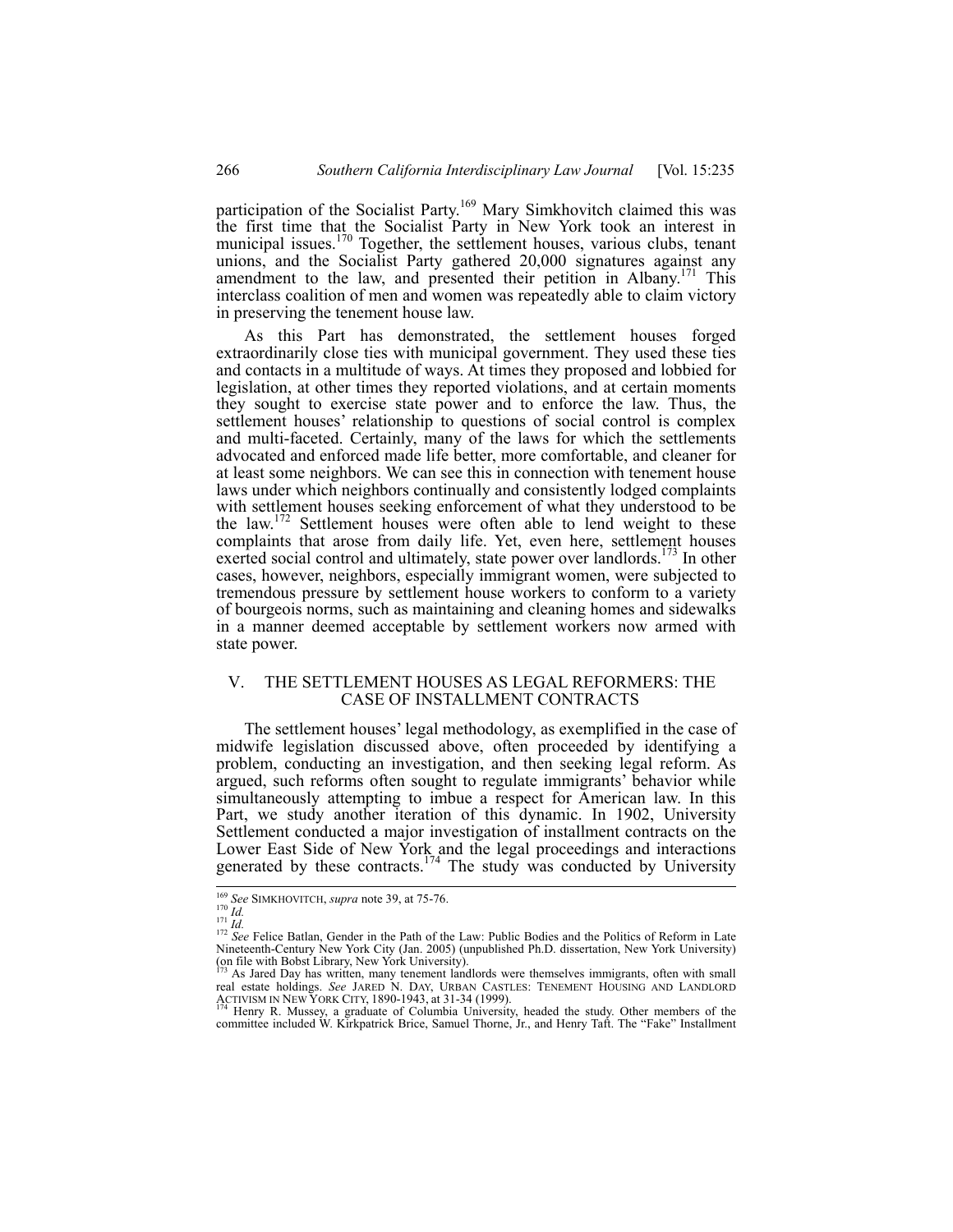under the direction of Henry Mussey, with Rosalie Loew, head attorney at the Legal Aid Society, participating in the investigative work and legal analysis.175 Unlike some of the other investigations conducted by settlement houses, which primarily focused on individual behavior rather than on how institutions functioned, here, the settlement turned its attention to law and the legal process, seeking to reform and control immigrant practices, and also to the legal process surrounding installment contracts. Through an examination of the installment contract investigation, we can also observe how settlements understood law as part of the larger social and political economy. For the settlement houses, law could not be divorced from social conditions.

Installment contracts involved the sale of goods, pursuant to which the purchaser would pay the sale price on a weekly or monthly basis. Under these contracts, title to the property remained with the vendor until the full purchase price was paid.<sup>176</sup> New York law permitted the vendor, in cases of default, to recover the property without remitting to the purchaser any portion of the price already paid.<sup>177</sup> If the property was not returned, the vendor could begin an action for conversion, and the debtor could be imprisoned.<sup>178</sup> One widely used written installment contract was a legally sophisticated document which stated that title to the property remained in the vendor until receipt of full payment.<sup>179</sup> Upon non-payment, the purchaser was to surrender the goods.<sup>180</sup> The contract further granted the vendor access to the purchaser's home to seize goods while waiving any claim of trespass by the purchaser against the vendor.<sup>1</sup>

As part of its investigation of installment contracts and the judicial process surrounding them, settlement workers interviewed storeowners, consumers, city marshals, court officials, attorneys, charity workers, and legal organizations.<sup>182</sup> They also examined a variety of court records and

Business (1903), *reprinted in* UNIVERSITY SETTLEMENT SOCIETY OF NEW YORK CITY PAPERS, at 39-40 (Russel Sage Foundation 1936). <sup>175</sup> *See* To the Committee of the Council of the University Settlement, Records of the University

Settlement Society of New York City (Fall 1902), *in* THE JACOB S. EISENGER COLLECTION, Wisconsin Historical Society 1-2, Box 8. In 1895, Rosalie Loew, the daughter of Jewish-Hungarian immigrants, graduated from New York University Law School and entered her father's law practice. She joined the Legal Aid Society of New York City in 1897, where she practiced matrimonial, civil, and criminal law and had an active court practice. In 1901, she was appointed by the Society to the position of General Attorney and held this position until 1905, when she resigned to form a law practice with her new husband. Later in the century, Loew campaigned for women's suffrage, and served as a state and municipal official. She eventually was appointed by Mayor Fiorello LaGuardia to a judgeship in the domestic relations court. Little scholarship exists about Loew or her role at the Society. *See generally* Rada Blumkin, *Rosalie Loew Whitney: The Early Years as Advocate for the Poor*, *in* WOMEN'S LEGAL HISTORY BIOGRAPHY PROJECT (2001),

http://www.law.stanford.edu/library/wlhbp/papers0203/rblumkin-WhitneyF01.pdf; Danielle Laursen, *Rosalie Loew Whitney: Lawyer, Crime Fighter, Judge, Political Activist, and Suffragist*, *in* WOMEN'S LEGAL HISTORY BIOGRAPHY PROJECT (2001),

http://www.law.stanford.edu/library/wlhbp/papers/RLW.pdf.<br><sup>176</sup> See The "Fake" Installment Business, *supra* note 174, at 11.<br><sup>177</sup> Id.<br><sup>178</sup> Id.<br><sup>181</sup> Id.<br><sup>181</sup> Id.<br><sup>181</sup> Id. at 39-40.<br><sup>181</sup> Id. at 39-40.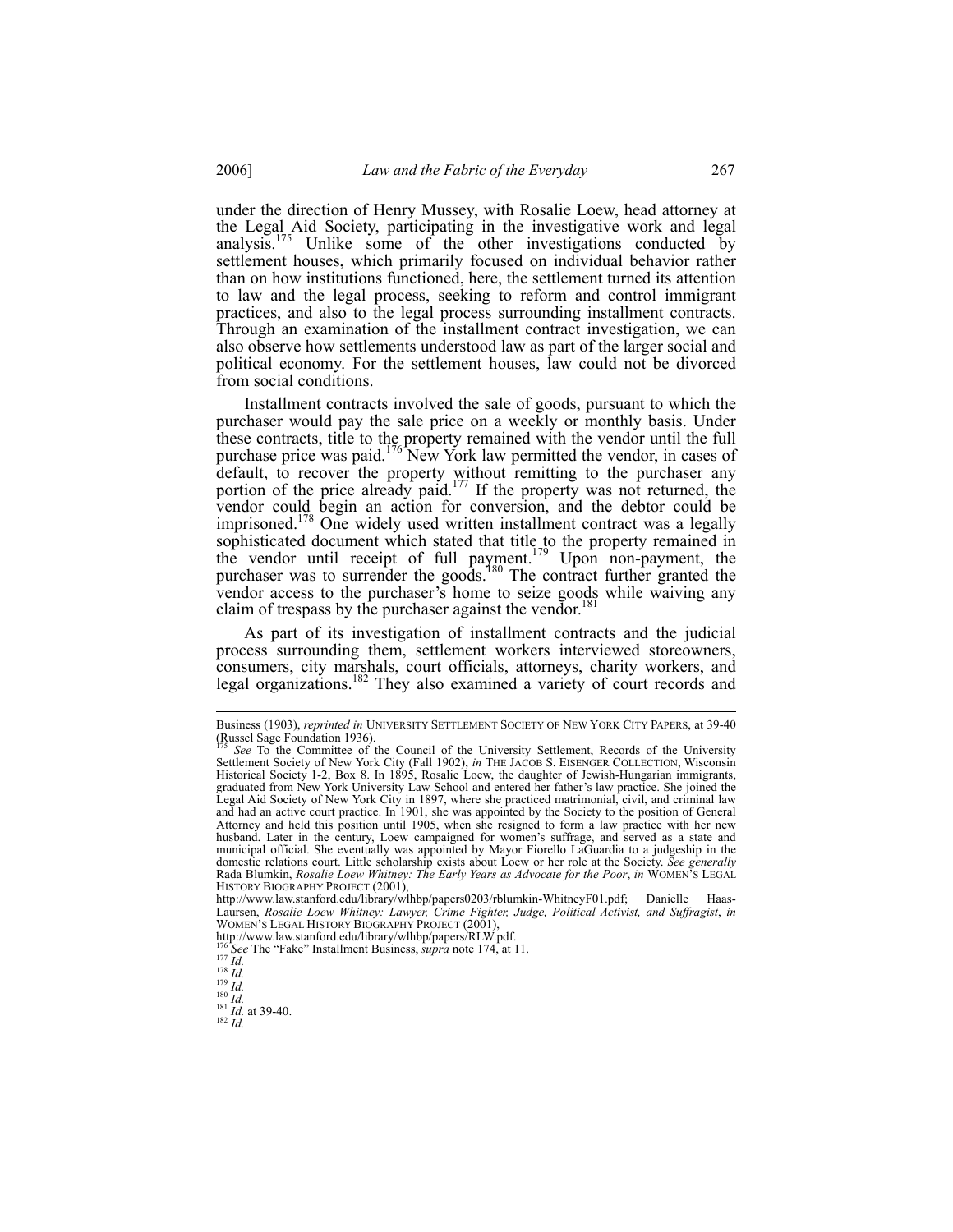attended court proceedings.<sup>183</sup> Thus, this study was immensely concerned with all aspects of the business and law surrounding such contracts, including who entered into them, how the legal process functioned, how contracts were enforced by individual merchants, and what occurred in court.

Installment plans were so popular on the Lower East Side and merchants so readily extended credit that a large part of the trade in furnishings, sewing machines, carpets, bedding, books, jewelry, clothing, and pianos was conducted on an installment basis.<sup>184</sup> Large merchants, such as the various department stores and Singer Sewing Machine, sold on installment, as did the small stores and peddlers that lined the streets of the Lower East Side.<sup>185</sup> Over one-sixth of all cases brought in the municipal courts on the East Side involved installment contracts.<sup>1</sup>

At times, the investigation found that heavy handedness and fraud were rampant. The University report charged:

The cases of injustice and serious loss to the poor, through installment sales, have been all too common everywhere, yet nowhere else, so far as can be learned, has there been the systematic sale of worthless goods at high prices, and systemic imprisonment for debt and no debt, the systematic corruption of public officials and courts that has made the installment business a hissing and a by-word all over the East Side of New York.<sup>187</sup>

The report charged that such corruption was due to the unique combination of "legal and social conditions that prevail in New York." Again, settlement workers refused to separate the social and the legal. To understand the role that courts played in enforcing these contracts, one had to recognize the social and economic conditions surrounding them.

The report delineated different strata of the installment business, finding that large merchants extended credit only to steady wage earners and rarely foreclosed on property, instead extending payment schedules.<sup>189</sup> The major merchants, however, refused to provide credit to the poor.190 The poor bought goods on installment from small shops and peddlers who either carried their wares with them or were "pullers-in."<sup>191</sup> Pullers solicited customers on the streets and in their homes, and brought them into the stores where they worked.<sup>192</sup> Further, salesmen sold sewing machines by going from house to house.<sup>193</sup> A machine valued at \$25 to \$35 required a down payment of \$1 and weekly installments of fifty cents.194 The report

<sup>183</sup> *Id.* at 7.<br>
<sup>184</sup> *Id.* at 9.<br>
<sup>185</sup> *Id.* at 10.<br>
<sup>186</sup> *Id.* at 10.<br>
<sup>186</sup> *Id.* at 10.<br>
<sup>188</sup> *Id.* at 112-13.<br>
<sup>190</sup> *Id.* at 12-<br>
<sup>191</sup> *Id.* at 15-16.<br>
<sup>193</sup> *Id.* at 15-16.<br>
<sup>193</sup> *Id.* at 40.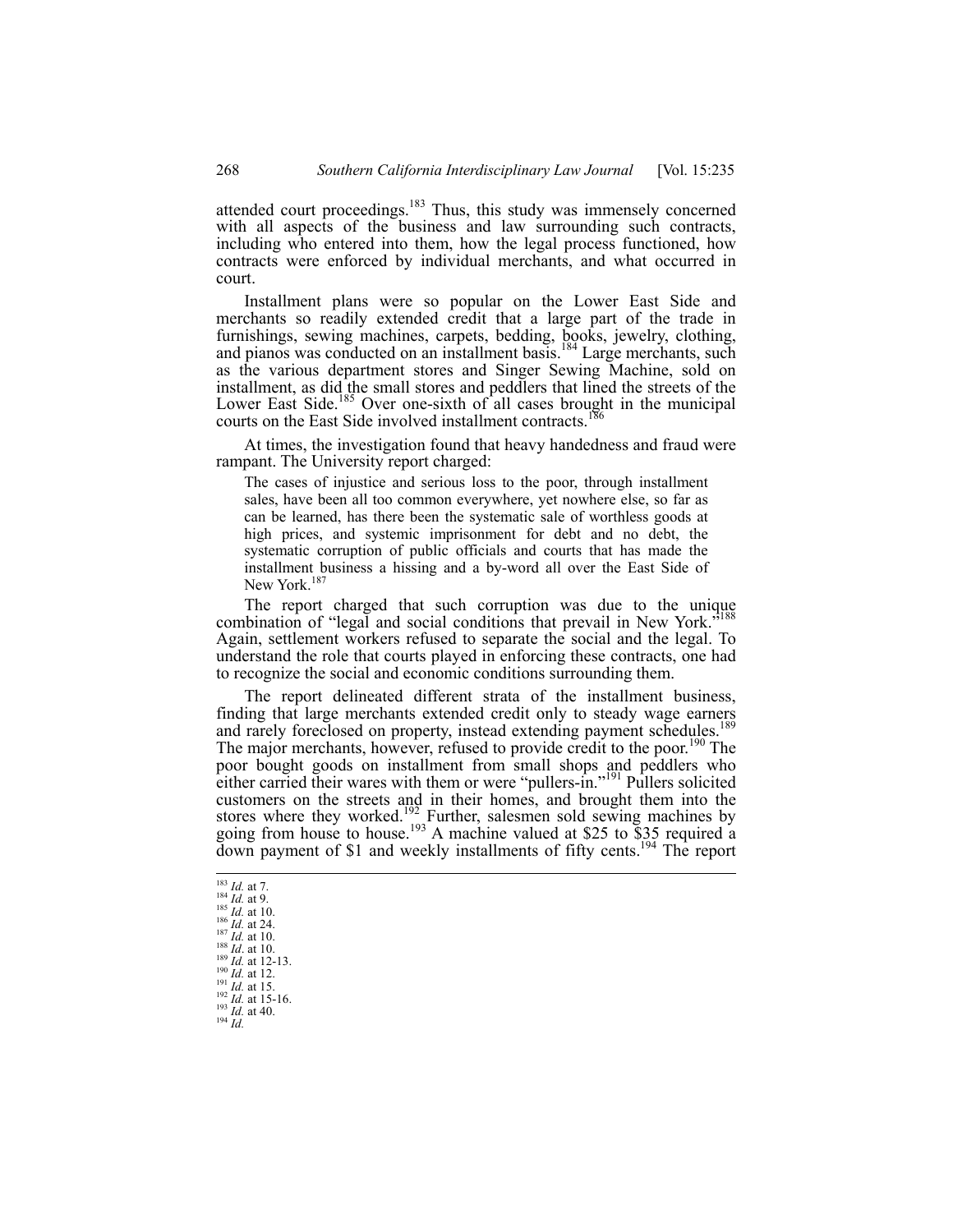stated that purchasers of these machines were primarily poor tailors and women who worked in their homes.<sup>195</sup> Defaults on sewing machines were common and the report criticized salesmen for their inflated prices and their "altogether too great persuasive powers."<sup>196</sup> Yet it was the merchants of faux "luxury goods" such as jewelry, watches, and clocks whom the report rebuked most severely.<sup>197</sup> These vendors, the report claimed, would immediately begin legal process when a purchaser missed a single payment.

Pullers, peddlers, and small merchants were mostly Eastern European Jews, and the report incessantly described their ignorance, poverty, and lack of morality.<sup>159</sup> Yet even some peddlers used written contracts.<sup>200</sup> One such peddler's agreement read: "The undermentioned [sic] goods are to be returned, or specified prices paid to consignor on demand. The title to the goods, or to proceeds if sold, to the amount of specified prices, is in the Consignor until they render a bill of sale."201 Thus, even peddlers possessed a degree of legal knowledge and sophistication. In contrast to University's portrayal of peddlers as ignorant, it appears that they had a keen knowledge of American law and the credit system. Belying its own accusation of ignorance and lawlessness, the report stated that peddlers and small merchants, "invoke[d] the law far more frequently" than larger establishments.<sup>202</sup> Ironically, the settlements understood that part of citizenship—becoming American—was knowledge of, and respect for, law and its uses. Here, however, they condemned the immigrant who actually used and relied upon legal process.

As in so many of the settlements' interactions with law, issues of gender permeated the report's analysis of installment contracts. For example, the University report emphasized that almost any household good could be purchased on installment.<sup>203</sup> One advertisement read: "Dealer in Cloaks, Clothing, Rugs, Extension Springs, Wringers, Albums, Lace, and Chenille Curtains, Table Covers, Furniture, Jewelry, Pictures, ect [sic]. Weekly or monthly payments taken.<sup>7204</sup> Thus, the installment business intimately implicated the domestic; salesmen and peddlers entered homes to sell goods that would furnish homes. As purchasers executed installment contracts, the home became a legal site where commercial contracts were signed and enforced. The report unsurprisingly found that housewares were primarily purchased on installment by women and it claimed that Italian immigrant women were targeted by peddlers for "their ignorance of the law

195 *Id.* 196 *Id.* at 41. 197 *Id.* at 18-24. 198 *Id.* at 23-24. 199 *Id.* at 16. 200 *Id.* at 43. 201 *Id.*. 202 *Id*. at 41. 203 *Id.* at 42. 204 *Id.*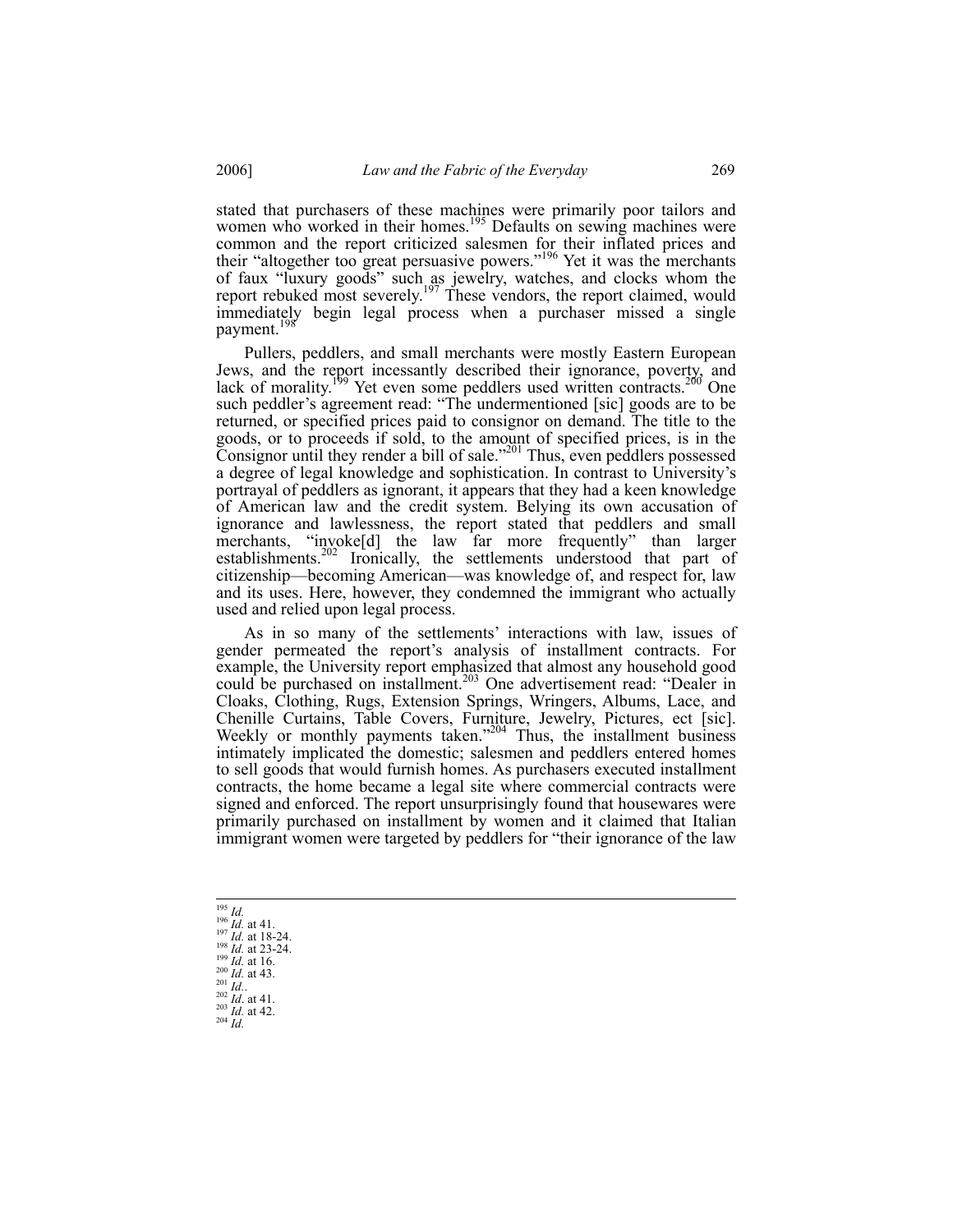and love of jewelry."<sup>205</sup> It asserted that wives entered into installment contracts while husbands were absent, leaving them vulnerable to the persuasive powers and tricks of male peddlers and store keepers.<sup>206</sup> Indeed a wife customarily signed installment contracts in her husband's name, making him responsible for the debt.<sup>207</sup> The report claimed, "Husbands are habitually arrested on contracts made by their wives." $^{208}$ 

Describing the results of men's arrest for non-payment of debt on contracts entered into by their wives, the report emphasized the onerous impact and trauma that immigrant families suffered as city marshals arrested men in their homes.<sup>209</sup> For example, the Italian immigrant wife of one arrested man refused to leave his side as city marshals dragged him from his home to jail.<sup>210</sup> She purportedly sobbed,  $\cdot$ <sup>7</sup>I no go without my man ... I have three babies. I no stay alone. Please letta my man out?"<sup>211</sup> The report continued, "[T]he baby opened its blue eyes and, seeing its mother sobbing, began to cry also."<sup>212</sup> Although the facts are unclear, it appears that the wife had purchased a watch for \$75, believing that it was gold, only to find that it was worth less than  $$10<sup>213</sup>$  Thus, pushy peddlers and naïve wives together perverted the legal process, throwing homes into chaos.

As discussed in the report, the installment business turned capitalism, contracts, and the legal system on their heads. The report alleged that purchasers who signed installment contracts often were illiterate, and naively relied upon wily vendors to explain a contract's terms.<sup>214</sup> Some vendors would erase terms in executed contracts, substituting more onerous provisions.215 Going to the heart of the installment business, the report further claimed that the primary purpose of many of these contracts was to provoke default and imprisonment.<sup>216</sup> As men were arrested, the vendor demanded additional payments, and the return of merchandise, before agreeing to drop the lawsuit.<sup>217</sup> City marshals, paid by vendors for service of process, often purposely failed to deliver summonses, hastily arrested people, and received large fees.<sup>218</sup> Thus, the report contended, the installment business was seeped in corruption. Even without blatant

 <sup>205</sup> *Id.* at 18-19. On immigrant women's desire for consumer goods, see EWEN, *supra* note 6; KATHY PEISS, CHEAP AMUSEMENTS: WORKING WOMEN AND LEISURE IN TURN-OF-THE-CENTURY NEW YORK (1986). On creating a home through market purchases, see GWENDOLYN WRIGHT, MORALISM AND THE MODEL HOME DOMESTIC ARCHITECTURE AND CULTURAL CONFLICT IN CHICAGO, 1873-1913 (1980). 206 The "Fake" Installment Business, *supra* note 174, at 18-19.<br>
207 Id.<br>
208 Id. at 28.<br>
209 Id. at 20-21.<br>
21 Id. at 20-21.<br>
21 Id. at 21-22.<br>
21 Id. at 22-23.<br>
213 Id. at 22-23.<br>
215 Id. at 22-23.<br>
216 Id. at 22-23.<br>

<sup>&</sup>lt;sup>218</sup> On Progressives' efforts to abolish the age old practice of litigants paying fees to justices of the peace, see WILLRICH, *supra* note 55, at 20-23. On the Legal Aid Society's efforts to combat arrests for defaults under installment contracts, see MAGUIRE, *supra* note 2, at 108-12.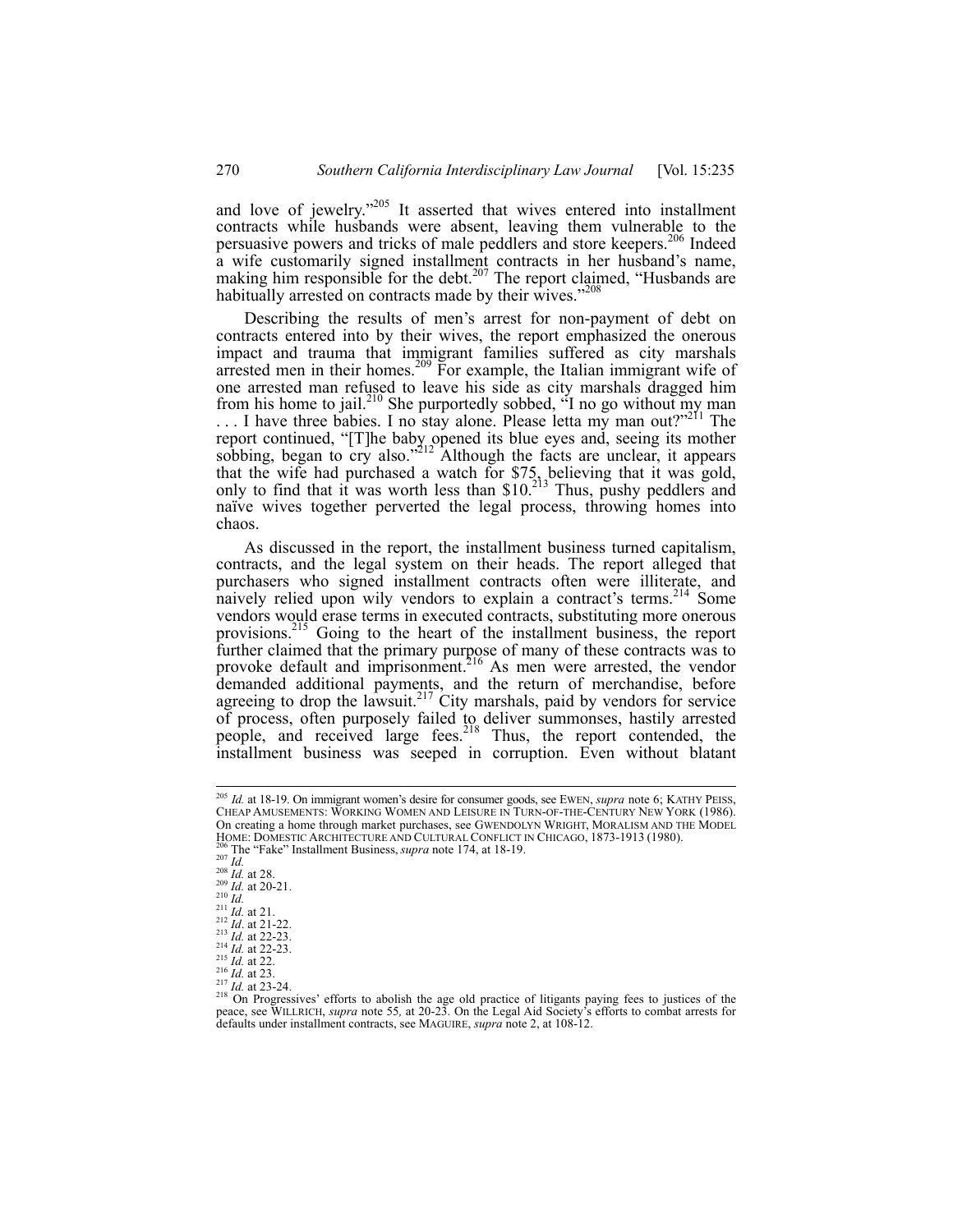corruption, the report asserted that an immigrant debtor who actually received notice of the default action faced little chance of success in court.<sup>219</sup> As it recognized, "A frightened foreigner, ignorant of language, law, customs, without counsel, is pitted against a more or less shrewd dealer, familiar with the ins and outs of legal practice, acquainted with judge [sic] in many cases, and represented by competent legal counsel."<sup>220</sup> Although subtle, the report insinuated that even judges failed to be impartial.<sup>221</sup>

The report was an indictment, not only of the installment business, but also of the law and courts, which partially created the environment in which installment contracts could flourish. Indeed, the cover page of the report displayed Percy Shelley's quote, "*Where law is made the slave of wrong.*"<sup>222</sup> Unlike many of the settlements' other legal endeavors, which showed an undying faith in the power of law and the ability of state action to cure wrongs, with the installment contract investigation the settlement understood that law and the court system created conditions of exploitation rather than justice and redress.

As discussed throughout this Article, the settlement houses believed that the transformation of immigrants into citizens required a respect for American law and a belief in the rule of law. Installment contract abuses generated a distrust and lack of respect by the immigrant for American law and courts. As University's pamphlet stated, installment contracts bred "hatred for law among a class of people who especially need respect for law, but who are compelled to look upon it as made for oppression rather than for the defense of the poor and weak."<sup>223</sup> The installment business and the legal process surrounding it taught the wrong lessons regarding American law.

The settlement's pamphlet on installment contracts recommended legislation to prevent the sale of "luxury" items, including watches, jewelry, and ornamental goods to "socially undeveloped people" who could not "take care of themselves."<sup>224</sup> In the authors' view, poverty negated one's judgment and ability to participate in the marketplace. Poor immigrants'—especially poor women's—desire for the consumer goods that American capitalism offered became a character flaw requiring state intervention. Law would intervene where character, the market, and a husband's ability to protect and control his wife failed. The report declared, "[C]ompetition has stretched credit to the breaking point. Unlimited and unregulated credit, working under conditions of general ignorance, poverty, and small moral development on the one side, and hardly less ignorance on the other  $\dots$  must always work havoc."<sup>225</sup> Such suggested reforms once again functioned to control immigrant behavior, especially immigrant

<sup>&</sup>lt;sup>219</sup> The "Fake" Installment Business, *supra* note 174, at 27.<br>
<sup>221</sup> *Id.* at 31.<br>
<sup>222</sup> *Id.* at cover page.<br>
<sup>222</sup> *Id.* at 32.<br>
<sup>224</sup> *Id.* at 34.<br>
<sup>225</sup> *Id.*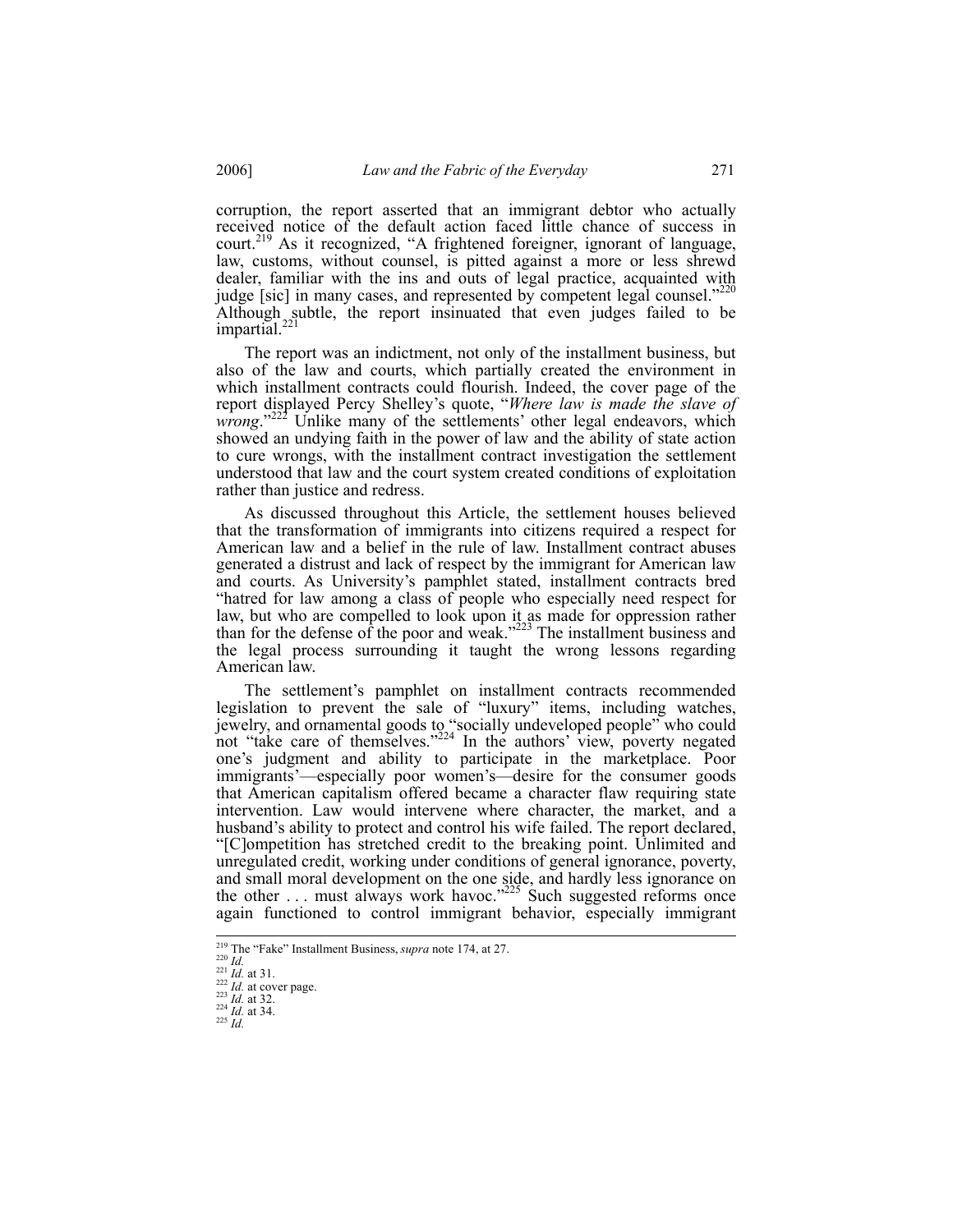women's consumer habits, while also regulating the selling practices of primarily immigrant vendors and peddlers.

In the interim, before such legislation could be passed, the pamphlet proposed the elimination of body executions—that is, the issuing of arrest warrants—for amounts less than \$75.<sup>226</sup> Recognizing that vendors would respond by restricting credit to the poor, the pamphlet declared that such restrictions were beneficial.<sup>227</sup> Responding to potential critics, the pamphlet posited with subtle sarcasm, "Again it is argued that such a limitation of credit will work injury by making it impossible, for example, for a woman to buy a sewing-machine on installment . . . This is, after all, but another appearance of the traditional widow and orphan who did such a valiant service in blocking early factory and labor legislation."<sup>228</sup> University Settlement, Rosalie Loew, and the Legal Aid Society eventually launched, and won, a campaign for legislation that prohibited body executions for amounts less than \$100.<sup>229</sup> Having failed to prohibit the purchase of luxury items by the poor on installment, the settlements had to satisfy themselves with the reform of legal procedure rather than the control of poor consumers' behavior.

Beyond the substance of the report and pamphlet, we can recognize how the settlement conceived of law and the methodology it used. Law did not consist of abstract legal concepts articulated by appellate courts. Law was on the ground, at once producing and a product of the larger social and political economy. It was what happened everyday on the streets, in homes, stores, police precincts, and courts. In the ideal, legal reform for the settlements would involve legislatures, judges, the lower courts' administration of daily justice, and how people actually behaved. Again sociological jurisprudence would later echo such methodologies.

The preceding discussion also shows how settlement houses imported their own prejudices and preconceptions into defining both problems and solutions. In the case of installment contracts, the settlement consistently saw that the entire process, including the law, was abusive. Ultimately, however, it was problematic people—the immigrant consumer and vendor—whom it sought to regulate and condemn. Yet, in some ways, these immigrants whom the settlements sought to Americanize were engaging in the most American of practices—buying and selling consumer goods on credit.

## VI. THE SETTLEMENT HOUSES AND THE MUNICIPAL COURTS

The previous Parts addressed how settlement houses interacted with law in settings other than courts. This article has argued that settlements understood law as part of the quotidian and tended to locate law in the streets, home, and neighborhood. Here, the Article turns to how the

<sup>226</sup> *Id.* at 36. 227 *Id.* at 37. 228 *Id.* <sup>229</sup> *Id.* at 45; MAGUIRE, *supra* note 2 at 111-12.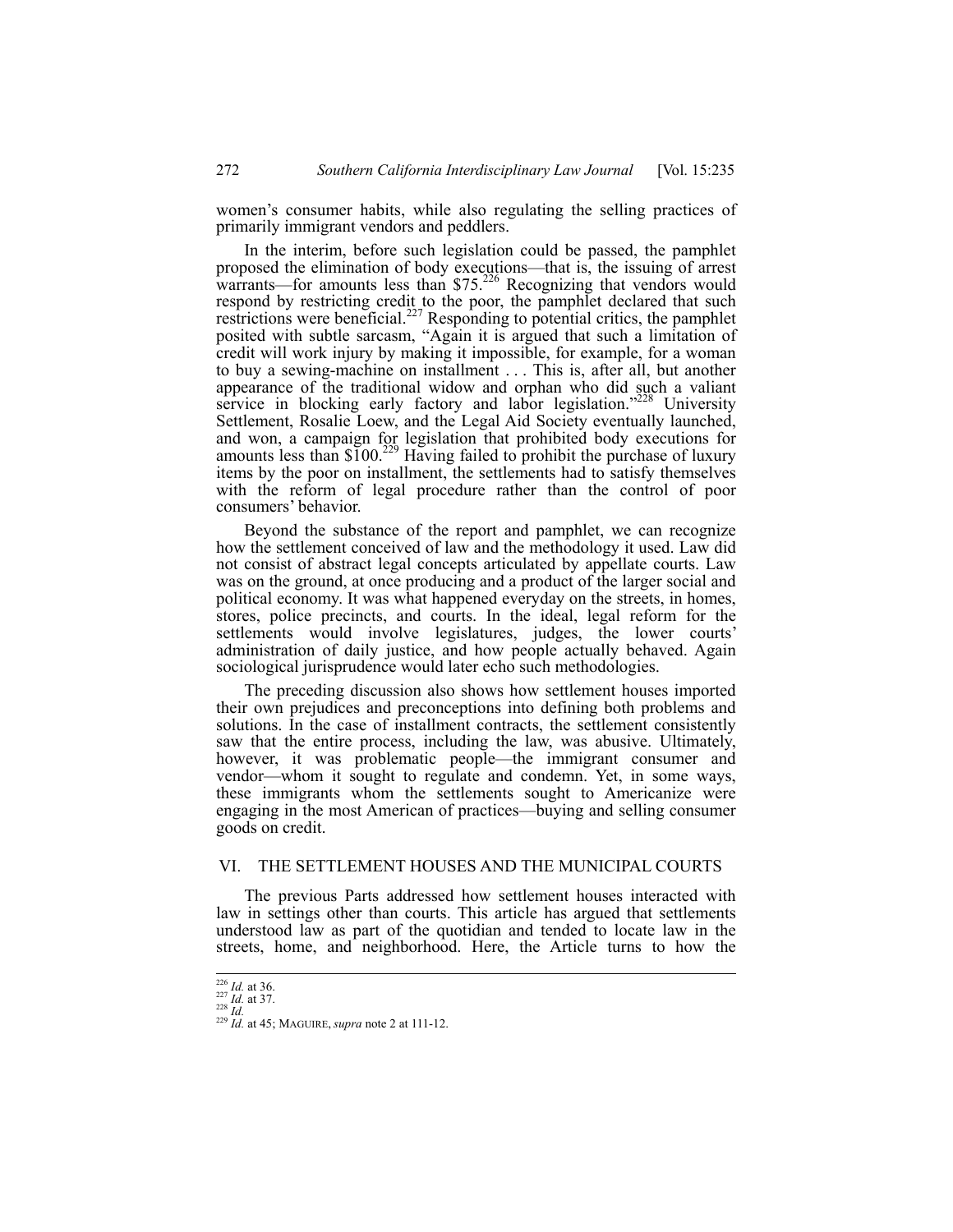settlements worked with and in New York's lower courts. One hallmark of New York's three major settlement houses—University, Greenwich, and Henry Street—was direct involvement in the lower courts of New York City. That said, the settlements did not privilege the courts as the primary place where law was created and shaped. Rather, courts were simply among many locations where law was manifested.<sup>230</sup> One principal characteristic of the settlement houses' legal work was a fixation on trial courts and a lack of interest in appellate courts or the appellate process. This emphasis, in turn, highlights their understanding that the lower trial courts were community institutions where neighbors, lawyers, judges, court personnel, and law interacted. It further highlights their concern with the everydayness of law, and their rejection of abstract judicial and legal doctrine, arguing that law occurred on the ground. This interest and involvement in courts went even further as settlement workers, men and women, served as court officials. Further, through investigation, study, and working in and with the courts, women settlement workers became part of the daily life of the city's lower courts. Similar to the way in which women settlement workers forged an avenue through which they could work with, and at times through municipal government, so too did they craft a role for themselves within the municipal courts. As we shall see, this result was most easily accomplished when issues involved women, children, and the home.

This Part examines two ways that the settlements worked concretely in the courts. First, it analyzes how settlement workers created a role for themselves in eviction proceedings. Here they acted as investigators, arbitrators, and judicial advisors. Second, settlement workers were among New York's first probation officers. In both capacities, settlement workers exercised significant power and discretion through the court system and, once again, the behavior of immigrants received intense scrutiny. Further, in these two areas, settlement workers repeatedly asserted that justice had to be individualized based on particular facts and circumstances.

#### A. THE COURTS, EVICTION, AND SETTLEMENT WORKERS

The first sustained effort between New York's municipal courts and the settlement houses began in 1897, when the head resident of University Settlement attended eviction proceedings in one of the municipal courts on the Lower East Side. $231$  An increase in the number of evicted families seeking aid at the settlement prompted his visit.<sup>232</sup> During discussions with a number of the judges who presided over these cases, one declared, "[H]e had often felt the need of Court [sic] visitors who could investigate Eviction [sic] cases more thoroughly than it was possible . . . to do in the

<sup>&</sup>lt;sup>230</sup> Christopher Tomlins makes the argument that even legal progressives and reformers in the early twentieth century privileged courts as a site where law was made. Tomlins, *supra* note 82, at 936-38. As this Article demonstrates, the settlement houses did not privilege the courts.

<sup>231</sup> *Report of the Council of University Settlement*, Records of University Settlement Society of New York, *in* THE JACOBS S. EISENGER COLLECTION, WISCONSIN HISTORICAL SOCIETY, at Box 3 (Jan. 1897). <sup>232</sup> *Id.*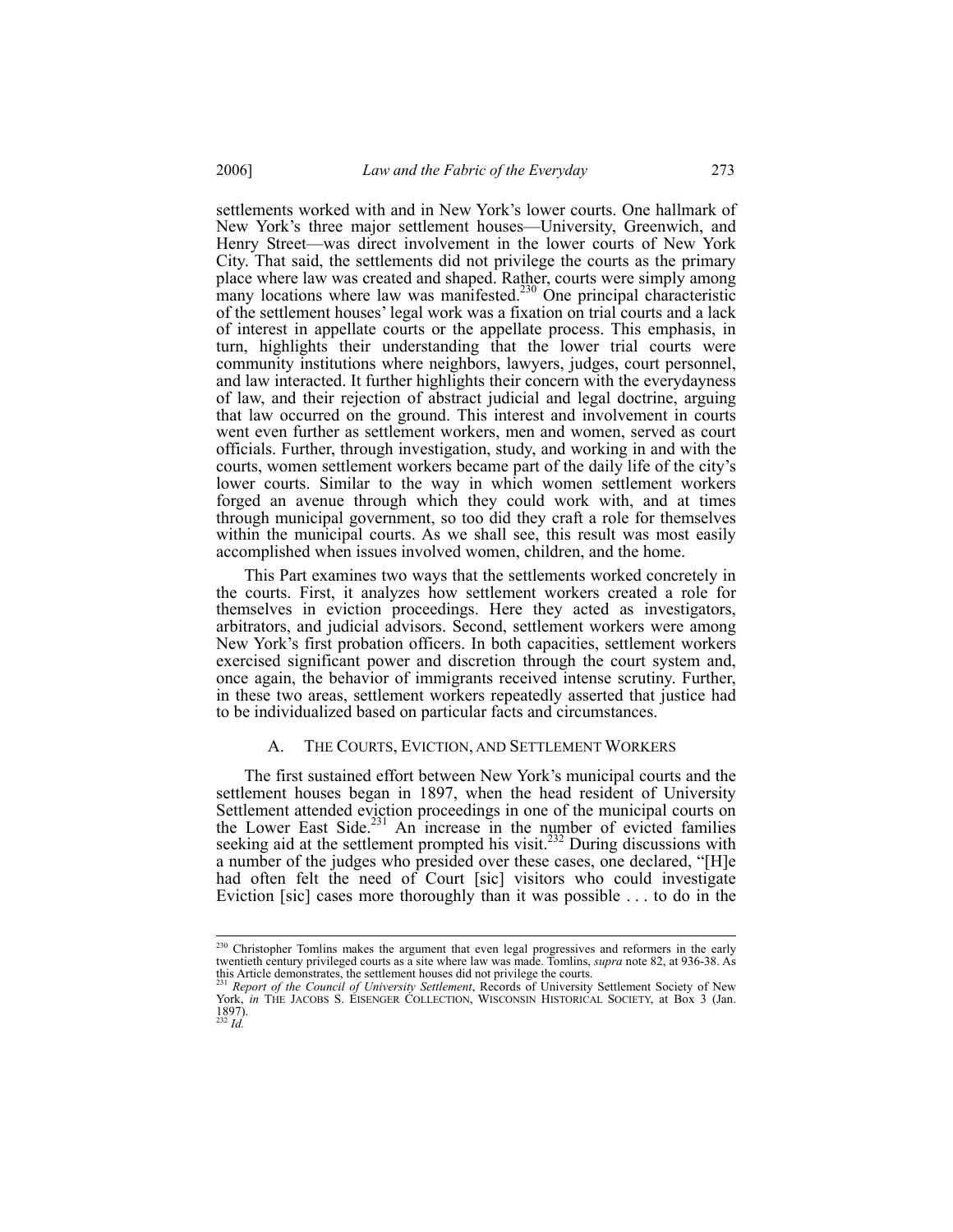very brief examination . . . [he] made.<sup>"233</sup> With the support of the judges, University met with workers from Henry Street and College Settlement.<sup>2</sup> Together, they formed a committee to study who was being evicted, why they were being evicted, and how the settlement might work with the courts.<sup>235</sup> Various settlements workers immediately began to visit families facing imminent eviction.<sup>236</sup> College Settlement wrote that the committee "looked up every family" in the neighborhood who had received eviction notices.<sup>2</sup>

This work required the committee and the court to cooperate closely. The clerk of the court provided the committee with the names, addresses, and other information for each eviction case.<sup>238</sup> Then a committee member would visit the family and landlord to learn the reasons for eviction.<sup>239</sup> In the first months of operation, settlement workers visited 1,132 families, an extraordinary number.<sup>240</sup> After each visit, a worker prepared a written memorandum containing the facts surrounding the eviction, and provided it to the court.<sup>241</sup> Of particular concern to the committee was "prevent[ing] the eviction of worthy tenants." $242$  Who was "worthy", of course, was determined by the settlement worker, thus investing each worker with a great deal of discretion.<sup>243</sup> The committee's work was deeply fact intensive and concerned with justice in each case, not the application of abstract legal rules. For the settlement houses, justice had to be individualized, based on particularized facts and not remote legal principles. The downside of justice in the individual case was that settlement workers now overtly brought into judicial determinations highly subjective concepts such as who constituted "worthy" tenants. Although we cannot know for sure, cases of tenants who were worthy probably were those where a husband was employed, where the home was neat, and where settlement workers did not detect what they viewed as immorality.<sup>244</sup>

The committee found that landlords generally were not unfair in evicting tenants but quite lenient.<sup>245</sup> Of the 1,132 cases investigated, committee workers determined that 313 families needed assistance; others had vacated, paid rent, or were at fault.<sup>246</sup> With these 313 cases, the committee, working with the court, tenants, and landlords, assisted in paying back rent, negotiated additional payment time, and received various

<sup>&</sup>lt;sup>233</sup> Id.<br>
<sup>234</sup> Id.<br>
<sup>235</sup> See College Settlement Seventh Annual Report 20 (1896).<br>
<sup>236</sup> Report of the Council of University Settlement, supra note 231.<br>
<sup>237</sup> See College Settlement Seventh Annual Report, *supra* note *in* THE JACOB S. EISENGER COLLECTION, WISCONSIN HISTORICAL SOCIETY, Box 3 (Apr. 1897). 242 *Report of Council of University Settlement*, Records of University Settlement Society of New York,

THE JACOB S. EISENGER COLLECTION, WISCONSIN HISTORICAL SOCIETY, Box 3 (Feb. 1897).<br>
<sup>243</sup> Report of Council of University Settlement, supra note 241.<br>
<sup>244</sup> Report of Council of University Settlement, supra note 241.<br> *See* 

mothers<sup>7</sup> pensions).<br><sup>245</sup> Report of Council of University Settlement, supra note 231.

<sup>245</sup> *Report of Council of University Settlement*, *supra* note 231. 246 *Report of Council of University Settlement*, *supra* note 241.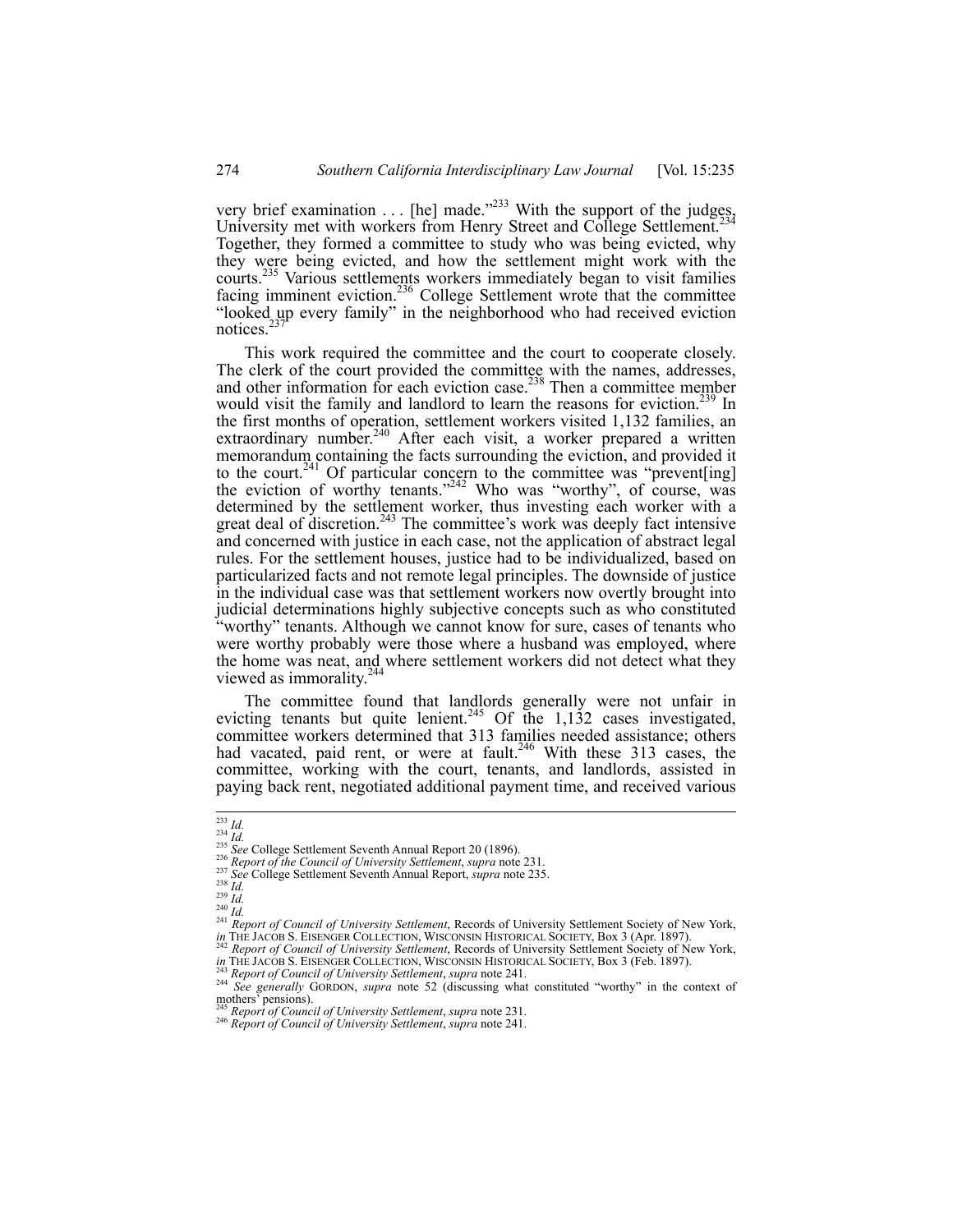concessions from landlords. $247$  As one report stated, "A very decided majority of the cases investigated have been settled by arbitration or by the presentation of the facts learned to the Judge to guide him in his decision."<sup>248</sup> Thus, the committee took an extraordinarily active role functioning as arbitrators between landlords and tenants. If they were unable to resolve the dispute, a committee member would act as a judicial advisor.<sup>249</sup> One committee member boasted, "The judge has repeatedly told us that we help him much, and has decided in almost every case as we have recommended; and as far as I know only one worthy family has been evicted."<sup>25</sup>

Here, we see private individuals essentially functioning as court personnel and swaying judicial determinations. We can only wonder what landlords and tenants must have thought as committee members knocked on their doors and peppered them with questions. Surely, they must have understood the workers as court personnel to whom they were compelled to speak. Further, it appears that the committee was able to circumvent all rules of evidence, providing the court with information and background that it otherwise would not have been able to admit.<sup>251</sup> The committee saw such information as crucial to the determination of each individual case.

Although committee documents do not discuss the individuals who conducted the eviction investigations or arbitrations, we can assume that men and women participated, as the committee was composed of workers from University Settlement (men and women), College Settlement (all women), and Henry Street (all women). Thus, middle-class and elite women conducted investigations, worked in the courts, and asserted considerable influence among judges.

## B. SETTLEMENT WORKERS AS PROBATION OFFICERS

As settlement houses investigated how law functioned in the courts and actively began to work with the courts, settlement workers became actual court employees, functioning primarily as probation officers. Although scholars have devoted considerable attention to the development of probation work in the Chicago juvenile courts and the role that various women's organizations and settlement houses played in supporting these courts, probation in New York City's courts has received little attention. New York followed a model different from that in Chicago. In New York, probation developed in the adult criminal courts, rather than in the more feminized and experimental space of juvenile courts, as it did in Chicago.<sup>2</sup>

<sup>&</sup>lt;sup>247</sup> Id.<br><sup>248</sup> Report of Council of University Settlement, supra note 242.<br><sup>249</sup> Id.<br><sup>250</sup> Id.<br><sup>251</sup> Id.<br><sup>252</sup> Report of Council of University Settlement, supra note 241.

Export of Council of Oniversity Settement, supra flote 241.<br>253 On the history of juvenile courts, see ELIZABETH J. CLAPP, MOTHERS OF ALL CHILDREN: WOMEN<br>REFORMERS AND THE RISE OF JUVENILE COURTS IN PROGRESSIVE ERA AMERICA TANENHAUS, JUVENILE JUSTICE IN THE MAKING (2004); WILLRICH, *supra* note 55.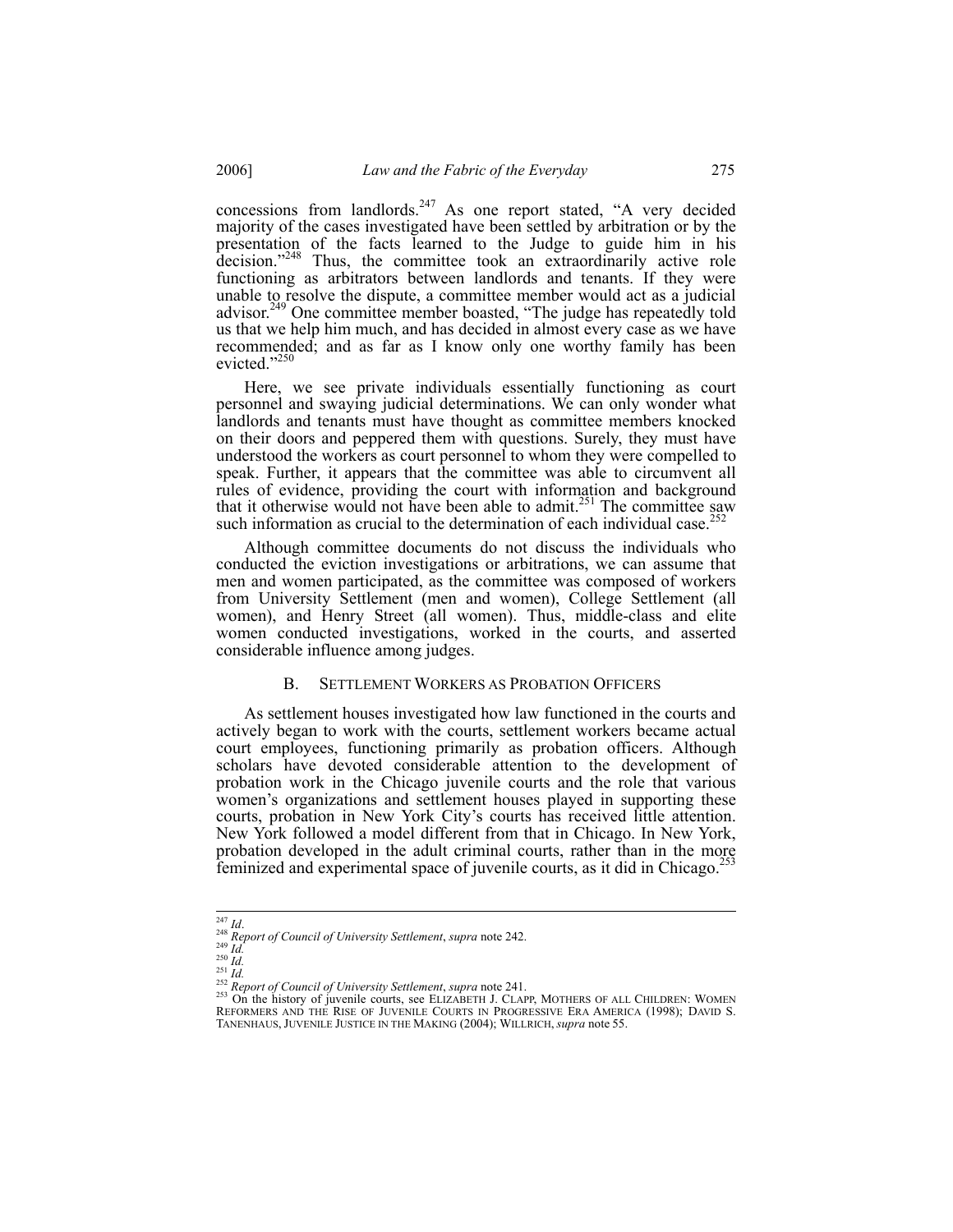In 1901, the New York legislature passed an act allowing offenders over sixteen to be sentenced, at the court's discretion, to probation in lieu of  $j$ ail.<sup>254</sup> The legislature did not authorize salaries for probation officers, intending instead that police officers fill these positions.<sup>255</sup> Soon after enactment of the legislation, a number of New York City judges began discussions with settlement house leaders, exploring the possibility of settlement workers serving as probation officers.<sup>256</sup> Settlement workers believed that this arrangement was crucial, as they deemed police officers unfit for these positions.<sup>257</sup> They asserted that policemen were hostile to defendants, that their work was "perfunctory" and conducted in a "military way," and that they did not "seriously study a case."

In contrast, highlighting both a class bias and their understanding of expertise, settlement workers opined that the ideal probation officer would be college educated, and would steep him or herself in the facts and circumstances of the defendant's life.<sup>259</sup> One settlement article argued that a probation officer must possess "an acute knowledge of human nature, experience in the ways of criminals, the ability to distinguish truth from falsehood, and especially, a personality that compels the respect of the judge." $^{260}$ 

Reminiscent of their approach to eviction cases, the settlements believed that the probation officer's role was to contextualize a case, grounding it in facts and particulars. As one settlement article explained, "Much pertinent information is excluded from open court by the formal rules of evidence . . . [Probation] proves a great service when some trustworthy person interviews the prisoner, investigates the circumstances of the crime, and makes a confidential report to the judge."<sup>261</sup> In the process of putting a case in context and presenting it to a judge, the probation officer possessed an inordinate degree of discretion, functioning outside formal legal rules. Indeed in the settlement workers' view, formal evidentiary rules prevented the court from learning a defendant's individual life history and formulating the correct sentence.

Fred King of University Settlement and Florence Cross of College Settlement were selected to serve as probation officers.<sup>262</sup> Florence Cross, who was in her twenties and a college graduate, was assigned to Judge Deuel's courtroom in the Essex Market Court, and was placed in charge of

<sup>&</sup>lt;sup>254</sup> UNIVERSITY SETTLEMENT, *Organization of Probation Work in New York Courts*, *in* UNIVERSITY<br>SETTLEMENT STUDIES AND ANNUAL REPORT 27-28 (1904).

<sup>&</sup>lt;sup>255</sup> *Id.* at 28. <sup>256</sup> *Id. at* 28. *Probation Work in the Courts of Special and General Sessions, in* **UNIVERSITY SETTLEMENT STUDIES AND ANNUAL REPORT 22, 25-26 (Apr. 1904);** *see also* **LAWRENCE M. FRIEDMAN,** CRIME AND PUNISHMENT IN AMERICAN HISTORY 162-63 (1993)<sup></sup> (describing the development of the early probation system by John Augustus during the mid-nineteenth century as well as the subsequent passage of state probation laws).<br><sup>258</sup> Parmelee, *supra* note 257.

<sup>&</sup>lt;sup>259</sup> *Id.* <sup>260</sup> UNIVERSITY SETTLEMENT, *supra* note 254. <sup>260</sup> UNIVERSITY SETTLEMENT, *supra* note 254. <sup>262</sup> Diary Entry of Florence Cross Kitchelt (Nov. 8, 1901), *in* FLORENCE CROSS KITCHELT PAPERS, (Sophia Smith Collection of Smith College).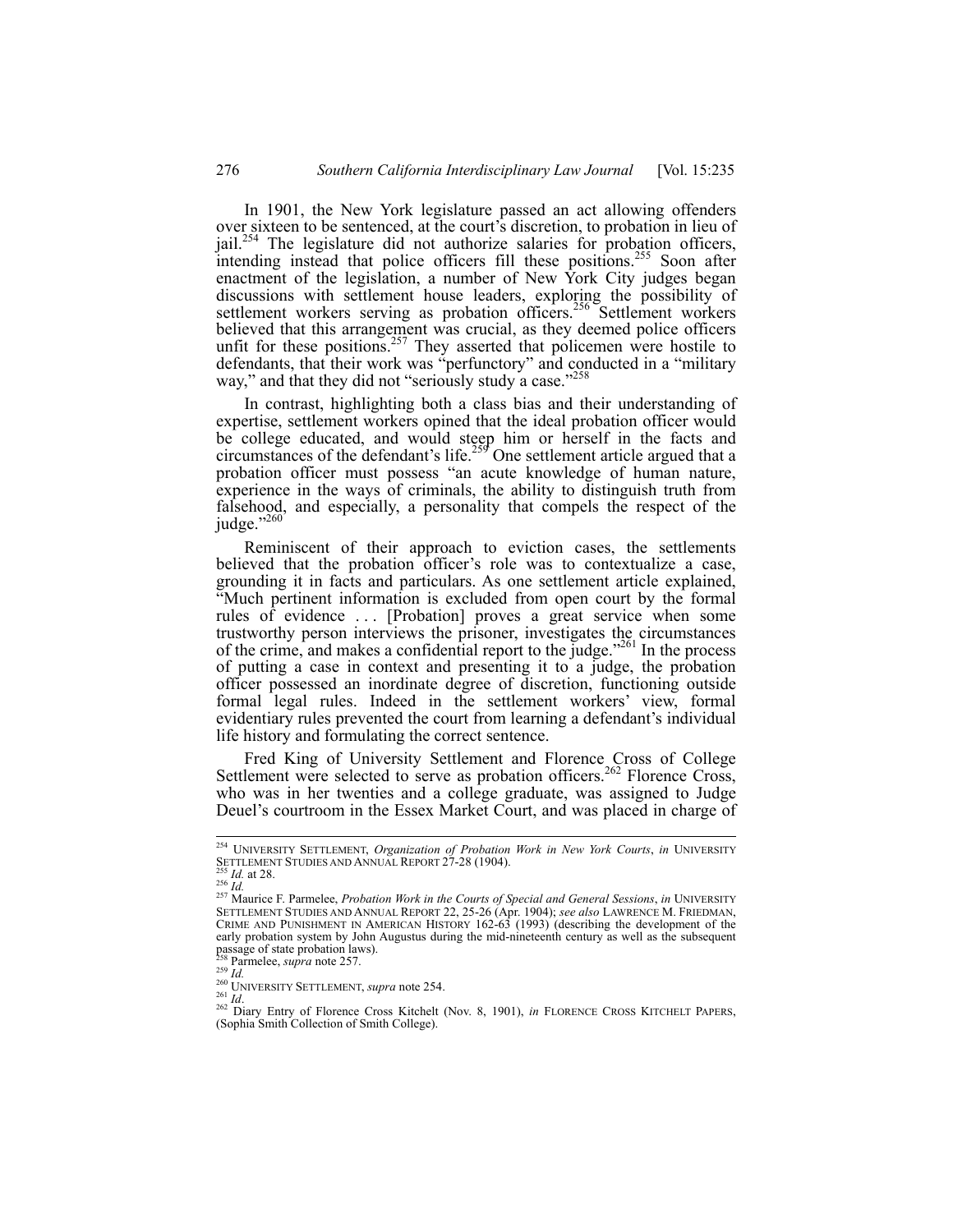women sentenced to probation.<sup>263</sup> As a woman, it was assumed by the settlement house and court that she had insight into the problems of poor and working class women—problems that male settlement workers did not possess.264 Conversely, she was presumed to lack such insight into male defendants.<sup>265</sup> This is evidence of what historian Robin Muncy calls the "dominion" that women settlement house workers had over issues involving women and children, and the expertise and role that they constructed for themselves.<sup>266</sup>

On Cross's first day in court, the judge informed her that he would not assign her any cases, as he did not believe in probation.<sup>267</sup> However, he appointed her an officer of the court, and administered an oath whereby she promised to uphold the Constitutions of the United States and New York State, and fulfill her yet to be determined duties as a probation officer.<sup>268</sup> Though disappointed and perplexed by the judge's position, Cross took pride in being given the oath, carefully recording this moment in her diary.<sup>269</sup> Cross, a young woman with very little practical training, was now a court official. Appearing for work on a semi-daily basis, she was told repeatedly by Deuel that he had no cases to assign her.<sup>270</sup> By contrast, Fred King, who was paid a salary by a private donor to engage in full-time probation work, readily received cases.271 Although King was assigned to a different judge, this contrast perhaps points to Deuel's distrust, not only of probation, but of a female probation officer. Furthermore, like Annete Fisk's unpaid legal work at University Settlement, Cross was allowed to engage in such work so long as she did not receive remuneration.<sup>2</sup>

When Deuel's rotation through the Essex Court ended, Judge May took the bench.<sup>273</sup> Cross wrote that May, "most affable[,] said he would do everything in his power to assist me and asked me to make myself at home  $\dots$  Whether he will give me any cases remains to be seen."<sup>274</sup> Soon Cross was "sitting directly beside" May on the bench where he frequently turned to her "for advice."275 Cross wrote: "I had to base my opinions on the people and so would reply, 'Why, this wife is painted a bit, gaudily dressed. She's gay. The husband's face is furrowed with care and grief. He must be in the right."276 Cross's expertise, like that of other settlement workers, was

 <sup>263</sup> Diary Entry of Florence Cross Kitchelt (Oct. 22, 1901), *in* FLORENCE CROSS KITCHELT PAPERS, (Sophia Smith Collection of Smith College).

<sup>&</sup>lt;sup>264</sup> *See* ESTELLE FREEDMAN, THEIR SISTERS' KEEPERS: WOMEN'S PRISON REFORM IN AMERICA, 1830-<br>1930, at 131-34 (1981).<br><sup>265</sup> *Id.*<br><sup>266</sup> MUNCY, *supra* note 51, at 4.

<sup>267</sup> Diary Entry of Florence Cross Kitchelt, *supra* note 263.<br>
268 Id.<br>
270 Id.<br>
270 Id.<br>
271 Id.<br>
271 Id.<br>
271 Diary Entry of Florence Cross Kitchelt, *supra* note 262.<br>
272 Diary Entry of Florence Cross Kitchelt (Nov. 9

<sup>(</sup>Sophia Smith Collection of Smith College). 275 Diary Entry of Florence Cross Kitchelt (Nov. 12, 1901), *in* FLORENCE CROSS KITCHELT PAPERS, (Sophia Smith Collection of Smith College). <sup>276</sup> *Id.*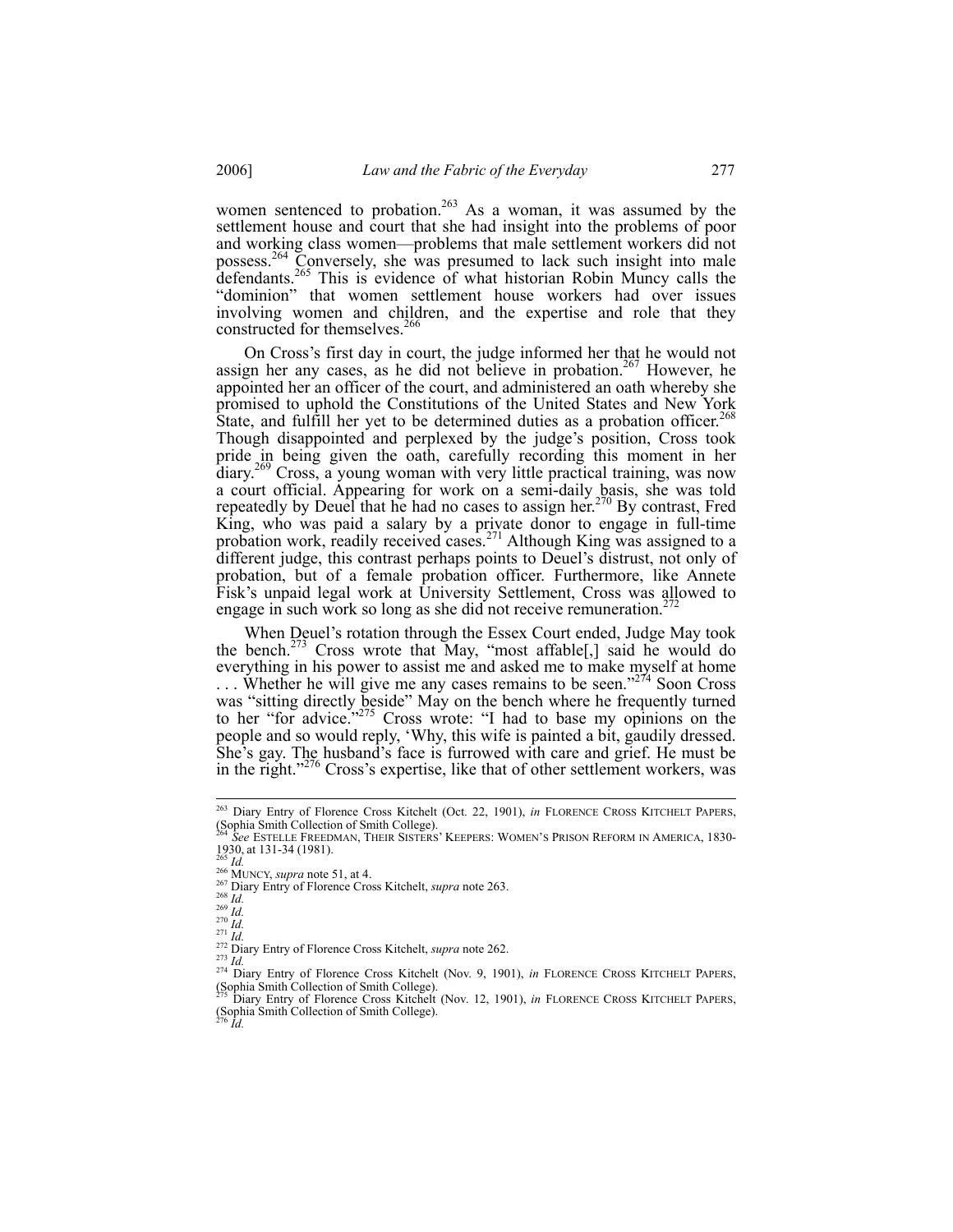based upon a supposed knowledge of the characteristics and habits of the poor and working class of New York. These perceptions manifested themselves in a "womanly" ability to read people's dress, expressions, relations between a husband and wife, and how they conformed, or failed to conform, to gender norms. The irony is that Cross, an unmarried woman, relatively new to the city, was assumed to have this ability by virtue of her class, race, gender, and institutional affiliation.

Even with May's support, Cross wrote of her discomfort in court, feeling she "wasn't wanted," and finding policemen and court personnel "coarse."<sup>277</sup> At times, one of the younger court clerks brushed against her as he passed.<sup>278</sup> Cross's feelings highlight the difficulty of women entering the male space of the courtroom. In a case involving a wife's claim of abandonment, the husband's attorney suggested the matter be discussed without Cross present, as it involved "delicate" issues.<sup>279</sup> Cross, with the judge's support, remained, reasoning that if the wife was forced to hear such things, she too could "endure it."<sup>280</sup> It was worse, Cross felt, that the woman should have to tell "her private troubles to men alone."<sup>281</sup> Yet, as will be seen, Cross's sympathy did not necessarily reside with poor and working class women.

Approximately one month after Cross received her appointment, May assigned her a case.<sup>282</sup> Dora Feinstein was nineteen and living in a "disorderly house" on the Lower East Side.<sup>283</sup> Although the judge intended to sentence Dora to one month's probation, Cross convinced him that two months were necessary.<sup>284</sup> Cross instructed Dora to report to her once a week, and informed her that, "[I] could arrest her as soon as I knew she was not doing right, and then I told her I would help her in any way I could."285 Cross wielded real power in determining sentences, which she was not hesitant to use, and here, she used her authority and access to state power to threaten Dora in an attempt to control her behavior.

Soon Cross received another case—this one concerning an "old" woman arrested for drunkenness who lived on the top floor of a rear tenement.<sup>286</sup> Cross visited the house and found it "full of ancient dirt and squalor. Lower floors full of negroes."<sup>287</sup> She continued,

As I went up those narrow stairs I said to myself, I'm in it! So I was glad to have some woman call come in! My Lady Drunk, Kate McEntee was

<sup>&</sup>lt;sup>277</sup> Diary Entry of Florence Cross Kitchelt (Nov. 14, 1901), *in* FLORENCE CROSS KITCHELT PAPERS, (Sophia Smith Collection of Smith College).

<sup>&</sup>lt;sup>278</sup> *Id.*<br><sup>279</sup> *Id.*<br><sup>280</sup> *Id.* For a sense of the general ambiance of the Essex Court, see Mary Robert Smith, *The Social* <sup>281</sup> *Id.* For a sense of the general ambiance of the Essex Court, see Mary Robert Smith, *Th Aspect of New York Police Courts*, 5 AM. J. SOC. 145 (1899). 282 Diary Entry of Florence Cross Kitchelt (Nov. 21, 1901), *in* FLORENCE CROSS KITCHELT PAPERS,

<sup>(</sup>Sophia Smith Collection of Smith College).

<sup>283</sup> *Id.*<br><sup>284</sup> *Id.*<br><sup>286</sup> *Id.*<br><sup>286</sup> Diary Entry of Florence Cross Kitchelt (Nov. 30, 1901), *in* FLORENCE CROSS KITCHELT PAPERS,<br>(Sophia Smith Collection of Smith College). <sup>287</sup> *Id.*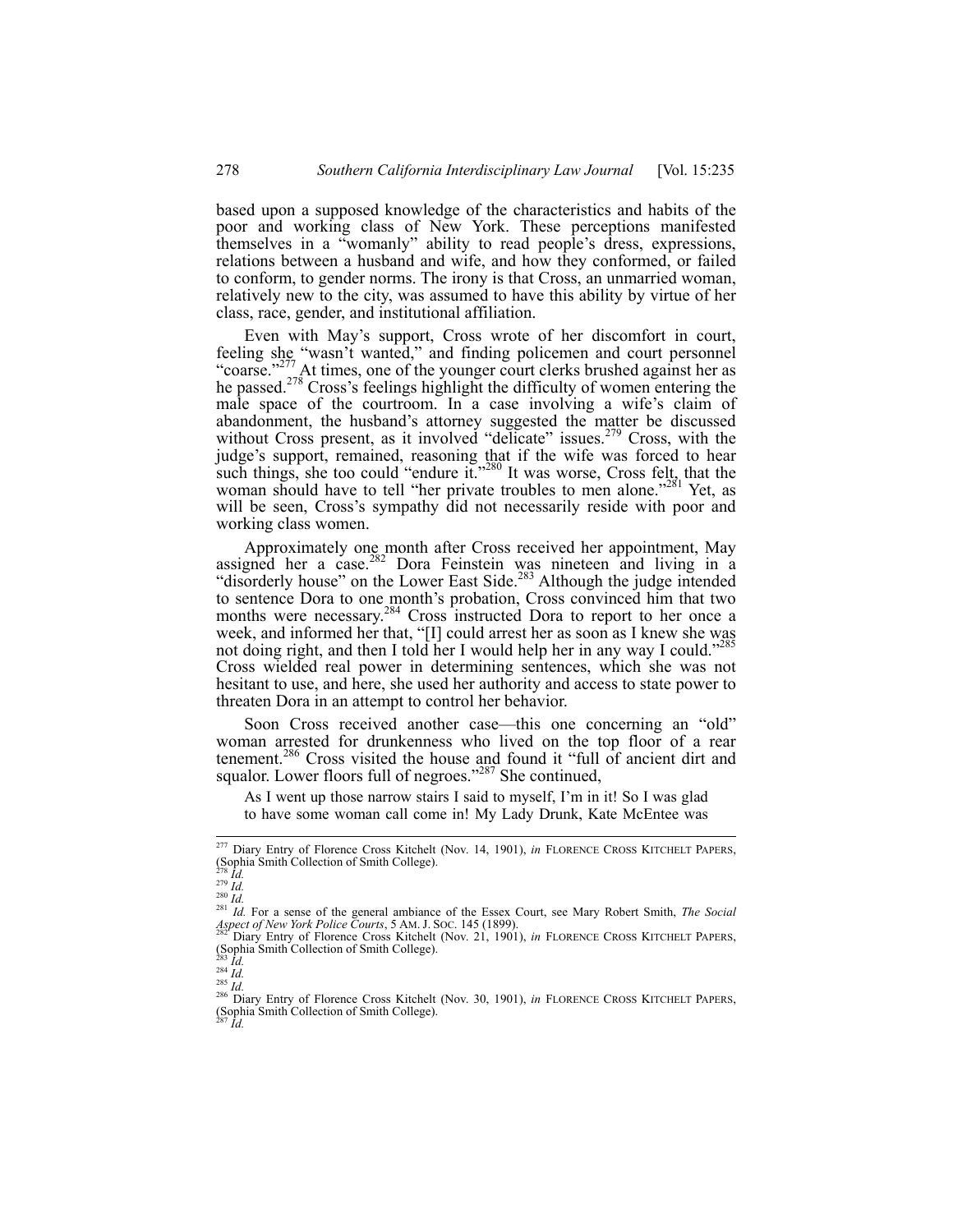on an old couch . . . Three middle aged or elderly women stood about . . . We had a gay time. They were all irish [sic] and we joked together. They volunteered much information without my questioning . . . They marveled over this parole law—a new thing! . . . They were so pleased that I didn't allow Kate to be railroaded! And they were so puzzled on this probation system. Kate spurned the idea of going into a home and I could feel the other women all wanted to laugh at the idea.<sup>288</sup>

Cross perceived that the women saw her as possessing real power within the court system and being instrumental in Kate's escaping a jail sentence. Simultaneously, the women understood that probation did not provide a deterrent to their behavior and that Cross ultimately offered them little. The women seemed amused with any notion that Cross could, or would, exert real control. Where scholars might understand that Cross and the entire probation system implicated mechanisms of social control, the women did not grant the system such power. Cross, nonetheless, was thrilled to be immersed in what she viewed as a world that was promiscuous, a world in which the races mixed, and where households appeared deeply disordered. This, for Cross, was the authentic experience of urban poverty that she sought.

As Cross received additional cases, she contemplated requesting a police badge, which she believed would provide her with "great protection."<sup>289</sup> Precisely whom she sought protection from is unclear, but it reflected Cross' desire for a physical indicium of the state power she wielded. Cross recognized, however, that the contours of such power were vague. She lamented that she had too many cases of older drunk women where she could do little, and complained of her inability to convince the judges, who rotated through the bench, to give her different cases.<sup>290</sup>

In February 1902, Cross unexpectedly received the case for which she was waiting.<sup>291</sup> Upon returning home from a probation visit in Brooklyn, Cross found a young Jewish woman, Sadie Rubin, waiting for her at College Settlement.<sup>292</sup> Sadie had been brought directly from court and put in Cross's charge.<sup>293</sup> Upon Sadie's mother's complaint, Sadie had been arrested for being incorrigible and she was now awaiting trial.<sup>294</sup> We can safely assume that Cross immediately began to question Sadie.

<sup>&</sup>lt;sup>288</sup> *Id.*<br><sup>290</sup> Diary Entry of Florence Cross Kitchelt, *supra* note 286.<br><sup>290</sup> Diary Entry of Florence Cross Kitchelt (Feb. 7, 1902), *in* FLORENCE CROSS KITCHELT PAPERS,<br>(Sophia Smith Collection of Smith College).

<sup>&</sup>lt;sup>292</sup> *Id.*<br><sup>293</sup> *Id.* 203 *Id.* 204 The charge of incorrigibility was utilized as a sweeping tool by courts to place "wrong-leaning.<br>204 The charge of incorrigibility was utilized as a sweeping tool by courts to place "w *Reconfiguring Personhood: From Ungovernability to Parent Adolescent Autonomy Conflict Actions*, 53 SYRACUSE L. REV. 995, 1021 (2003). Girls were the primary targets of incorrigibility charges, which focused on "non-criminal behavior" such as sexual activity, while boys were brought under court supervision more frequently for criminal behavior. Anne Bowen Poulin, *Female Delinquents: Defining Their Place in the Justice System*, 1996 WIS. L. REV. 541, 544-45. In 1886, the New York legislature passed the so-called "incorrigible girl statute," which served to punish and reform girls ages twelve and above who engaged in behavior such as "frequenting the company of thieves," prostitution, and parental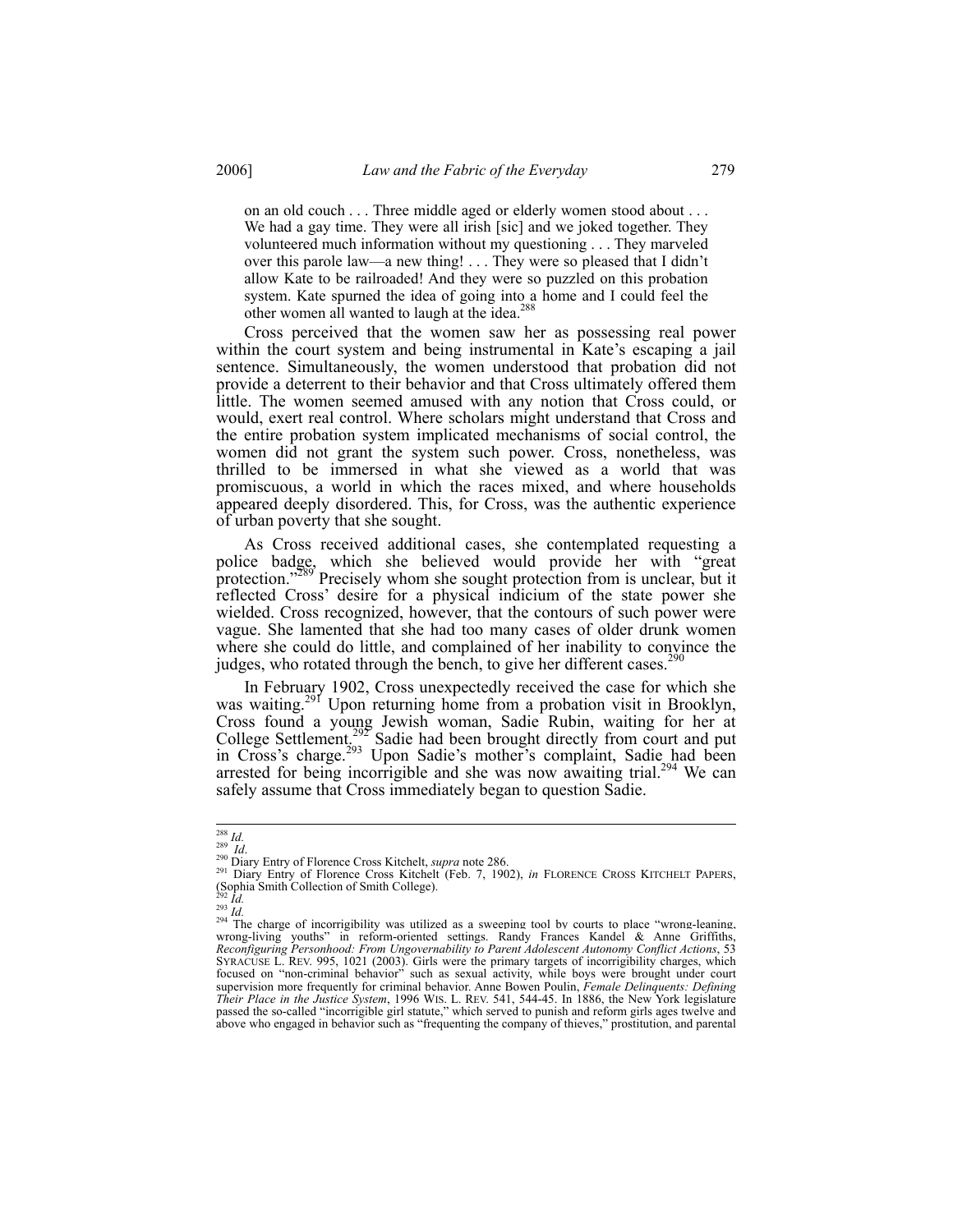Cross wrote in her diary that Sadie told her that at fourteen or fifteen, she had been "taken" and put in a "bad house" by a man who beat her and demanded any money she earned.<sup>295</sup> After a couple of months, her mother found her, and Sadie returned home.<sup>296</sup> Sadie, now eighteen or nineteen, was unable to read or write, an unemployed domestic servant, and in Cross' words: "Sweet and childlike and seemingly uncontaminated."<sup>297</sup> The ostensible purity that Cross observed made Sadie a perfect subject for reform.<sup>298</sup> As if preparing Sadie for a wedding, the settlement workers provided her with white ribbons, dressed her in their clothing, and allowed her to stay at the settlement house before her trial date.<sup>299</sup> Here is a concrete example of the rescue fantasy in which middle class women reformers often engaged. Historian Linda Gordon writes that women reformers "indulged in rescue fantasies, imagining themselves raising downtrodden women up to the norms of respectability they deemed essential to proper family and polity."<sup>300</sup>

Cross and her fellow settlement workers believed that with the help of the state, and using themselves as role models, they could uplift Sadie and young women like her into a life of at least working-class respectability. For many settlement workers, respectability constituted compliance with middle-class conceptions of the appropriate behavior for working class women which included strict sexual morality, steady work, and often abandoning immigrant customs. $301$  Complicating this analysis is the fact that Sadie was not passive, as she too seems to have longed for uplift—the possibility to transform herself and the conditions of her life. As we shall see, Cross's fantasies and Sadie's longings played off each other.

As Cross wrote in her diary Sadie told her:

I will not go home, I never go home. I want to be put away, one year, two, three, jus' as you say. I will be Catholic, Protestant, Christian, anything but I never be a Jew. My mother is—Jew. I wish you my mother, not her. I go away for three years lady—she never know where I am . . . She say I go with bad boys: Why she let them come to the house then? I will lie down on floor and croak before I go home. She is no good woman: This is now her third husband: she divorce the other two . . . I go to work when I am eight year old. I never was to a school. She want me to marry a boy I don't want: he a greenie.<sup>302</sup>

defiance (the statute was an amendment to New York's original 1882 "wayward minor laws" which targeted female juvenile prostitutes between the ages of fourteen and twenty-one). In 1923, the statute was expanded to apply to girls ages sixteen to twenty-one who abused drugs or alcohol. The statute did not apply to boys until 1925. Cheryl D. Hicks, *"In Danger of Becoming Morally Depraved": Single Black Women, Working-Class Black Families, and New York State's Wayward Minor Laws, 1917-1928*,

<sup>&</sup>lt;sup>295</sup> Diary Entry of Florence Cross Kitchelt, *supra* note 286.<br>
<sup>296</sup> Id.<br>
<sup>297</sup> Id.<br>
<sup>298</sup> Id.<br>
<sup>298</sup> Id.<br>
<sup>299</sup> Id.<br>
<sup>299</sup> Id.<br>
<sup>299</sup> Id.<br>
<sup>302</sup> GORDON, *supra* note 52, at 44.<br>
<sup>301</sup> Id.<br>
<sup>302</sup> Diary Entry of Florence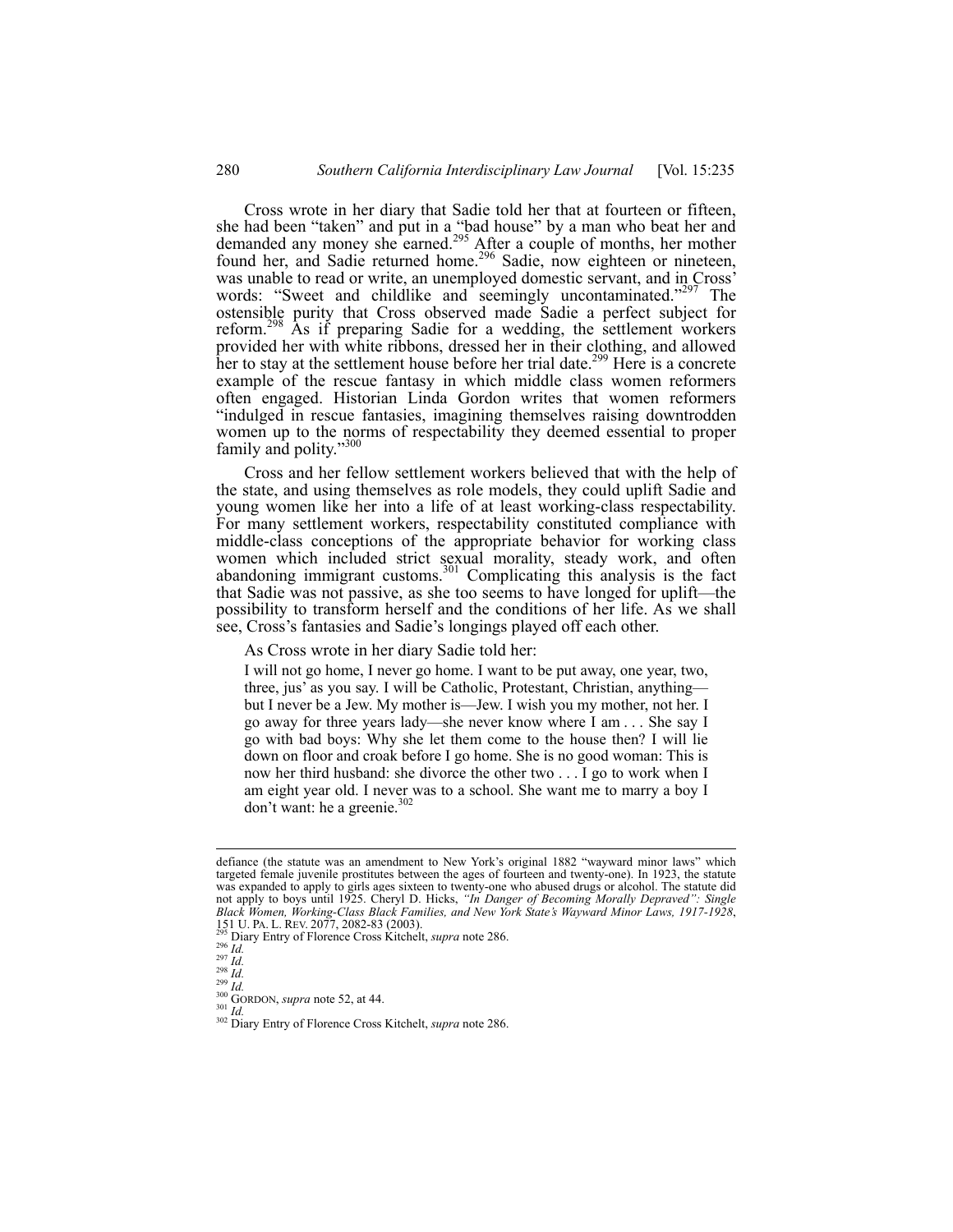Here, Cross purportedly heard Sadie say that what she longed for was a life of bourgeois morality—to be taken out of her immigrant home, to become a Christian, and to receive an education. Indeed, Sadie seemed to have yearned to lose her mark as "other"; in a certain sense she wanted to become fully Americanized. To confirm Sadie's story and to report to the court, Cross engaged in an investigation of Sadie's home life and described the mother as a "dirty, coarse, harried, creature."<sup>303</sup> The nameless mother was portrayed by Cross as somewhat less than human, clearly lacking in appropriate mothering and housekeeping skills.

At Sadie's trial, the mother pleaded with the judge to send Sadie home, and she sought to withdraw her charge of incorrigibility.<sup>305</sup> Cross, however, believed that the mother only wanted Sadie's potential job earnings and, upon Cross's insistence, the judge sentenced Sadie to the Bedford Reformatory for Women for an indeterminate sentence.<sup>3</sup>

We will never know Sadie's full story, but we can analyze the complex role played by the state and the various participants in her case's disposition. Sadie's mother, like many working class parents, called upon the state, bringing a legal action for incorrigibility, when she no longer could control her child.<sup>307</sup> She sought to invoke state power when her own power failed. Sadie keenly perceived that, in Cross, she found an ally who could use state power for what Sadie understood to be her own benefit. Indeed, the story that Sadie told Cross, or at least what Cross heard, touched on all the issues that many settlement workers held dearest. This perhaps indicates Sadie's own astute awareness of what constituted a sympathetic story. Sadie spoke of white slavery, an education curtailed by the need to work, her mother's attempt to force her to marry a newly arrived immigrant whom she did not love, her mother's alleged immorality, and her Jewishness, which she sought to shed. These topics went to the heart of what could make the immigrant into an American—education, a marriage based upon love, sexual morality, and assimilation.<sup>308</sup> Sadie

<sup>&</sup>lt;sup>303</sup> *Id.*<br><sup>304</sup> *Id.*<br><sup>305</sup> *Id.*<br><sup>306</sup> *Id.*<br>Shaw Lowell played a significant role in lobbying Albany to establish these reformatories, first built in<br>Shaw Lowell played a significant role in lobbying Albany to establis under thirty, would be placed in a wholesome rural environment, separated from men, and guided by proper women. In reformatories they would receive vocational training, primarily in sewing, laundry, and kitchen work. *See* FREEDMAN, *supra* note 264 (discussing creation of women's reformatories); ANTHONY M. PLATT, THE CHILDSAVERS: THE INVENTION OF DELINQUENCY 59-61 (2d ed. 1977) (describing the reformatories' "industrial training" programs); JOAN WAUGH, UNSENTIMENTAL REFORMER: THE LIFE OF JOSEPHINE SHAW LOWELL 134-38 (1997) (discussing the establishment of Bedford and the role that elite women played). Regarding the use of indeterminate sentences, see LAWRENCE M. FRIEDMAN, CRIME AND PUNISHMENT IN AMERICAN HISTORY, 159-63 (1993); Albert W. Alschuler, *The Changing Purposes of Criminal Punishment: A Retrospective on the Past Century and Some Thoughts About the Next,* 70 U. CHI. L. REV. 1, 2 (2003).

**See MARY ODEM, DELINOUENT DAUGHTERS: PROTECTING AND POLICING ADOLESCENT FEMALE** SEXUALITY IN THE UNITED STATES, 1885-1920 (1995) (Regarding this issue and the construction of tenante juvenile delinquency during the Progressive era).

*See generally* NANCY COTT, PUBLIC VOWS: A HISTORY OF MARRIAGE AND THE NATION (2000). (regarding making immigrants into Americans through proper marriages and sexual conduct); PAMELA HAAG, CONSENT: SEXUAL RIGHTS AND THE TRANSFORMATION OF AMERICAN LIBERALISM (1999).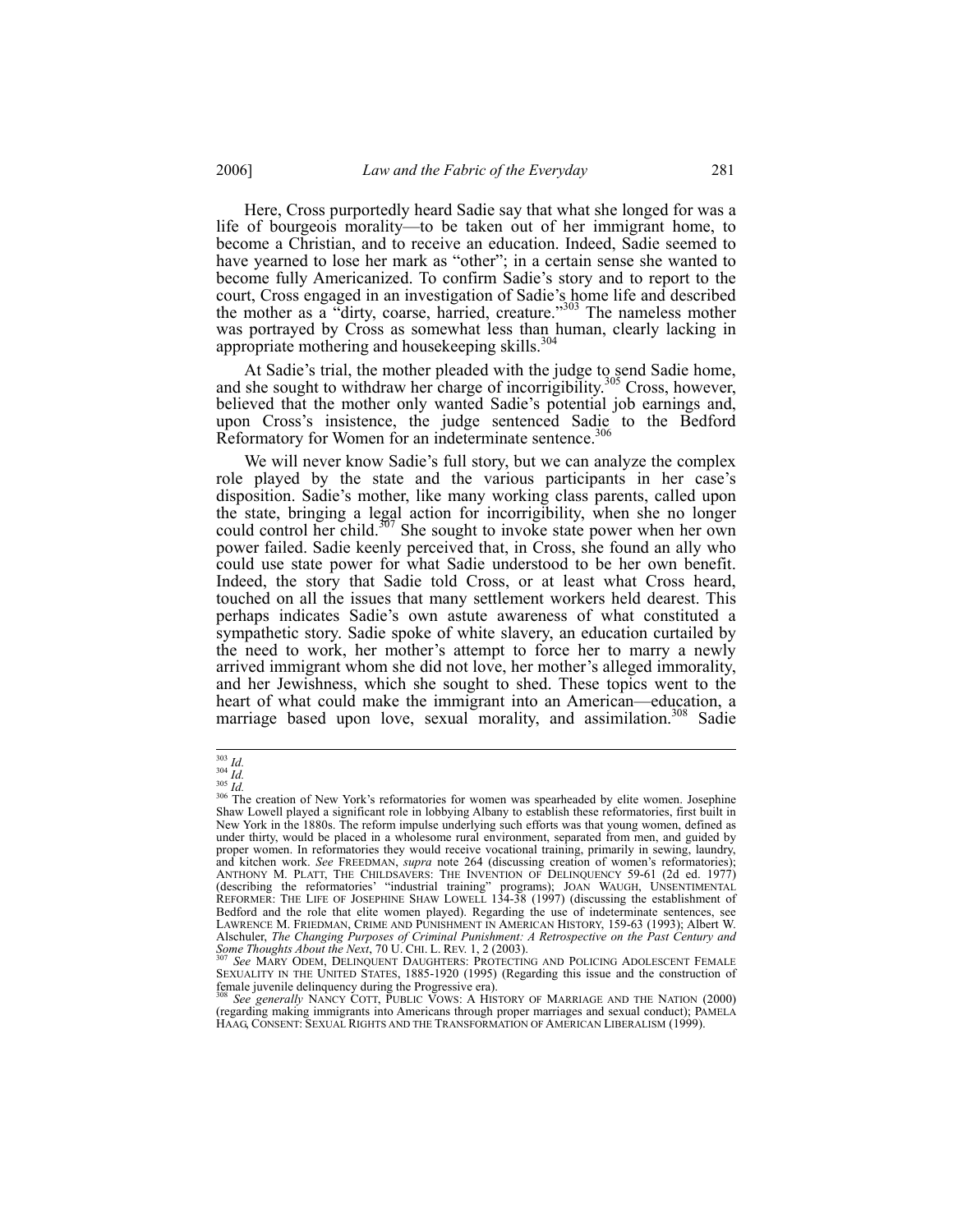supposedly implored Cross to use her influence and authority to have the court send her to a state institution where she would be away from her mother and receive an education and skills. We do not know what Cross told Sadie about Bedford, but it appears that Sadie believed that a better life awaited her. Bedford would transform Sadie into an American, perhaps the type of woman Sadie met at College Settlement.

We must also be cognizant of Cross's perceptions. She believed that Sadie's mother was a bad influence, immoral, and lacking in maternal love and care. Cross understood that Sadie wanted to find a new home. Further, Cross had previously visited Bedford on a settlement outing and was acquainted with former College Settlement worker Katherine Davis, the superintendent of Bedford.<sup>309</sup> College Settlement also appears to have had a close relationship with Bedford, even sending settlement workers there to run various programs.310 Cross did not perceive Bedford as a prison, or even as a reformatory, but rather as a training school where Sadie would receive an education. As Cross wrote, "I do not fear the effect of the stigma 'reformatory' at all, and at Bedford Miss Davis will put her with the best girls, and moreover she will get systematic training—school half-a day."<sup>311</sup> Cross thus imagined Bedford as a boarding school for working-class girls set far away from the city. Perhaps she even fantasized that Bedford was an extension of the settlement house.

During Sadie's imprisonment, she began a remarkable correspondence with Cross.<sup>313</sup> Although Sadie's letters were dictated to reformatory workers and usually began with how she enjoyed her surroundings and received good treatment, they also expressed a strong desire to see her mother.<sup>314</sup> Even more revealing, the letters document the profound influence that Cross had over Sadie, Sadie's extraordinary affection for Cross, and her longing to find a better life that she believed Cross and the settlement could provide.<sup>315</sup> Sadie wrote, "[N]ow I know you are coming up to see me soon because I want to see you very bad when I go to bed I think of you always. I carry your picture I love to look at it and I kiss it every night . . . I kiss your sweet face it is the only comfort I have in this

 <sup>309</sup> Diary Entry of Florence Cross Kitchelt (Jan. 26, 1902), *in* FLORENCE CROSS KITCHELT PAPERS, (Sophia Smith Collection of Smith College).<br><sup>310</sup> See FREEDMAN, *supra* note 264, at 133.

<sup>310</sup> *See* FREEDMAN, *supra* note 264, at 133. 311 Diary Entry of Florence Cross Kitchelt, *supra* note 286. Katherine Davis had worked in the College Settlement house in Philadelphia. She later returned to school to receive a Ph.D. in political economy from the University of Chicago. After serving as superintendent at Bedford, the mayor of New York City appointed her Commissioner of Correction in 1914. On Davis, see ELLEN FITZPATRICK, ENDLESS CRUSADE: WOMEN SOCIAL SCIENTISTS AND PROGRESSIVE REFORM (1990).<br><sup>312</sup> In some ways, Bedford was an extension of College Settlement, as both were part of the female

world of reform. Furthermore, the settlement and Bedford shared an understanding of the role of law in making immigrants into Americans. Historian Estelle Freedman writes that Katherine Davis, the superintendent of Bedford, "explained that she wanted inmates to learn that the law was not merely an abstract authority, but a method of conducting relationships between people. Therefore, she started a series of talks on law beginning with its origins and development, working up to American democracy. FREEDMAN, *supra* note 264, at 132. Davis may have developed such an understanding of the importance of law and its dissemination while working at College Settlement.<br><sup>313</sup> Letters from Sadie Ruben to Florence Cross (Feb.

KITCHELT PAPERS, (Sophia Smith Collection of Smith College).<br><sup>314</sup> *Id.* <sup>315</sup> *Id.*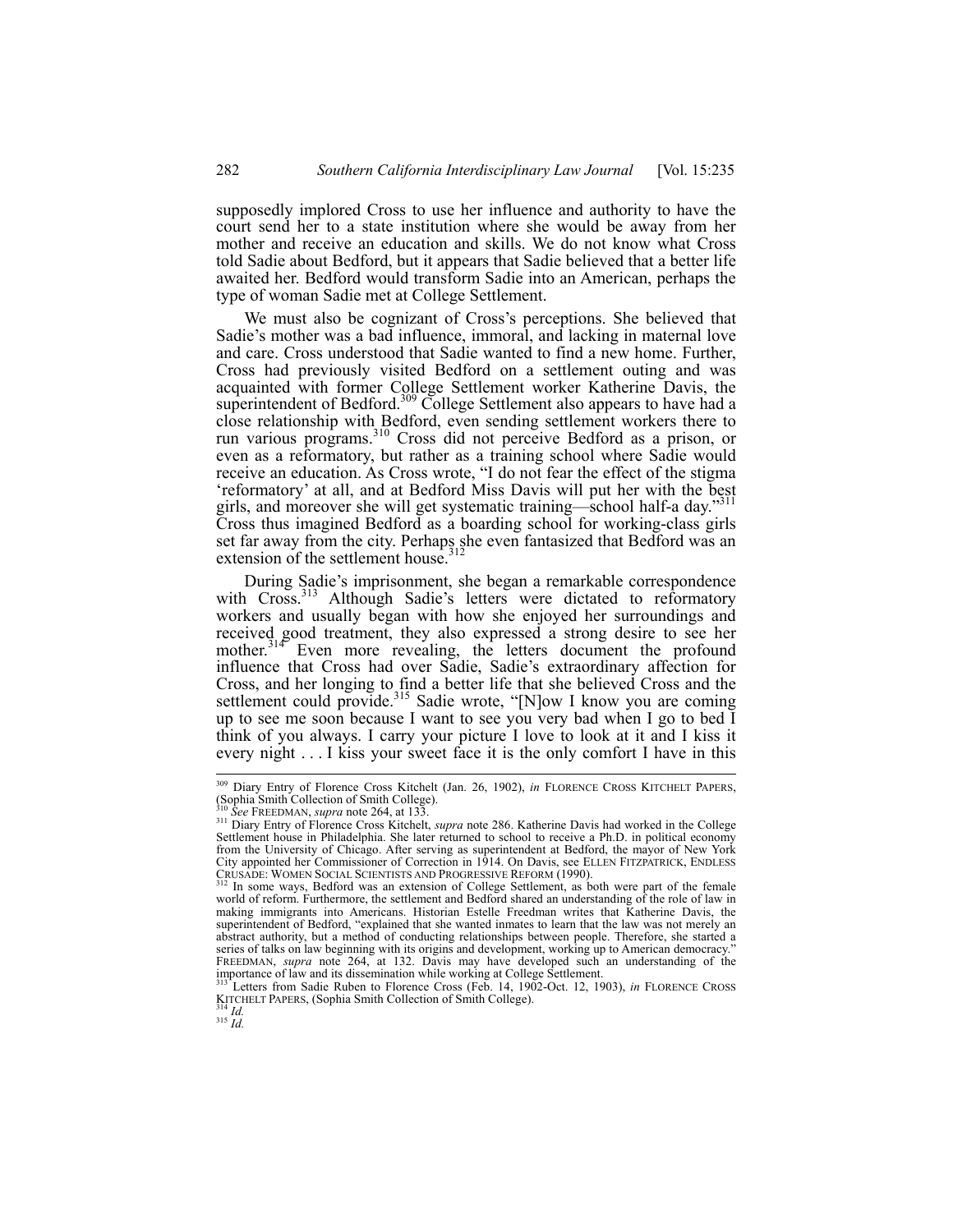world."<sup>316</sup> Subsequent letters, with an increasing sense of urgency, beseeched Cross to visit, described her mother's visits, and voiced her increasing desire to return home.<sup>317</sup>

Cross was adamant that Sadie remain in the reformatory and terminate her family ties. In one letter Sadie wrote, "I want you to explain what you meant about my home not being good enough if you want me to forget my mother I will certainly do it for your sake as I will do anything to please you."<sup>318</sup> As months went by, Sadie's desire to be released grew, and she continually pleaded with Cross to allow her to live in the settlement.<sup>319</sup> Cross seemed to ignore the letters and Sadie began desperately to seek to be reunited with her mother.<sup>320</sup> Eventually, after nineteen months of confinement, Sadie's mother hired an attorney who convinced the court to release Sadie.<sup>321</sup> Meanwhile, Cross had left the settlement due to ill health.<sup>322</sup> In what appears to be her last letter to Cross, Sadie wrote upon her return home, "How happy I was to be in my own home, sweet home."323

## VII. CONCLUSION

A study of the ways that settlement houses interacted with law provides us with important insight into fin-de-siecle urban legal culture. Indeed, settlement houses' multiple legal activities included providing direct legal services, popularizing and spreading legal knowledge, enforcing laws, lobbying for reforms, and working in the courts. Taking this expansive view, settlements saw law as part of the fabric of the everyday, defining and affecting the structure of the home, neighborhood, and city. In doing so, they gave life to the practice and methodology of sociological jurisprudence.

As we have seen, the on-the-ground legal work in which settlements participated often was conducted by middle class and elite women settlement workers. Through such institutional affiliations, their claim to knowledge based upon first-hand experience of the life of a community, and the ways in which they defined and articulated problems, these women accrued unprecedented access to state power—a state power that was inherently local, springing from the neighborhood, and spreading through the municipality. In a telling comment, Roscoe Pound, in 1913, referred to the growing regulatory state as "governmental maternalism."<sup>324</sup> This label

<sup>316</sup> *Id.* 317 Letters from Sadie Ruben to Florence Cross (June 2, 1902, Sept. 11, 1902, Oct. 14, 1903), *in* FLORENCE CROSS KITCHELT PAPERS, (Sophia Smith Collection of Smith College).<br><sup>318</sup> Letter from Sadie Rubin to Florence Cross (June 2, 1902), *in* FLORENCE CROSS KITCHELT PAPERS,

<sup>(</sup>Sophia Smith Collection of Smith College).<br> $319$  Letters from Sadie Ruben to Florence Cross, *supra* note 313.

<sup>&</sup>lt;sup>320</sup> Letters from Sadie Ruben to Florence Cross (Oct. 12, 1902, Dec. 15, 1902, Feb. 2, 1903), *in* FLORENCE CROSS KITCHELT PAPERS, (Sophia Smith Collection of Smith College).<br><sup>321</sup> Letters from Sadie Ruben to Florence Cross (Oct. 12, 1902), *in* FLORENCE CROSS KITCHELT PAPERS,

<sup>(</sup>Sophia Smith Collection of Smith College).<br> $322$  *Id* 

<sup>&</sup>lt;sup>323</sup> Letter from Sadie Rubin to Florence Cross, *supra* note 320.<br><sup>324</sup> Roscoe Pound, *The Administration of Justice in the Modern City*, 26 HARV. L. REV. 302, 312 (1913).